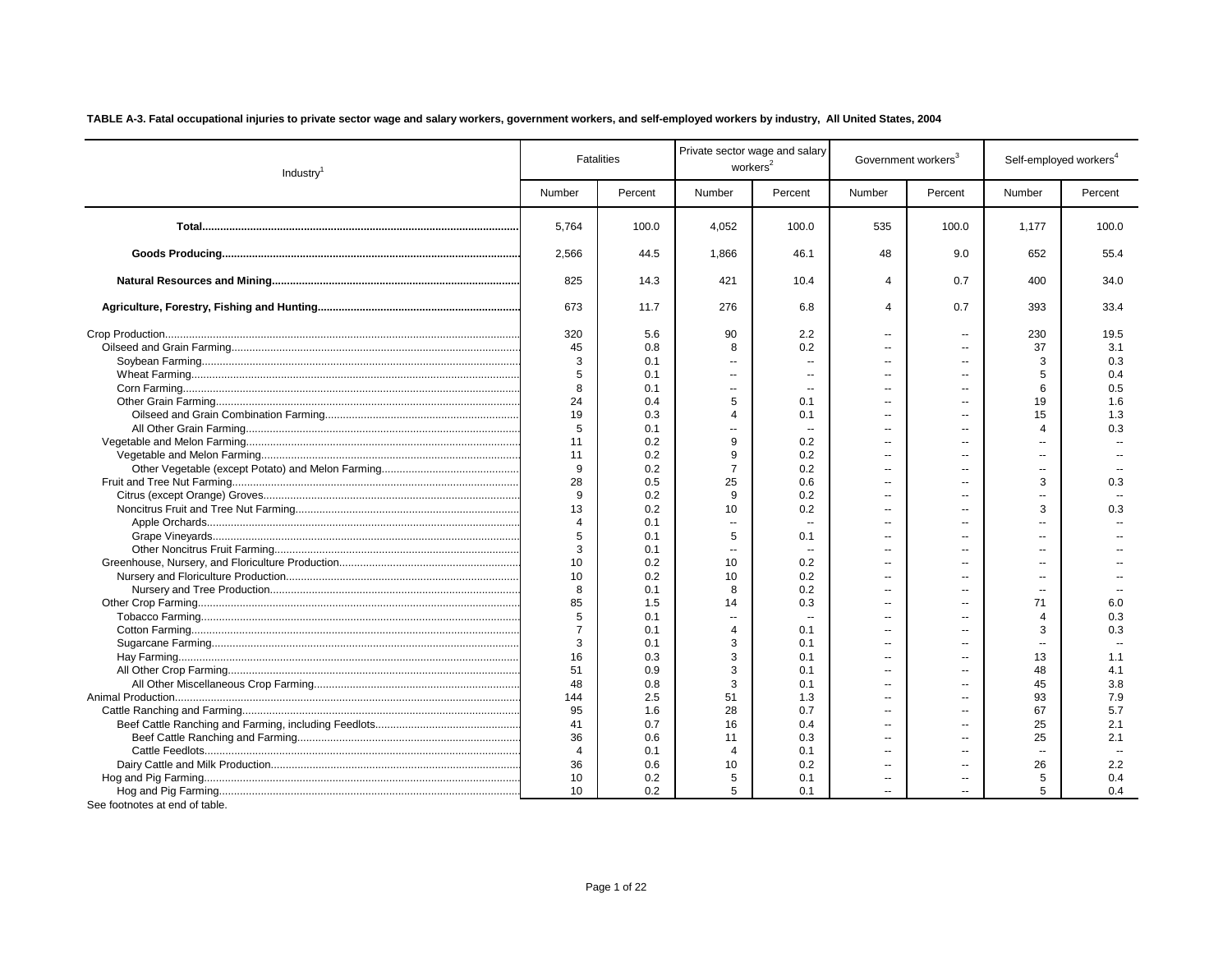| Number<br>Percent<br>Number<br>Percent<br>Number<br>Percent<br>Number<br>Percent<br>9<br>0.2<br>$\overline{7}$<br>0.2<br>--<br>$\sim$<br>$\sim$<br>$\overline{4}$<br>0.1<br>$\overline{4}$<br>0.1<br>$\overline{a}$<br>$\sim$<br>$\overline{a}$<br>3<br>0.1<br>$\overline{a}$<br>$\overline{a}$<br>$\sim$<br>$-$<br>3<br>3<br>0.1<br>0.3<br>$\mathbf{u}$<br>$\overline{a}$<br>$\overline{a}$<br>$\overline{a}$<br>5<br>0.2<br>0.3<br>0.1<br>4<br>$\overline{a}$<br>$\overline{a}$<br>5<br>3<br>0.1<br>0.1<br>$\sim$<br>$\overline{a}$<br>$\overline{a}$<br>3<br>0.1<br>$\sim$ $\sim$<br>$\sim$<br>$\sim$<br>106<br>72<br>1.8<br>34<br>2.9<br>1.8<br>$\overline{a}$<br>3<br>3<br>0.1<br>0.1<br>$\overline{a}$<br>3<br>3<br>0.1<br>0.1<br>Ξ.<br>$\overline{a}$<br>5<br>0.1<br>ц,<br>۵.<br>Ξ.<br>5<br>0.1<br>$\overline{\phantom{a}}$<br>۵.<br>$\mathbf{u}$<br>$\overline{a}$<br>--<br>97<br>1.7<br>66<br>31<br>2.6<br>1.6<br>$\overline{a}$<br>$\overline{a}$<br>97<br>1.7<br>66<br>31<br>2.6<br>1.6<br>$\overline{a}$<br>$=$<br>39<br>0.7<br>24<br>0.6<br>15<br>1.3<br>$\overline{a}$<br>$\overline{a}$<br>39<br>0.7<br>24<br>0.6<br>15<br>1.3<br>Ξ.<br>$\overline{a}$<br>39<br>0.7<br>24<br>0.6<br>15<br>1.3<br>Ξ.<br>$\overline{a}$<br>10<br>0.2<br>5<br>0.1<br>5<br>0.4<br>Ξ.<br>--<br>18<br>0.3<br>10<br>0.2<br>8<br>0.7<br>Ξ.<br>۰.<br>50<br>0.9<br>34<br>0.8<br>$\Delta$<br>0.7<br>12<br>1.0<br>33<br>0.6<br>25<br>0.6<br>8<br>0.7<br>$\overline{a}$<br>٠.<br>33<br>0.6<br>25<br>0.6<br>8<br>0.7<br>Ξ.<br>$\overline{a}$<br>5<br>5<br>0.1<br>0.1<br>Ξ.<br>9<br>0.2<br>5<br>0.1<br>0.3<br>4<br>Ξ.<br>--<br>3<br>0.1<br>$\mathbf{u}$<br>$\overline{\phantom{a}}$<br>Ξ.<br>$\overline{a}$<br>$\overline{a}$<br>11<br>0.2<br>10<br>0.2<br>$\overline{a}$<br>$\overline{a}$<br>$\overline{a}$<br>3<br>0.1<br>3<br>0.1<br>Ξ.<br>$\overline{a}$<br>$\overline{a}$<br>$\overline{4}$<br>3<br>0.1<br>0.3<br>$\overline{\phantom{a}}$<br>Ξ.<br>--<br>$\overline{4}$<br>0.1<br>3<br>0.3<br>$\ddot{\phantom{a}}$<br>٠.<br>$\overline{\phantom{a}}$<br>12<br>8<br>0.2<br>$\overline{4}$<br>0.7<br>0.2<br>۰.<br>12<br>0.2<br>0.2<br>0.7<br>8<br>$\overline{4}$<br>--<br>152<br>2.6<br>$\overline{7}$<br>0.6<br>145<br>3.6<br>Ξ.<br>$\overline{\phantom{a}}$<br>29<br>0.5<br>27<br>0.7<br>Ξ.<br>$\overline{a}$<br>--<br>29<br>0.5<br>27<br>0.7<br>Ξ.<br>--<br>--<br>29<br>0.5<br>27<br>0.7<br>Ξ.<br>$\overline{a}$<br>--<br>17<br>0.3<br>15<br>0.4<br>$\overline{a}$<br>$\overline{a}$<br>$\overline{a}$<br>51<br>0.9<br>3<br>48<br>1.2<br>0.3<br>$\overline{a}$<br>26<br>0.5<br>26<br>0.6<br>$\overline{a}$<br>26<br>0.5<br>26<br>0.6<br>$\overline{a}$<br>3<br>3<br>0.1<br>0.1<br>$\overline{a}$<br>$\overline{a}$<br>--<br>14<br>0.2<br>0.3<br>14<br>Ξ.<br>$\overline{a}$<br>--<br>5<br>0.1<br>5<br>0.1<br>$\overline{a}$<br>$\overline{a}$<br>$\overline{a}$<br>Can fect patents at each of table | Industry <sup>1</sup> | <b>Fatalities</b> | workers <sup>2</sup> | Private sector wage and salary | Government workers <sup>3</sup> | Self-employed workers <sup>4</sup> |  |
|---------------------------------------------------------------------------------------------------------------------------------------------------------------------------------------------------------------------------------------------------------------------------------------------------------------------------------------------------------------------------------------------------------------------------------------------------------------------------------------------------------------------------------------------------------------------------------------------------------------------------------------------------------------------------------------------------------------------------------------------------------------------------------------------------------------------------------------------------------------------------------------------------------------------------------------------------------------------------------------------------------------------------------------------------------------------------------------------------------------------------------------------------------------------------------------------------------------------------------------------------------------------------------------------------------------------------------------------------------------------------------------------------------------------------------------------------------------------------------------------------------------------------------------------------------------------------------------------------------------------------------------------------------------------------------------------------------------------------------------------------------------------------------------------------------------------------------------------------------------------------------------------------------------------------------------------------------------------------------------------------------------------------------------------------------------------------------------------------------------------------------------------------------------------------------------------------------------------------------------------------------------------------------------------------------------------------------------------------------------------------------------------------------------------------------------------------------------------------------------------------------------------------------------------------------------------------------------------------------------------------------------------------------------------------------------------------------------------------------------------------------------------------------------------------------------------------------------------------------------------------------------------|-----------------------|-------------------|----------------------|--------------------------------|---------------------------------|------------------------------------|--|
|                                                                                                                                                                                                                                                                                                                                                                                                                                                                                                                                                                                                                                                                                                                                                                                                                                                                                                                                                                                                                                                                                                                                                                                                                                                                                                                                                                                                                                                                                                                                                                                                                                                                                                                                                                                                                                                                                                                                                                                                                                                                                                                                                                                                                                                                                                                                                                                                                                                                                                                                                                                                                                                                                                                                                                                                                                                                                             |                       |                   |                      |                                |                                 |                                    |  |
|                                                                                                                                                                                                                                                                                                                                                                                                                                                                                                                                                                                                                                                                                                                                                                                                                                                                                                                                                                                                                                                                                                                                                                                                                                                                                                                                                                                                                                                                                                                                                                                                                                                                                                                                                                                                                                                                                                                                                                                                                                                                                                                                                                                                                                                                                                                                                                                                                                                                                                                                                                                                                                                                                                                                                                                                                                                                                             |                       |                   |                      |                                |                                 |                                    |  |
|                                                                                                                                                                                                                                                                                                                                                                                                                                                                                                                                                                                                                                                                                                                                                                                                                                                                                                                                                                                                                                                                                                                                                                                                                                                                                                                                                                                                                                                                                                                                                                                                                                                                                                                                                                                                                                                                                                                                                                                                                                                                                                                                                                                                                                                                                                                                                                                                                                                                                                                                                                                                                                                                                                                                                                                                                                                                                             |                       |                   |                      |                                |                                 |                                    |  |
|                                                                                                                                                                                                                                                                                                                                                                                                                                                                                                                                                                                                                                                                                                                                                                                                                                                                                                                                                                                                                                                                                                                                                                                                                                                                                                                                                                                                                                                                                                                                                                                                                                                                                                                                                                                                                                                                                                                                                                                                                                                                                                                                                                                                                                                                                                                                                                                                                                                                                                                                                                                                                                                                                                                                                                                                                                                                                             |                       |                   |                      |                                |                                 |                                    |  |
|                                                                                                                                                                                                                                                                                                                                                                                                                                                                                                                                                                                                                                                                                                                                                                                                                                                                                                                                                                                                                                                                                                                                                                                                                                                                                                                                                                                                                                                                                                                                                                                                                                                                                                                                                                                                                                                                                                                                                                                                                                                                                                                                                                                                                                                                                                                                                                                                                                                                                                                                                                                                                                                                                                                                                                                                                                                                                             |                       |                   |                      |                                |                                 |                                    |  |
|                                                                                                                                                                                                                                                                                                                                                                                                                                                                                                                                                                                                                                                                                                                                                                                                                                                                                                                                                                                                                                                                                                                                                                                                                                                                                                                                                                                                                                                                                                                                                                                                                                                                                                                                                                                                                                                                                                                                                                                                                                                                                                                                                                                                                                                                                                                                                                                                                                                                                                                                                                                                                                                                                                                                                                                                                                                                                             |                       |                   |                      |                                |                                 |                                    |  |
|                                                                                                                                                                                                                                                                                                                                                                                                                                                                                                                                                                                                                                                                                                                                                                                                                                                                                                                                                                                                                                                                                                                                                                                                                                                                                                                                                                                                                                                                                                                                                                                                                                                                                                                                                                                                                                                                                                                                                                                                                                                                                                                                                                                                                                                                                                                                                                                                                                                                                                                                                                                                                                                                                                                                                                                                                                                                                             |                       |                   |                      |                                |                                 |                                    |  |
|                                                                                                                                                                                                                                                                                                                                                                                                                                                                                                                                                                                                                                                                                                                                                                                                                                                                                                                                                                                                                                                                                                                                                                                                                                                                                                                                                                                                                                                                                                                                                                                                                                                                                                                                                                                                                                                                                                                                                                                                                                                                                                                                                                                                                                                                                                                                                                                                                                                                                                                                                                                                                                                                                                                                                                                                                                                                                             |                       |                   |                      |                                |                                 |                                    |  |
|                                                                                                                                                                                                                                                                                                                                                                                                                                                                                                                                                                                                                                                                                                                                                                                                                                                                                                                                                                                                                                                                                                                                                                                                                                                                                                                                                                                                                                                                                                                                                                                                                                                                                                                                                                                                                                                                                                                                                                                                                                                                                                                                                                                                                                                                                                                                                                                                                                                                                                                                                                                                                                                                                                                                                                                                                                                                                             |                       |                   |                      |                                |                                 |                                    |  |
|                                                                                                                                                                                                                                                                                                                                                                                                                                                                                                                                                                                                                                                                                                                                                                                                                                                                                                                                                                                                                                                                                                                                                                                                                                                                                                                                                                                                                                                                                                                                                                                                                                                                                                                                                                                                                                                                                                                                                                                                                                                                                                                                                                                                                                                                                                                                                                                                                                                                                                                                                                                                                                                                                                                                                                                                                                                                                             |                       |                   |                      |                                |                                 |                                    |  |
|                                                                                                                                                                                                                                                                                                                                                                                                                                                                                                                                                                                                                                                                                                                                                                                                                                                                                                                                                                                                                                                                                                                                                                                                                                                                                                                                                                                                                                                                                                                                                                                                                                                                                                                                                                                                                                                                                                                                                                                                                                                                                                                                                                                                                                                                                                                                                                                                                                                                                                                                                                                                                                                                                                                                                                                                                                                                                             |                       |                   |                      |                                |                                 |                                    |  |
|                                                                                                                                                                                                                                                                                                                                                                                                                                                                                                                                                                                                                                                                                                                                                                                                                                                                                                                                                                                                                                                                                                                                                                                                                                                                                                                                                                                                                                                                                                                                                                                                                                                                                                                                                                                                                                                                                                                                                                                                                                                                                                                                                                                                                                                                                                                                                                                                                                                                                                                                                                                                                                                                                                                                                                                                                                                                                             |                       |                   |                      |                                |                                 |                                    |  |
|                                                                                                                                                                                                                                                                                                                                                                                                                                                                                                                                                                                                                                                                                                                                                                                                                                                                                                                                                                                                                                                                                                                                                                                                                                                                                                                                                                                                                                                                                                                                                                                                                                                                                                                                                                                                                                                                                                                                                                                                                                                                                                                                                                                                                                                                                                                                                                                                                                                                                                                                                                                                                                                                                                                                                                                                                                                                                             |                       |                   |                      |                                |                                 |                                    |  |
|                                                                                                                                                                                                                                                                                                                                                                                                                                                                                                                                                                                                                                                                                                                                                                                                                                                                                                                                                                                                                                                                                                                                                                                                                                                                                                                                                                                                                                                                                                                                                                                                                                                                                                                                                                                                                                                                                                                                                                                                                                                                                                                                                                                                                                                                                                                                                                                                                                                                                                                                                                                                                                                                                                                                                                                                                                                                                             |                       |                   |                      |                                |                                 |                                    |  |
|                                                                                                                                                                                                                                                                                                                                                                                                                                                                                                                                                                                                                                                                                                                                                                                                                                                                                                                                                                                                                                                                                                                                                                                                                                                                                                                                                                                                                                                                                                                                                                                                                                                                                                                                                                                                                                                                                                                                                                                                                                                                                                                                                                                                                                                                                                                                                                                                                                                                                                                                                                                                                                                                                                                                                                                                                                                                                             |                       |                   |                      |                                |                                 |                                    |  |
|                                                                                                                                                                                                                                                                                                                                                                                                                                                                                                                                                                                                                                                                                                                                                                                                                                                                                                                                                                                                                                                                                                                                                                                                                                                                                                                                                                                                                                                                                                                                                                                                                                                                                                                                                                                                                                                                                                                                                                                                                                                                                                                                                                                                                                                                                                                                                                                                                                                                                                                                                                                                                                                                                                                                                                                                                                                                                             |                       |                   |                      |                                |                                 |                                    |  |
|                                                                                                                                                                                                                                                                                                                                                                                                                                                                                                                                                                                                                                                                                                                                                                                                                                                                                                                                                                                                                                                                                                                                                                                                                                                                                                                                                                                                                                                                                                                                                                                                                                                                                                                                                                                                                                                                                                                                                                                                                                                                                                                                                                                                                                                                                                                                                                                                                                                                                                                                                                                                                                                                                                                                                                                                                                                                                             |                       |                   |                      |                                |                                 |                                    |  |
|                                                                                                                                                                                                                                                                                                                                                                                                                                                                                                                                                                                                                                                                                                                                                                                                                                                                                                                                                                                                                                                                                                                                                                                                                                                                                                                                                                                                                                                                                                                                                                                                                                                                                                                                                                                                                                                                                                                                                                                                                                                                                                                                                                                                                                                                                                                                                                                                                                                                                                                                                                                                                                                                                                                                                                                                                                                                                             |                       |                   |                      |                                |                                 |                                    |  |
|                                                                                                                                                                                                                                                                                                                                                                                                                                                                                                                                                                                                                                                                                                                                                                                                                                                                                                                                                                                                                                                                                                                                                                                                                                                                                                                                                                                                                                                                                                                                                                                                                                                                                                                                                                                                                                                                                                                                                                                                                                                                                                                                                                                                                                                                                                                                                                                                                                                                                                                                                                                                                                                                                                                                                                                                                                                                                             |                       |                   |                      |                                |                                 |                                    |  |
|                                                                                                                                                                                                                                                                                                                                                                                                                                                                                                                                                                                                                                                                                                                                                                                                                                                                                                                                                                                                                                                                                                                                                                                                                                                                                                                                                                                                                                                                                                                                                                                                                                                                                                                                                                                                                                                                                                                                                                                                                                                                                                                                                                                                                                                                                                                                                                                                                                                                                                                                                                                                                                                                                                                                                                                                                                                                                             |                       |                   |                      |                                |                                 |                                    |  |
|                                                                                                                                                                                                                                                                                                                                                                                                                                                                                                                                                                                                                                                                                                                                                                                                                                                                                                                                                                                                                                                                                                                                                                                                                                                                                                                                                                                                                                                                                                                                                                                                                                                                                                                                                                                                                                                                                                                                                                                                                                                                                                                                                                                                                                                                                                                                                                                                                                                                                                                                                                                                                                                                                                                                                                                                                                                                                             |                       |                   |                      |                                |                                 |                                    |  |
|                                                                                                                                                                                                                                                                                                                                                                                                                                                                                                                                                                                                                                                                                                                                                                                                                                                                                                                                                                                                                                                                                                                                                                                                                                                                                                                                                                                                                                                                                                                                                                                                                                                                                                                                                                                                                                                                                                                                                                                                                                                                                                                                                                                                                                                                                                                                                                                                                                                                                                                                                                                                                                                                                                                                                                                                                                                                                             |                       |                   |                      |                                |                                 |                                    |  |
|                                                                                                                                                                                                                                                                                                                                                                                                                                                                                                                                                                                                                                                                                                                                                                                                                                                                                                                                                                                                                                                                                                                                                                                                                                                                                                                                                                                                                                                                                                                                                                                                                                                                                                                                                                                                                                                                                                                                                                                                                                                                                                                                                                                                                                                                                                                                                                                                                                                                                                                                                                                                                                                                                                                                                                                                                                                                                             |                       |                   |                      |                                |                                 |                                    |  |
|                                                                                                                                                                                                                                                                                                                                                                                                                                                                                                                                                                                                                                                                                                                                                                                                                                                                                                                                                                                                                                                                                                                                                                                                                                                                                                                                                                                                                                                                                                                                                                                                                                                                                                                                                                                                                                                                                                                                                                                                                                                                                                                                                                                                                                                                                                                                                                                                                                                                                                                                                                                                                                                                                                                                                                                                                                                                                             |                       |                   |                      |                                |                                 |                                    |  |
|                                                                                                                                                                                                                                                                                                                                                                                                                                                                                                                                                                                                                                                                                                                                                                                                                                                                                                                                                                                                                                                                                                                                                                                                                                                                                                                                                                                                                                                                                                                                                                                                                                                                                                                                                                                                                                                                                                                                                                                                                                                                                                                                                                                                                                                                                                                                                                                                                                                                                                                                                                                                                                                                                                                                                                                                                                                                                             |                       |                   |                      |                                |                                 |                                    |  |
|                                                                                                                                                                                                                                                                                                                                                                                                                                                                                                                                                                                                                                                                                                                                                                                                                                                                                                                                                                                                                                                                                                                                                                                                                                                                                                                                                                                                                                                                                                                                                                                                                                                                                                                                                                                                                                                                                                                                                                                                                                                                                                                                                                                                                                                                                                                                                                                                                                                                                                                                                                                                                                                                                                                                                                                                                                                                                             |                       |                   |                      |                                |                                 |                                    |  |
|                                                                                                                                                                                                                                                                                                                                                                                                                                                                                                                                                                                                                                                                                                                                                                                                                                                                                                                                                                                                                                                                                                                                                                                                                                                                                                                                                                                                                                                                                                                                                                                                                                                                                                                                                                                                                                                                                                                                                                                                                                                                                                                                                                                                                                                                                                                                                                                                                                                                                                                                                                                                                                                                                                                                                                                                                                                                                             |                       |                   |                      |                                |                                 |                                    |  |
|                                                                                                                                                                                                                                                                                                                                                                                                                                                                                                                                                                                                                                                                                                                                                                                                                                                                                                                                                                                                                                                                                                                                                                                                                                                                                                                                                                                                                                                                                                                                                                                                                                                                                                                                                                                                                                                                                                                                                                                                                                                                                                                                                                                                                                                                                                                                                                                                                                                                                                                                                                                                                                                                                                                                                                                                                                                                                             |                       |                   |                      |                                |                                 |                                    |  |
|                                                                                                                                                                                                                                                                                                                                                                                                                                                                                                                                                                                                                                                                                                                                                                                                                                                                                                                                                                                                                                                                                                                                                                                                                                                                                                                                                                                                                                                                                                                                                                                                                                                                                                                                                                                                                                                                                                                                                                                                                                                                                                                                                                                                                                                                                                                                                                                                                                                                                                                                                                                                                                                                                                                                                                                                                                                                                             |                       |                   |                      |                                |                                 |                                    |  |
|                                                                                                                                                                                                                                                                                                                                                                                                                                                                                                                                                                                                                                                                                                                                                                                                                                                                                                                                                                                                                                                                                                                                                                                                                                                                                                                                                                                                                                                                                                                                                                                                                                                                                                                                                                                                                                                                                                                                                                                                                                                                                                                                                                                                                                                                                                                                                                                                                                                                                                                                                                                                                                                                                                                                                                                                                                                                                             |                       |                   |                      |                                |                                 |                                    |  |
|                                                                                                                                                                                                                                                                                                                                                                                                                                                                                                                                                                                                                                                                                                                                                                                                                                                                                                                                                                                                                                                                                                                                                                                                                                                                                                                                                                                                                                                                                                                                                                                                                                                                                                                                                                                                                                                                                                                                                                                                                                                                                                                                                                                                                                                                                                                                                                                                                                                                                                                                                                                                                                                                                                                                                                                                                                                                                             |                       |                   |                      |                                |                                 |                                    |  |
|                                                                                                                                                                                                                                                                                                                                                                                                                                                                                                                                                                                                                                                                                                                                                                                                                                                                                                                                                                                                                                                                                                                                                                                                                                                                                                                                                                                                                                                                                                                                                                                                                                                                                                                                                                                                                                                                                                                                                                                                                                                                                                                                                                                                                                                                                                                                                                                                                                                                                                                                                                                                                                                                                                                                                                                                                                                                                             |                       |                   |                      |                                |                                 |                                    |  |
|                                                                                                                                                                                                                                                                                                                                                                                                                                                                                                                                                                                                                                                                                                                                                                                                                                                                                                                                                                                                                                                                                                                                                                                                                                                                                                                                                                                                                                                                                                                                                                                                                                                                                                                                                                                                                                                                                                                                                                                                                                                                                                                                                                                                                                                                                                                                                                                                                                                                                                                                                                                                                                                                                                                                                                                                                                                                                             |                       |                   |                      |                                |                                 |                                    |  |
|                                                                                                                                                                                                                                                                                                                                                                                                                                                                                                                                                                                                                                                                                                                                                                                                                                                                                                                                                                                                                                                                                                                                                                                                                                                                                                                                                                                                                                                                                                                                                                                                                                                                                                                                                                                                                                                                                                                                                                                                                                                                                                                                                                                                                                                                                                                                                                                                                                                                                                                                                                                                                                                                                                                                                                                                                                                                                             |                       |                   |                      |                                |                                 |                                    |  |
|                                                                                                                                                                                                                                                                                                                                                                                                                                                                                                                                                                                                                                                                                                                                                                                                                                                                                                                                                                                                                                                                                                                                                                                                                                                                                                                                                                                                                                                                                                                                                                                                                                                                                                                                                                                                                                                                                                                                                                                                                                                                                                                                                                                                                                                                                                                                                                                                                                                                                                                                                                                                                                                                                                                                                                                                                                                                                             |                       |                   |                      |                                |                                 |                                    |  |
|                                                                                                                                                                                                                                                                                                                                                                                                                                                                                                                                                                                                                                                                                                                                                                                                                                                                                                                                                                                                                                                                                                                                                                                                                                                                                                                                                                                                                                                                                                                                                                                                                                                                                                                                                                                                                                                                                                                                                                                                                                                                                                                                                                                                                                                                                                                                                                                                                                                                                                                                                                                                                                                                                                                                                                                                                                                                                             |                       |                   |                      |                                |                                 |                                    |  |
|                                                                                                                                                                                                                                                                                                                                                                                                                                                                                                                                                                                                                                                                                                                                                                                                                                                                                                                                                                                                                                                                                                                                                                                                                                                                                                                                                                                                                                                                                                                                                                                                                                                                                                                                                                                                                                                                                                                                                                                                                                                                                                                                                                                                                                                                                                                                                                                                                                                                                                                                                                                                                                                                                                                                                                                                                                                                                             |                       |                   |                      |                                |                                 |                                    |  |
|                                                                                                                                                                                                                                                                                                                                                                                                                                                                                                                                                                                                                                                                                                                                                                                                                                                                                                                                                                                                                                                                                                                                                                                                                                                                                                                                                                                                                                                                                                                                                                                                                                                                                                                                                                                                                                                                                                                                                                                                                                                                                                                                                                                                                                                                                                                                                                                                                                                                                                                                                                                                                                                                                                                                                                                                                                                                                             |                       |                   |                      |                                |                                 |                                    |  |
|                                                                                                                                                                                                                                                                                                                                                                                                                                                                                                                                                                                                                                                                                                                                                                                                                                                                                                                                                                                                                                                                                                                                                                                                                                                                                                                                                                                                                                                                                                                                                                                                                                                                                                                                                                                                                                                                                                                                                                                                                                                                                                                                                                                                                                                                                                                                                                                                                                                                                                                                                                                                                                                                                                                                                                                                                                                                                             |                       |                   |                      |                                |                                 |                                    |  |
|                                                                                                                                                                                                                                                                                                                                                                                                                                                                                                                                                                                                                                                                                                                                                                                                                                                                                                                                                                                                                                                                                                                                                                                                                                                                                                                                                                                                                                                                                                                                                                                                                                                                                                                                                                                                                                                                                                                                                                                                                                                                                                                                                                                                                                                                                                                                                                                                                                                                                                                                                                                                                                                                                                                                                                                                                                                                                             |                       |                   |                      |                                |                                 |                                    |  |
|                                                                                                                                                                                                                                                                                                                                                                                                                                                                                                                                                                                                                                                                                                                                                                                                                                                                                                                                                                                                                                                                                                                                                                                                                                                                                                                                                                                                                                                                                                                                                                                                                                                                                                                                                                                                                                                                                                                                                                                                                                                                                                                                                                                                                                                                                                                                                                                                                                                                                                                                                                                                                                                                                                                                                                                                                                                                                             |                       |                   |                      |                                |                                 |                                    |  |
|                                                                                                                                                                                                                                                                                                                                                                                                                                                                                                                                                                                                                                                                                                                                                                                                                                                                                                                                                                                                                                                                                                                                                                                                                                                                                                                                                                                                                                                                                                                                                                                                                                                                                                                                                                                                                                                                                                                                                                                                                                                                                                                                                                                                                                                                                                                                                                                                                                                                                                                                                                                                                                                                                                                                                                                                                                                                                             |                       |                   |                      |                                |                                 |                                    |  |
|                                                                                                                                                                                                                                                                                                                                                                                                                                                                                                                                                                                                                                                                                                                                                                                                                                                                                                                                                                                                                                                                                                                                                                                                                                                                                                                                                                                                                                                                                                                                                                                                                                                                                                                                                                                                                                                                                                                                                                                                                                                                                                                                                                                                                                                                                                                                                                                                                                                                                                                                                                                                                                                                                                                                                                                                                                                                                             |                       |                   |                      |                                |                                 |                                    |  |
|                                                                                                                                                                                                                                                                                                                                                                                                                                                                                                                                                                                                                                                                                                                                                                                                                                                                                                                                                                                                                                                                                                                                                                                                                                                                                                                                                                                                                                                                                                                                                                                                                                                                                                                                                                                                                                                                                                                                                                                                                                                                                                                                                                                                                                                                                                                                                                                                                                                                                                                                                                                                                                                                                                                                                                                                                                                                                             |                       |                   |                      |                                |                                 |                                    |  |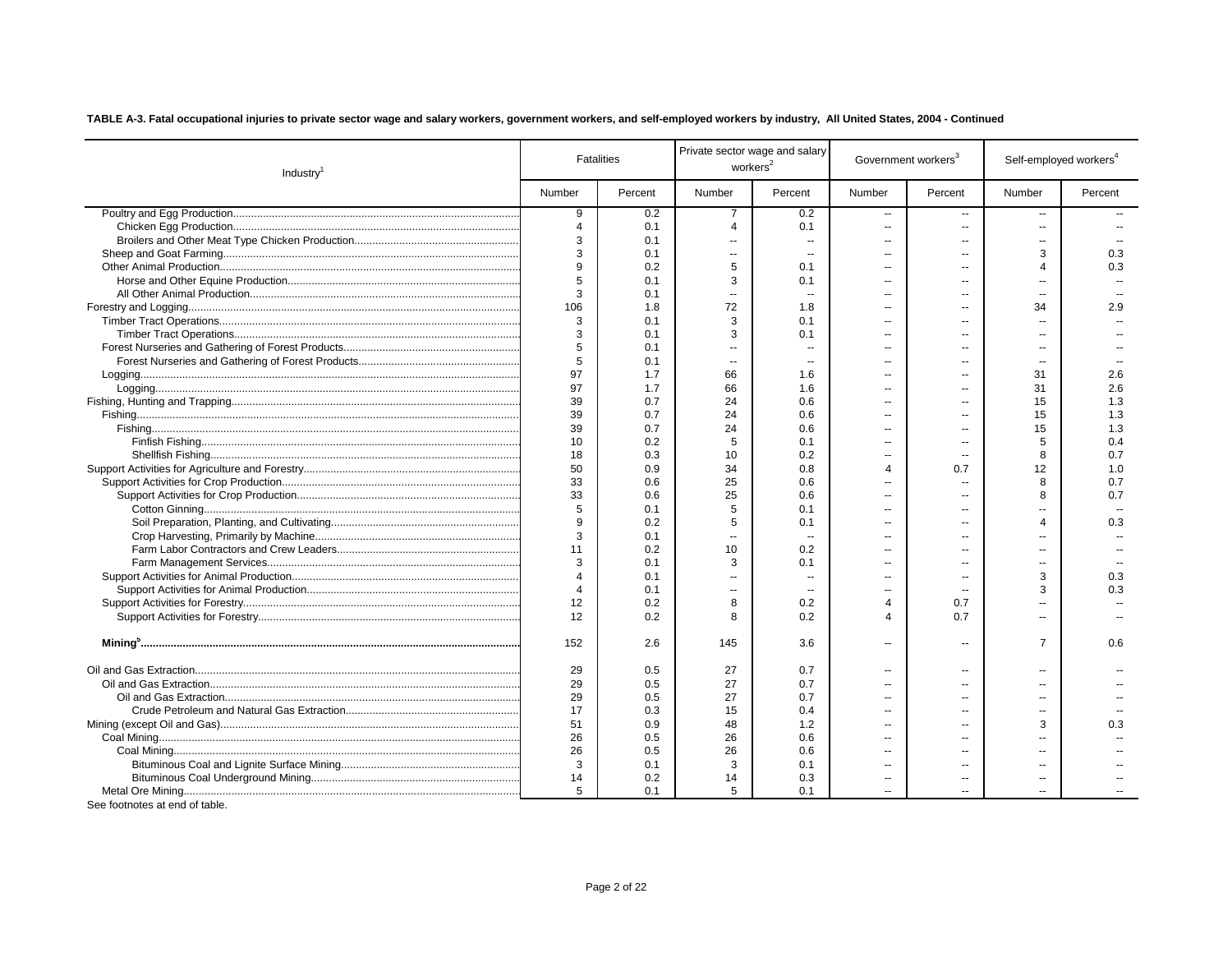| Industry <sup>1</sup>                                   |                | <b>Fatalities</b> | workers <sup>2</sup> | Private sector wage and salary | Government workers <sup>3</sup> |                          |                          | Self-employed workers <sup>4</sup> |
|---------------------------------------------------------|----------------|-------------------|----------------------|--------------------------------|---------------------------------|--------------------------|--------------------------|------------------------------------|
|                                                         | Number         | Percent           | Number               | Percent                        | Number                          | Percent                  | Number                   | Percent                            |
|                                                         | 19             | 0.3               | 17                   | 0.4                            | ш,                              | $\sim$                   | $\overline{\phantom{a}}$ |                                    |
|                                                         | 6              | 0.1               | 6                    | 0.1                            | ш,                              | $\overline{a}$           | $\mathbf{u}$             |                                    |
|                                                         | 3              | 0.1               | 3                    | 0.1                            | $\overline{a}$                  | $\sim$                   | $\overline{a}$           |                                    |
| Sand, Gravel, Clay, and Ceramic and Refractory Minerals |                |                   |                      |                                |                                 |                          |                          |                                    |
|                                                         | 12             | 0.2               | 10                   | 0.2                            | $\overline{a}$                  | $\sim$                   | $\sim$                   |                                    |
|                                                         | 9              | 0.2               | 8                    | 0.2                            | $\sim$                          | --                       | $\overline{a}$           |                                    |
|                                                         | 71             | 1.2               | 69                   | 1.7                            | $\overline{a}$                  | $-$                      | $\sim$                   |                                    |
|                                                         | 71             | 1.2               | 69                   | 1.7                            | $\overline{a}$                  | --                       | $\overline{a}$           |                                    |
|                                                         | 71             | 1.2               | 69                   | 1.7                            | $\overline{a}$                  | --                       | $\overline{a}$           |                                    |
|                                                         | 30             | 0.5               | 30                   | 0.7                            | $\overline{\phantom{a}}$        | --                       | $\overline{a}$           |                                    |
|                                                         | 39             | 0.7               | 37                   | 0.9                            | $\overline{\phantom{a}}$        | $\overline{a}$           |                          |                                    |
|                                                         | 1,278          | 22.2              | 1,002                | 24.7                           | 44                              | 8.2                      | 232                      | 19.7                               |
|                                                         | 1,278          | 22.2              | 1,002                | 24.7                           | 44                              | 8.2                      | 232                      | 19.7                               |
|                                                         | 225            | 3.9               | 170                  | 4.2                            | --                              | $\overline{\phantom{a}}$ | 55                       | 4.7                                |
|                                                         | 118            | 2.0               | 79                   | 1.9                            | $\overline{\phantom{a}}$        | --                       | 39                       | 3.3                                |
|                                                         | 118            | 2.0               | 79                   | 1.9                            | $\overline{a}$                  | --                       | 39                       | 3.3                                |
| New Single-family Housing Construction (except          |                |                   |                      |                                |                                 |                          |                          |                                    |
|                                                         | 41             | 0.7               | 29                   | 0.7                            | $\overline{a}$                  | $\overline{a}$           | 12                       | 1.0                                |
| New Multi-family Housing Construction (except           |                |                   |                      |                                |                                 |                          |                          |                                    |
|                                                         | 9              | 0.2               | $\overline{7}$       | 0.2                            | $\overline{\phantom{a}}$        | $\overline{\phantom{a}}$ | $\overline{\phantom{a}}$ |                                    |
|                                                         | 5              | 0.1               | 5                    | 0.1                            | $\overline{a}$                  | $\overline{a}$           | $\overline{\phantom{a}}$ |                                    |
|                                                         | 31             | 0.5               | 18                   | 0.4                            | $\overline{\phantom{a}}$        | --                       | 13                       | 1.1                                |
|                                                         | 81             | 1.4               | 69                   | 1.7                            | $\overline{a}$                  | $\overline{a}$           | 12                       | 1.0                                |
|                                                         | 24             | 0.4               | 22                   | 0.5                            | $\overline{a}$                  | $\overline{\phantom{a}}$ | $\sim$                   |                                    |
|                                                         | 49             | 0.9               | 41                   | 1.0                            | $\overline{a}$                  | $\overline{a}$           | 8                        | 0.7                                |
|                                                         | 262            | 4.5               | 209                  | 5.2                            | 42                              | 7.9                      | 11                       | 0.9                                |
|                                                         | 95             | 1.6               | 88                   | 2.2                            | $\overline{\phantom{a}}$        | $\sim$                   | $\overline{7}$           | 0.6                                |
|                                                         | 53             | 0.9               | 49                   | 1.2                            | $\overline{a}$                  | $-1$                     | 4                        | 0.3                                |
|                                                         | 9              | 0.2               | 9                    | 0.2                            | $\overline{a}$                  | $\overline{a}$           | $\overline{a}$           |                                    |
| Power and Communication Line and Related Structures     |                |                   |                      |                                |                                 |                          |                          |                                    |
|                                                         | 30             | 0.5               | 28                   | 0.7                            | $\overline{a}$                  | $\sim$                   | $\overline{a}$           |                                    |
|                                                         | 141            | 2.4               | 98                   | 2.4                            | 41                              | 7.7                      | $\overline{a}$           |                                    |
|                                                         | 141            | 2.4               | 98                   | 2.4                            | 41                              | 7.7                      |                          |                                    |
|                                                         | 24             | 0.4               | 21                   | 0.5                            |                                 | $\overline{a}$           |                          |                                    |
|                                                         | 24             | 0.4               | 21                   | 0.5                            |                                 | $\overline{a}$           |                          |                                    |
|                                                         | 761            | 13.2              | 602                  | 14.9                           | $\overline{\phantom{a}}$        | $\overline{a}$           | 157                      | 13.3                               |
|                                                         | 301            | 5.2               | 249                  | 6.1                            | $\overline{\phantom{a}}$        | $\overline{a}$           | 52                       | 4.4                                |
|                                                         | 36             | 0.6               | 32                   | 0.8                            | $\overline{\phantom{a}}$        | $\overline{a}$           | 4                        | 0.3                                |
| Residential Poured Concrete Foundation and              |                |                   |                      |                                |                                 |                          |                          |                                    |
|                                                         | $\overline{7}$ | 0.1               | $\overline{7}$       | 0.2                            | $\overline{a}$                  | $\overline{a}$           |                          |                                    |
| .                                                       |                |                   |                      |                                |                                 |                          |                          |                                    |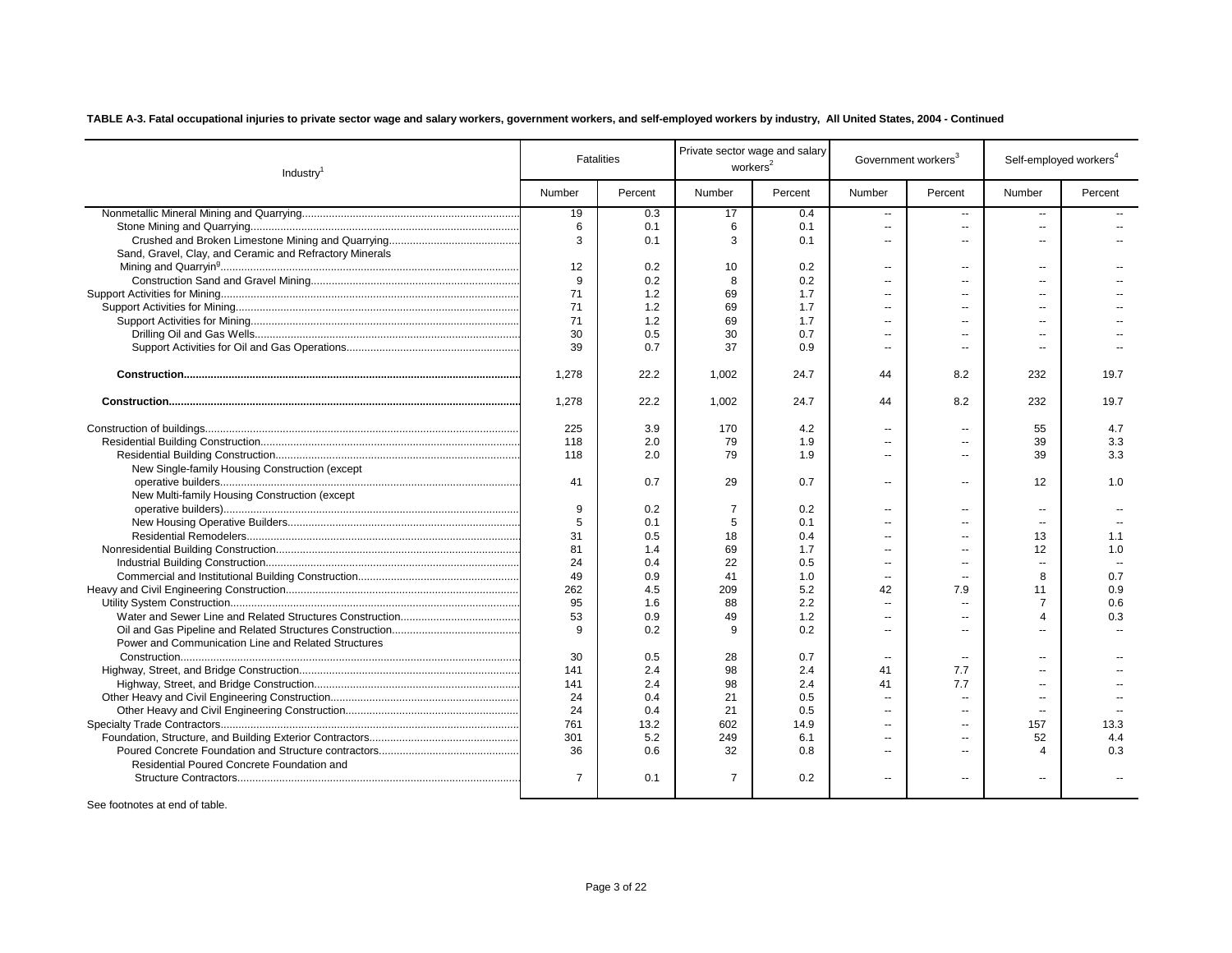| Number<br>Percent<br>Number<br>Percent<br>Number<br>Percent<br>Number<br>Percent<br>Nonresidential Poured Concrete Foundation and<br>8<br>8<br>0.1<br>0.2<br>--<br>--<br>۰.<br>37<br>34<br>0.8<br>3<br>0.3<br>0.6<br>$\overline{a}$<br>$\overline{a}$<br>Nonresidential Structural Steel and Precast<br>17<br>0.3<br>16<br>0.4<br>$\overline{a}$<br>--<br>--<br>34<br>25<br>9<br>0.6<br>0.6<br>0.8<br>$\overline{a}$<br>--<br>15<br>9<br>6<br>0.5<br>0.3<br>0.2<br>$\overline{a}$<br>$\overline{a}$<br>48<br>42<br>0.5<br>0.8<br>1.0<br>6<br>$\overline{a}$<br>$\overline{a}$<br>$\overline{7}$<br>0.3<br>10<br>0.2<br>0.2<br>3<br>$\overline{a}$<br>12<br>0.2<br>11<br>0.3<br>$-$<br>8<br>$\overline{7}$<br>0.1<br>0.2<br>ä.<br>Ξ.<br>$\overline{4}$<br>0.1<br>$\overline{4}$<br>0.1<br>ä.<br>$\overline{\phantom{a}}$<br>--<br>2.0<br>92<br>2.3<br>24<br>2.0<br>116<br>ä.<br>--<br>22<br>0.4<br>12<br>0.3<br>0.8<br>10<br>$\overline{a}$<br>$\overline{a}$<br>32<br>0.6<br>30<br>0.7<br>$\overline{a}$<br>$\overline{a}$<br>$-$<br>0.2<br>8<br>0.2<br>3<br>0.3<br>11<br>$\overline{a}$<br>--<br>$\overline{7}$<br>0.1<br>6<br>0.1<br>$\overline{a}$<br>Ξ.<br>--<br>Other Foundation, Structure, and Building Exterior<br>9<br>$\overline{7}$<br>0.2<br>0.2<br>$\overline{a}$<br>$\overline{a}$<br>--<br>35<br>190<br>3.3<br>154<br>3.8<br>3.0<br>$\sim$<br>$\overline{a}$<br>101<br>2.0<br>17<br>1.4<br>1.8<br>83<br>$\overline{\phantom{a}}$<br>--<br>8<br>0.1<br>0.1<br>0.3<br>$\overline{4}$<br>$\overline{4}$<br>$\overline{a}$<br>--<br>0.5<br>0.3<br>31<br>27<br>0.7<br>$\overline{4}$<br>$\overline{a}$<br>$\overline{a}$<br>71<br>1.2<br>54<br>1.3<br>17<br>1.4<br>$\overline{a}$<br>$\overline{a}$<br>Residential Plumbing, Heating, and Air-Conditioning<br>19<br>0.3<br>15<br>0.4<br>4<br>0.3<br>$\overline{a}$<br>$\overline{a}$<br>Nonresidential Plumbing, Heating, and<br>16<br>0.3<br>12<br>$\overline{4}$<br>0.3<br>0.3<br>$\overline{a}$<br>$\overline{a}$<br>18<br>0.3<br>17<br>0.4<br>$\overline{a}$<br>--<br>14<br>0.2<br>13<br>0.3<br>$\overline{a}$<br>$\overline{\phantom{a}}$<br>--<br>124<br>2.2<br>88<br>2.2<br>35<br>3.0<br>$\overline{a}$<br>28<br>0.5<br>0.6<br>0.3<br>24<br>$\overline{4}$<br>$\sim$<br>$\overline{a}$<br>10<br>9<br>0.2<br>0.2<br>$\sim$<br>--<br>57<br>38<br>0.9<br>1.0<br>18<br>1.5<br>$\overline{a}$<br>--<br>12<br>0.2<br>$\overline{7}$<br>0.2<br>5<br>0.4<br>$\overline{a}$<br>15<br>0.3<br>13<br>0.3<br>Ξ.<br>$-$<br>9<br>6<br>0.2<br>3<br>0.3<br>0.1<br>ä.<br>$\overline{a}$<br>$\overline{4}$<br>0.1<br>$\overline{4}$<br>0.1<br>Ξ.<br>19<br>9<br>0.3<br>10<br>0.2<br>0.8<br>ä.<br>0.3<br>10<br>0.2<br>6<br>0.1<br>$\overline{4}$<br>$\overline{a}$<br>--<br>5<br>0.1<br>$\overline{4}$<br>0.1<br>$\overline{a}$<br>$\overline{a}$<br>--<br>140<br>2.4<br>2.7<br>2.6<br>109<br>31<br>$\sim$<br>$\overline{a}$<br>98<br>23<br>2.0<br>1.7<br>75<br>1.9<br>$\overline{\phantom{a}}$<br>--<br>13<br>0.2<br>10<br>0.2<br>3<br>0.3<br>$\overline{a}$ | Industry <sup>1</sup> | <b>Fatalities</b> | workers <sup>2</sup> | Private sector wage and salary | Government workers <sup>3</sup> | Self-employed workers <sup>4</sup> |  |
|-----------------------------------------------------------------------------------------------------------------------------------------------------------------------------------------------------------------------------------------------------------------------------------------------------------------------------------------------------------------------------------------------------------------------------------------------------------------------------------------------------------------------------------------------------------------------------------------------------------------------------------------------------------------------------------------------------------------------------------------------------------------------------------------------------------------------------------------------------------------------------------------------------------------------------------------------------------------------------------------------------------------------------------------------------------------------------------------------------------------------------------------------------------------------------------------------------------------------------------------------------------------------------------------------------------------------------------------------------------------------------------------------------------------------------------------------------------------------------------------------------------------------------------------------------------------------------------------------------------------------------------------------------------------------------------------------------------------------------------------------------------------------------------------------------------------------------------------------------------------------------------------------------------------------------------------------------------------------------------------------------------------------------------------------------------------------------------------------------------------------------------------------------------------------------------------------------------------------------------------------------------------------------------------------------------------------------------------------------------------------------------------------------------------------------------------------------------------------------------------------------------------------------------------------------------------------------------------------------------------------------------------------------------------------------------------------------------------------------------------------------------------------------------------------------------------------------------------------------------------------------------------------------------------------------------------------------------------------------------------------------------|-----------------------|-------------------|----------------------|--------------------------------|---------------------------------|------------------------------------|--|
|                                                                                                                                                                                                                                                                                                                                                                                                                                                                                                                                                                                                                                                                                                                                                                                                                                                                                                                                                                                                                                                                                                                                                                                                                                                                                                                                                                                                                                                                                                                                                                                                                                                                                                                                                                                                                                                                                                                                                                                                                                                                                                                                                                                                                                                                                                                                                                                                                                                                                                                                                                                                                                                                                                                                                                                                                                                                                                                                                                                                           |                       |                   |                      |                                |                                 |                                    |  |
|                                                                                                                                                                                                                                                                                                                                                                                                                                                                                                                                                                                                                                                                                                                                                                                                                                                                                                                                                                                                                                                                                                                                                                                                                                                                                                                                                                                                                                                                                                                                                                                                                                                                                                                                                                                                                                                                                                                                                                                                                                                                                                                                                                                                                                                                                                                                                                                                                                                                                                                                                                                                                                                                                                                                                                                                                                                                                                                                                                                                           |                       |                   |                      |                                |                                 |                                    |  |
|                                                                                                                                                                                                                                                                                                                                                                                                                                                                                                                                                                                                                                                                                                                                                                                                                                                                                                                                                                                                                                                                                                                                                                                                                                                                                                                                                                                                                                                                                                                                                                                                                                                                                                                                                                                                                                                                                                                                                                                                                                                                                                                                                                                                                                                                                                                                                                                                                                                                                                                                                                                                                                                                                                                                                                                                                                                                                                                                                                                                           |                       |                   |                      |                                |                                 |                                    |  |
|                                                                                                                                                                                                                                                                                                                                                                                                                                                                                                                                                                                                                                                                                                                                                                                                                                                                                                                                                                                                                                                                                                                                                                                                                                                                                                                                                                                                                                                                                                                                                                                                                                                                                                                                                                                                                                                                                                                                                                                                                                                                                                                                                                                                                                                                                                                                                                                                                                                                                                                                                                                                                                                                                                                                                                                                                                                                                                                                                                                                           |                       |                   |                      |                                |                                 |                                    |  |
|                                                                                                                                                                                                                                                                                                                                                                                                                                                                                                                                                                                                                                                                                                                                                                                                                                                                                                                                                                                                                                                                                                                                                                                                                                                                                                                                                                                                                                                                                                                                                                                                                                                                                                                                                                                                                                                                                                                                                                                                                                                                                                                                                                                                                                                                                                                                                                                                                                                                                                                                                                                                                                                                                                                                                                                                                                                                                                                                                                                                           |                       |                   |                      |                                |                                 |                                    |  |
|                                                                                                                                                                                                                                                                                                                                                                                                                                                                                                                                                                                                                                                                                                                                                                                                                                                                                                                                                                                                                                                                                                                                                                                                                                                                                                                                                                                                                                                                                                                                                                                                                                                                                                                                                                                                                                                                                                                                                                                                                                                                                                                                                                                                                                                                                                                                                                                                                                                                                                                                                                                                                                                                                                                                                                                                                                                                                                                                                                                                           |                       |                   |                      |                                |                                 |                                    |  |
|                                                                                                                                                                                                                                                                                                                                                                                                                                                                                                                                                                                                                                                                                                                                                                                                                                                                                                                                                                                                                                                                                                                                                                                                                                                                                                                                                                                                                                                                                                                                                                                                                                                                                                                                                                                                                                                                                                                                                                                                                                                                                                                                                                                                                                                                                                                                                                                                                                                                                                                                                                                                                                                                                                                                                                                                                                                                                                                                                                                                           |                       |                   |                      |                                |                                 |                                    |  |
|                                                                                                                                                                                                                                                                                                                                                                                                                                                                                                                                                                                                                                                                                                                                                                                                                                                                                                                                                                                                                                                                                                                                                                                                                                                                                                                                                                                                                                                                                                                                                                                                                                                                                                                                                                                                                                                                                                                                                                                                                                                                                                                                                                                                                                                                                                                                                                                                                                                                                                                                                                                                                                                                                                                                                                                                                                                                                                                                                                                                           |                       |                   |                      |                                |                                 |                                    |  |
|                                                                                                                                                                                                                                                                                                                                                                                                                                                                                                                                                                                                                                                                                                                                                                                                                                                                                                                                                                                                                                                                                                                                                                                                                                                                                                                                                                                                                                                                                                                                                                                                                                                                                                                                                                                                                                                                                                                                                                                                                                                                                                                                                                                                                                                                                                                                                                                                                                                                                                                                                                                                                                                                                                                                                                                                                                                                                                                                                                                                           |                       |                   |                      |                                |                                 |                                    |  |
|                                                                                                                                                                                                                                                                                                                                                                                                                                                                                                                                                                                                                                                                                                                                                                                                                                                                                                                                                                                                                                                                                                                                                                                                                                                                                                                                                                                                                                                                                                                                                                                                                                                                                                                                                                                                                                                                                                                                                                                                                                                                                                                                                                                                                                                                                                                                                                                                                                                                                                                                                                                                                                                                                                                                                                                                                                                                                                                                                                                                           |                       |                   |                      |                                |                                 |                                    |  |
|                                                                                                                                                                                                                                                                                                                                                                                                                                                                                                                                                                                                                                                                                                                                                                                                                                                                                                                                                                                                                                                                                                                                                                                                                                                                                                                                                                                                                                                                                                                                                                                                                                                                                                                                                                                                                                                                                                                                                                                                                                                                                                                                                                                                                                                                                                                                                                                                                                                                                                                                                                                                                                                                                                                                                                                                                                                                                                                                                                                                           |                       |                   |                      |                                |                                 |                                    |  |
|                                                                                                                                                                                                                                                                                                                                                                                                                                                                                                                                                                                                                                                                                                                                                                                                                                                                                                                                                                                                                                                                                                                                                                                                                                                                                                                                                                                                                                                                                                                                                                                                                                                                                                                                                                                                                                                                                                                                                                                                                                                                                                                                                                                                                                                                                                                                                                                                                                                                                                                                                                                                                                                                                                                                                                                                                                                                                                                                                                                                           |                       |                   |                      |                                |                                 |                                    |  |
|                                                                                                                                                                                                                                                                                                                                                                                                                                                                                                                                                                                                                                                                                                                                                                                                                                                                                                                                                                                                                                                                                                                                                                                                                                                                                                                                                                                                                                                                                                                                                                                                                                                                                                                                                                                                                                                                                                                                                                                                                                                                                                                                                                                                                                                                                                                                                                                                                                                                                                                                                                                                                                                                                                                                                                                                                                                                                                                                                                                                           |                       |                   |                      |                                |                                 |                                    |  |
|                                                                                                                                                                                                                                                                                                                                                                                                                                                                                                                                                                                                                                                                                                                                                                                                                                                                                                                                                                                                                                                                                                                                                                                                                                                                                                                                                                                                                                                                                                                                                                                                                                                                                                                                                                                                                                                                                                                                                                                                                                                                                                                                                                                                                                                                                                                                                                                                                                                                                                                                                                                                                                                                                                                                                                                                                                                                                                                                                                                                           |                       |                   |                      |                                |                                 |                                    |  |
|                                                                                                                                                                                                                                                                                                                                                                                                                                                                                                                                                                                                                                                                                                                                                                                                                                                                                                                                                                                                                                                                                                                                                                                                                                                                                                                                                                                                                                                                                                                                                                                                                                                                                                                                                                                                                                                                                                                                                                                                                                                                                                                                                                                                                                                                                                                                                                                                                                                                                                                                                                                                                                                                                                                                                                                                                                                                                                                                                                                                           |                       |                   |                      |                                |                                 |                                    |  |
|                                                                                                                                                                                                                                                                                                                                                                                                                                                                                                                                                                                                                                                                                                                                                                                                                                                                                                                                                                                                                                                                                                                                                                                                                                                                                                                                                                                                                                                                                                                                                                                                                                                                                                                                                                                                                                                                                                                                                                                                                                                                                                                                                                                                                                                                                                                                                                                                                                                                                                                                                                                                                                                                                                                                                                                                                                                                                                                                                                                                           |                       |                   |                      |                                |                                 |                                    |  |
|                                                                                                                                                                                                                                                                                                                                                                                                                                                                                                                                                                                                                                                                                                                                                                                                                                                                                                                                                                                                                                                                                                                                                                                                                                                                                                                                                                                                                                                                                                                                                                                                                                                                                                                                                                                                                                                                                                                                                                                                                                                                                                                                                                                                                                                                                                                                                                                                                                                                                                                                                                                                                                                                                                                                                                                                                                                                                                                                                                                                           |                       |                   |                      |                                |                                 |                                    |  |
|                                                                                                                                                                                                                                                                                                                                                                                                                                                                                                                                                                                                                                                                                                                                                                                                                                                                                                                                                                                                                                                                                                                                                                                                                                                                                                                                                                                                                                                                                                                                                                                                                                                                                                                                                                                                                                                                                                                                                                                                                                                                                                                                                                                                                                                                                                                                                                                                                                                                                                                                                                                                                                                                                                                                                                                                                                                                                                                                                                                                           |                       |                   |                      |                                |                                 |                                    |  |
|                                                                                                                                                                                                                                                                                                                                                                                                                                                                                                                                                                                                                                                                                                                                                                                                                                                                                                                                                                                                                                                                                                                                                                                                                                                                                                                                                                                                                                                                                                                                                                                                                                                                                                                                                                                                                                                                                                                                                                                                                                                                                                                                                                                                                                                                                                                                                                                                                                                                                                                                                                                                                                                                                                                                                                                                                                                                                                                                                                                                           |                       |                   |                      |                                |                                 |                                    |  |
|                                                                                                                                                                                                                                                                                                                                                                                                                                                                                                                                                                                                                                                                                                                                                                                                                                                                                                                                                                                                                                                                                                                                                                                                                                                                                                                                                                                                                                                                                                                                                                                                                                                                                                                                                                                                                                                                                                                                                                                                                                                                                                                                                                                                                                                                                                                                                                                                                                                                                                                                                                                                                                                                                                                                                                                                                                                                                                                                                                                                           |                       |                   |                      |                                |                                 |                                    |  |
|                                                                                                                                                                                                                                                                                                                                                                                                                                                                                                                                                                                                                                                                                                                                                                                                                                                                                                                                                                                                                                                                                                                                                                                                                                                                                                                                                                                                                                                                                                                                                                                                                                                                                                                                                                                                                                                                                                                                                                                                                                                                                                                                                                                                                                                                                                                                                                                                                                                                                                                                                                                                                                                                                                                                                                                                                                                                                                                                                                                                           |                       |                   |                      |                                |                                 |                                    |  |
|                                                                                                                                                                                                                                                                                                                                                                                                                                                                                                                                                                                                                                                                                                                                                                                                                                                                                                                                                                                                                                                                                                                                                                                                                                                                                                                                                                                                                                                                                                                                                                                                                                                                                                                                                                                                                                                                                                                                                                                                                                                                                                                                                                                                                                                                                                                                                                                                                                                                                                                                                                                                                                                                                                                                                                                                                                                                                                                                                                                                           |                       |                   |                      |                                |                                 |                                    |  |
|                                                                                                                                                                                                                                                                                                                                                                                                                                                                                                                                                                                                                                                                                                                                                                                                                                                                                                                                                                                                                                                                                                                                                                                                                                                                                                                                                                                                                                                                                                                                                                                                                                                                                                                                                                                                                                                                                                                                                                                                                                                                                                                                                                                                                                                                                                                                                                                                                                                                                                                                                                                                                                                                                                                                                                                                                                                                                                                                                                                                           |                       |                   |                      |                                |                                 |                                    |  |
|                                                                                                                                                                                                                                                                                                                                                                                                                                                                                                                                                                                                                                                                                                                                                                                                                                                                                                                                                                                                                                                                                                                                                                                                                                                                                                                                                                                                                                                                                                                                                                                                                                                                                                                                                                                                                                                                                                                                                                                                                                                                                                                                                                                                                                                                                                                                                                                                                                                                                                                                                                                                                                                                                                                                                                                                                                                                                                                                                                                                           |                       |                   |                      |                                |                                 |                                    |  |
|                                                                                                                                                                                                                                                                                                                                                                                                                                                                                                                                                                                                                                                                                                                                                                                                                                                                                                                                                                                                                                                                                                                                                                                                                                                                                                                                                                                                                                                                                                                                                                                                                                                                                                                                                                                                                                                                                                                                                                                                                                                                                                                                                                                                                                                                                                                                                                                                                                                                                                                                                                                                                                                                                                                                                                                                                                                                                                                                                                                                           |                       |                   |                      |                                |                                 |                                    |  |
|                                                                                                                                                                                                                                                                                                                                                                                                                                                                                                                                                                                                                                                                                                                                                                                                                                                                                                                                                                                                                                                                                                                                                                                                                                                                                                                                                                                                                                                                                                                                                                                                                                                                                                                                                                                                                                                                                                                                                                                                                                                                                                                                                                                                                                                                                                                                                                                                                                                                                                                                                                                                                                                                                                                                                                                                                                                                                                                                                                                                           |                       |                   |                      |                                |                                 |                                    |  |
|                                                                                                                                                                                                                                                                                                                                                                                                                                                                                                                                                                                                                                                                                                                                                                                                                                                                                                                                                                                                                                                                                                                                                                                                                                                                                                                                                                                                                                                                                                                                                                                                                                                                                                                                                                                                                                                                                                                                                                                                                                                                                                                                                                                                                                                                                                                                                                                                                                                                                                                                                                                                                                                                                                                                                                                                                                                                                                                                                                                                           |                       |                   |                      |                                |                                 |                                    |  |
|                                                                                                                                                                                                                                                                                                                                                                                                                                                                                                                                                                                                                                                                                                                                                                                                                                                                                                                                                                                                                                                                                                                                                                                                                                                                                                                                                                                                                                                                                                                                                                                                                                                                                                                                                                                                                                                                                                                                                                                                                                                                                                                                                                                                                                                                                                                                                                                                                                                                                                                                                                                                                                                                                                                                                                                                                                                                                                                                                                                                           |                       |                   |                      |                                |                                 |                                    |  |
|                                                                                                                                                                                                                                                                                                                                                                                                                                                                                                                                                                                                                                                                                                                                                                                                                                                                                                                                                                                                                                                                                                                                                                                                                                                                                                                                                                                                                                                                                                                                                                                                                                                                                                                                                                                                                                                                                                                                                                                                                                                                                                                                                                                                                                                                                                                                                                                                                                                                                                                                                                                                                                                                                                                                                                                                                                                                                                                                                                                                           |                       |                   |                      |                                |                                 |                                    |  |
|                                                                                                                                                                                                                                                                                                                                                                                                                                                                                                                                                                                                                                                                                                                                                                                                                                                                                                                                                                                                                                                                                                                                                                                                                                                                                                                                                                                                                                                                                                                                                                                                                                                                                                                                                                                                                                                                                                                                                                                                                                                                                                                                                                                                                                                                                                                                                                                                                                                                                                                                                                                                                                                                                                                                                                                                                                                                                                                                                                                                           |                       |                   |                      |                                |                                 |                                    |  |
|                                                                                                                                                                                                                                                                                                                                                                                                                                                                                                                                                                                                                                                                                                                                                                                                                                                                                                                                                                                                                                                                                                                                                                                                                                                                                                                                                                                                                                                                                                                                                                                                                                                                                                                                                                                                                                                                                                                                                                                                                                                                                                                                                                                                                                                                                                                                                                                                                                                                                                                                                                                                                                                                                                                                                                                                                                                                                                                                                                                                           |                       |                   |                      |                                |                                 |                                    |  |
|                                                                                                                                                                                                                                                                                                                                                                                                                                                                                                                                                                                                                                                                                                                                                                                                                                                                                                                                                                                                                                                                                                                                                                                                                                                                                                                                                                                                                                                                                                                                                                                                                                                                                                                                                                                                                                                                                                                                                                                                                                                                                                                                                                                                                                                                                                                                                                                                                                                                                                                                                                                                                                                                                                                                                                                                                                                                                                                                                                                                           |                       |                   |                      |                                |                                 |                                    |  |
|                                                                                                                                                                                                                                                                                                                                                                                                                                                                                                                                                                                                                                                                                                                                                                                                                                                                                                                                                                                                                                                                                                                                                                                                                                                                                                                                                                                                                                                                                                                                                                                                                                                                                                                                                                                                                                                                                                                                                                                                                                                                                                                                                                                                                                                                                                                                                                                                                                                                                                                                                                                                                                                                                                                                                                                                                                                                                                                                                                                                           |                       |                   |                      |                                |                                 |                                    |  |
|                                                                                                                                                                                                                                                                                                                                                                                                                                                                                                                                                                                                                                                                                                                                                                                                                                                                                                                                                                                                                                                                                                                                                                                                                                                                                                                                                                                                                                                                                                                                                                                                                                                                                                                                                                                                                                                                                                                                                                                                                                                                                                                                                                                                                                                                                                                                                                                                                                                                                                                                                                                                                                                                                                                                                                                                                                                                                                                                                                                                           |                       |                   |                      |                                |                                 |                                    |  |
|                                                                                                                                                                                                                                                                                                                                                                                                                                                                                                                                                                                                                                                                                                                                                                                                                                                                                                                                                                                                                                                                                                                                                                                                                                                                                                                                                                                                                                                                                                                                                                                                                                                                                                                                                                                                                                                                                                                                                                                                                                                                                                                                                                                                                                                                                                                                                                                                                                                                                                                                                                                                                                                                                                                                                                                                                                                                                                                                                                                                           |                       |                   |                      |                                |                                 |                                    |  |
|                                                                                                                                                                                                                                                                                                                                                                                                                                                                                                                                                                                                                                                                                                                                                                                                                                                                                                                                                                                                                                                                                                                                                                                                                                                                                                                                                                                                                                                                                                                                                                                                                                                                                                                                                                                                                                                                                                                                                                                                                                                                                                                                                                                                                                                                                                                                                                                                                                                                                                                                                                                                                                                                                                                                                                                                                                                                                                                                                                                                           |                       |                   |                      |                                |                                 |                                    |  |
|                                                                                                                                                                                                                                                                                                                                                                                                                                                                                                                                                                                                                                                                                                                                                                                                                                                                                                                                                                                                                                                                                                                                                                                                                                                                                                                                                                                                                                                                                                                                                                                                                                                                                                                                                                                                                                                                                                                                                                                                                                                                                                                                                                                                                                                                                                                                                                                                                                                                                                                                                                                                                                                                                                                                                                                                                                                                                                                                                                                                           |                       |                   |                      |                                |                                 |                                    |  |
|                                                                                                                                                                                                                                                                                                                                                                                                                                                                                                                                                                                                                                                                                                                                                                                                                                                                                                                                                                                                                                                                                                                                                                                                                                                                                                                                                                                                                                                                                                                                                                                                                                                                                                                                                                                                                                                                                                                                                                                                                                                                                                                                                                                                                                                                                                                                                                                                                                                                                                                                                                                                                                                                                                                                                                                                                                                                                                                                                                                                           |                       |                   |                      |                                |                                 |                                    |  |
|                                                                                                                                                                                                                                                                                                                                                                                                                                                                                                                                                                                                                                                                                                                                                                                                                                                                                                                                                                                                                                                                                                                                                                                                                                                                                                                                                                                                                                                                                                                                                                                                                                                                                                                                                                                                                                                                                                                                                                                                                                                                                                                                                                                                                                                                                                                                                                                                                                                                                                                                                                                                                                                                                                                                                                                                                                                                                                                                                                                                           |                       |                   |                      |                                |                                 |                                    |  |
|                                                                                                                                                                                                                                                                                                                                                                                                                                                                                                                                                                                                                                                                                                                                                                                                                                                                                                                                                                                                                                                                                                                                                                                                                                                                                                                                                                                                                                                                                                                                                                                                                                                                                                                                                                                                                                                                                                                                                                                                                                                                                                                                                                                                                                                                                                                                                                                                                                                                                                                                                                                                                                                                                                                                                                                                                                                                                                                                                                                                           |                       |                   |                      |                                |                                 |                                    |  |
|                                                                                                                                                                                                                                                                                                                                                                                                                                                                                                                                                                                                                                                                                                                                                                                                                                                                                                                                                                                                                                                                                                                                                                                                                                                                                                                                                                                                                                                                                                                                                                                                                                                                                                                                                                                                                                                                                                                                                                                                                                                                                                                                                                                                                                                                                                                                                                                                                                                                                                                                                                                                                                                                                                                                                                                                                                                                                                                                                                                                           |                       |                   |                      |                                |                                 |                                    |  |
|                                                                                                                                                                                                                                                                                                                                                                                                                                                                                                                                                                                                                                                                                                                                                                                                                                                                                                                                                                                                                                                                                                                                                                                                                                                                                                                                                                                                                                                                                                                                                                                                                                                                                                                                                                                                                                                                                                                                                                                                                                                                                                                                                                                                                                                                                                                                                                                                                                                                                                                                                                                                                                                                                                                                                                                                                                                                                                                                                                                                           |                       |                   |                      |                                |                                 |                                    |  |
|                                                                                                                                                                                                                                                                                                                                                                                                                                                                                                                                                                                                                                                                                                                                                                                                                                                                                                                                                                                                                                                                                                                                                                                                                                                                                                                                                                                                                                                                                                                                                                                                                                                                                                                                                                                                                                                                                                                                                                                                                                                                                                                                                                                                                                                                                                                                                                                                                                                                                                                                                                                                                                                                                                                                                                                                                                                                                                                                                                                                           |                       |                   |                      |                                |                                 |                                    |  |
|                                                                                                                                                                                                                                                                                                                                                                                                                                                                                                                                                                                                                                                                                                                                                                                                                                                                                                                                                                                                                                                                                                                                                                                                                                                                                                                                                                                                                                                                                                                                                                                                                                                                                                                                                                                                                                                                                                                                                                                                                                                                                                                                                                                                                                                                                                                                                                                                                                                                                                                                                                                                                                                                                                                                                                                                                                                                                                                                                                                                           |                       |                   |                      |                                |                                 |                                    |  |
|                                                                                                                                                                                                                                                                                                                                                                                                                                                                                                                                                                                                                                                                                                                                                                                                                                                                                                                                                                                                                                                                                                                                                                                                                                                                                                                                                                                                                                                                                                                                                                                                                                                                                                                                                                                                                                                                                                                                                                                                                                                                                                                                                                                                                                                                                                                                                                                                                                                                                                                                                                                                                                                                                                                                                                                                                                                                                                                                                                                                           |                       |                   |                      |                                |                                 |                                    |  |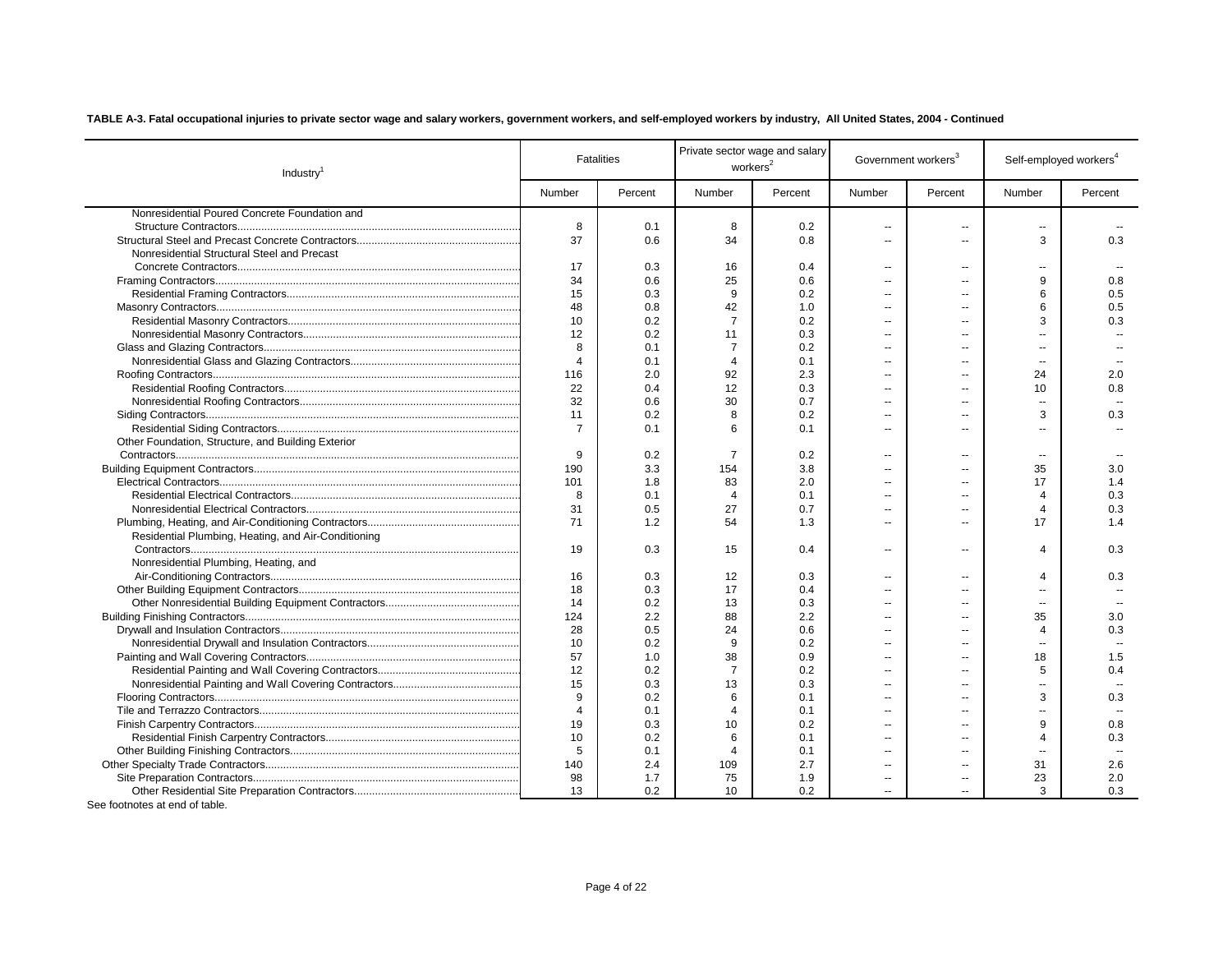| Industry <sup>1</sup> |                | <b>Fatalities</b> |                         | Private sector wage and salary<br>workers <sup>2</sup> |                          | Government workers <sup>3</sup> | Self-employed workers <sup>4</sup> |         |
|-----------------------|----------------|-------------------|-------------------------|--------------------------------------------------------|--------------------------|---------------------------------|------------------------------------|---------|
|                       | Number         | Percent           | Number                  | Percent                                                | Number                   | Percent                         | Number                             | Percent |
|                       | 27             | 0.5               | 23                      | 0.6                                                    | $\overline{\phantom{a}}$ | $\overline{a}$                  | 4                                  | 0.3     |
|                       | 41             | 0.7               | 33                      | 0.8                                                    | $\overline{\phantom{a}}$ | $\overline{a}$                  | 8                                  | 0.7     |
|                       | 5              | 0.1               | $\overline{4}$          | 0.1                                                    | $\overline{a}$           | $\overline{a}$                  | $\overline{a}$                     |         |
|                       | 12             | 0.2               | 11                      | 0.3                                                    | $\overline{a}$           | --                              | $\overline{a}$                     |         |
|                       | 463            | 8.0               | 443                     | 10.9                                                   | $\overline{a}$           | $\overline{a}$                  | 20                                 | 1.7     |
|                       | 463            | 8.0               | 443                     | 10.9                                                   | $\sim$ $\sim$            | $\overline{a}$                  | 20                                 | 1.7     |
|                       | 66             | 1.1               | 65                      | 1.6                                                    | $\sim$                   | $\overline{a}$                  | $\overline{\phantom{a}}$           |         |
|                       | 8              | 0.1               | $\overline{7}$          | 0.2                                                    | $\overline{a}$           | $\overline{a}$                  | $\overline{a}$                     |         |
|                       | 8              | 0.1               | $\overline{7}$          | 0.2                                                    | $\overline{a}$           | $\overline{a}$                  | $\overline{a}$                     |         |
|                       |                | 0.1               | $\overline{7}$          | 0.2                                                    | ц,                       |                                 |                                    |         |
|                       | $\overline{4}$ | 0.1               | $\overline{4}$          | 0.1                                                    | $\sim$                   |                                 | --                                 |         |
|                       | 5              | 0.1               | 5                       | 0.1                                                    | $\sim$                   |                                 | --                                 |         |
|                       | 3              | 0.1               | 3                       | 0.1                                                    | $\overline{a}$           | --                              | --                                 |         |
|                       | $\overline{7}$ | 0.1               | $\overline{7}$          | 0.2                                                    | $\sim$                   |                                 | --                                 |         |
|                       | $\overline{4}$ | 0.1               | $\boldsymbol{4}$        | 0.1                                                    | $\overline{a}$           | $\overline{a}$                  | --                                 |         |
|                       | 26             | 0.5               | 26                      | 0.6                                                    | $\overline{a}$           |                                 |                                    |         |
|                       | 26             | 0.5               | 26                      | 0.6                                                    | $\overline{a}$           |                                 |                                    |         |
|                       | $\overline{4}$ | 0.1               | $\overline{\mathbf{4}}$ | 0.1                                                    | ц,                       |                                 |                                    |         |
|                       | 9              | 0.2               | 9                       | 0.2                                                    | $\overline{a}$           | --                              | --                                 |         |
|                       | 3              | 0.1               | 3                       | 0.1                                                    | $\sim$                   |                                 |                                    |         |
|                       | 10             | 0.2               | 10                      | 0.2                                                    | $\sim$                   | ÷.                              |                                    |         |
|                       | 11             | 0.2               | 11                      | 0.3                                                    | Ц.                       |                                 |                                    |         |
|                       | 11             | 0.2               | 11                      | 0.3                                                    | Ξ.                       |                                 |                                    |         |
|                       | 3              | 0.1               | 3                       | 0.1                                                    |                          |                                 |                                    |         |
|                       | $\overline{7}$ | 0.1               | $\overline{7}$          | 0.2                                                    |                          | $\overline{a}$                  | --                                 |         |
|                       | 8              | 0.1               | $\overline{7}$          | 0.2                                                    | $\sim$                   | --                              | $\overline{\phantom{a}}$           |         |
|                       | 8              | 0.1               | $\overline{7}$          | 0.2                                                    | $\overline{a}$           | --                              | $\overline{\phantom{a}}$           |         |
|                       | 5              | 0.1               | 5                       | 0.1                                                    | $\overline{a}$           | $\overline{a}$                  | $\overline{a}$                     |         |
|                       | 3              | 0.1               | 3                       | 0.1                                                    |                          | $\overline{a}$                  | --                                 |         |
|                       | $\overline{7}$ | 0.1               | $\overline{7}$          | 0.2                                                    | Ξ.                       | $-$                             | --                                 |         |
|                       | $\Delta$       | 0.1               | $\Delta$                | 0.1                                                    | $\overline{a}$           | $\overline{a}$                  | --                                 |         |
|                       | 3              | 0.1               | 3                       | 0.1                                                    | $\overline{a}$           | $\overline{a}$                  | $\overline{a}$                     |         |
|                       | 3              | 0.1               | 3                       | 0.1                                                    | $\overline{a}$           | $\overline{a}$                  | $\overline{a}$                     |         |
|                       | 3              | 0.1               | 3                       | 0.1                                                    | $\sim$                   |                                 | $\overline{a}$                     |         |
|                       | 49             | 0.9               | 44                      | 1.1                                                    | $\overline{a}$           | $\overline{a}$                  | 5                                  | 0.4     |
|                       | 29             | 0.5               | 25                      | 0.6                                                    | $\overline{a}$           |                                 | $\overline{\mathbf{4}}$            | 0.3     |
|                       | 29             | 0.5               | 25                      | 0.6                                                    |                          | --                              | $\overline{\mathbf{4}}$            | 0.3     |
|                       | 26             | 0.5               | 22                      | 0.5                                                    |                          |                                 | $\overline{\mathbf{4}}$            | 0.3     |
|                       | 3              | 0.1               | 3                       | 0.1                                                    | $\overline{a}$           | $\overline{a}$                  | $\overline{a}$                     |         |
|                       | 8              | 0.1               | 8                       | 0.2                                                    | $\overline{a}$           | $\overline{a}$                  | --                                 |         |
|                       | 8              | 0.1               | 8                       | 0.2                                                    | $\sim$                   | $-$                             | $\overline{a}$                     |         |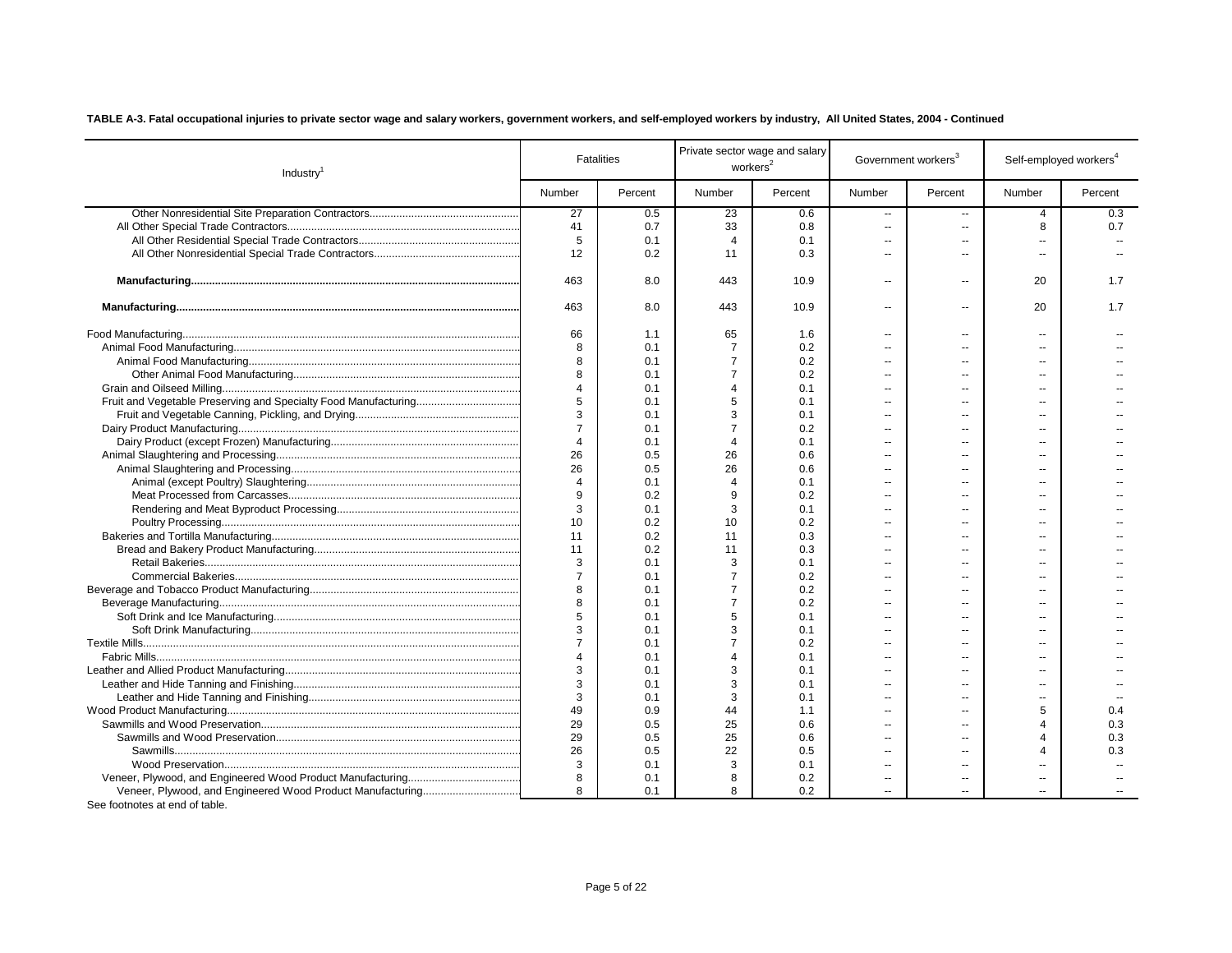| Industry                                                     |                       | <b>Fatalities</b> |                | Private sector wage and salary<br>workers <sup>2</sup> |                | Government workers <sup>3</sup> | Self-employed workers <sup>4</sup> |         |
|--------------------------------------------------------------|-----------------------|-------------------|----------------|--------------------------------------------------------|----------------|---------------------------------|------------------------------------|---------|
|                                                              | Number                | Percent           | Number         | Percent                                                | Number         | Percent                         | Number                             | Percent |
|                                                              | 3                     | 0.1               | 3              | 0.1                                                    | $\sim$         | $\sim$ $\sim$                   | $\overline{a}$                     |         |
|                                                              | 11                    | 0.2               | 11             | 0.3                                                    | $\sim$         | $\sim$                          | $\sim$                             |         |
|                                                              | $\overline{4}$        | 0.1               | $\overline{4}$ | 0.1                                                    | $\sim$         | $\sim$                          | $\overline{a}$                     |         |
|                                                              | 3                     | 0.1               | 3              | 0.1                                                    |                | $\overline{a}$                  | $\overline{a}$                     |         |
|                                                              | $\overline{4}$        | 0.1               | $\overline{4}$ | 0.1                                                    | $\sim$ $\sim$  | $\overline{a}$                  | $\overline{a}$                     |         |
|                                                              | 19                    | 0.3               | 19             | 0.5                                                    | $\overline{a}$ | $\sim$                          | $\overline{a}$                     |         |
|                                                              | 9                     | 0.2               | 9              | 0.2                                                    | $\sim$         | $\overline{a}$                  | $\sim$                             |         |
|                                                              | 8                     | 0.1               | 8              | 0.2                                                    | $\overline{a}$ | $\sim$                          | $\sim$                             |         |
|                                                              | 5                     | 0.1               | 5              | 0.1                                                    | $\overline{a}$ | $\overline{a}$                  |                                    |         |
|                                                              | 10                    | 0.2               | 10             | 0.2                                                    | $\overline{a}$ | $\sim$                          | $\overline{a}$                     |         |
|                                                              | 6                     | 0.1               | 6              | 0.1                                                    | $\overline{a}$ | --                              | $\overline{a}$                     |         |
|                                                              | 5                     | 0.1               | $\overline{4}$ | 0.1                                                    | ۰.             |                                 |                                    |         |
|                                                              | 5                     | 0.1               | $\Delta$       | 0.1                                                    |                |                                 |                                    |         |
|                                                              | 5                     | 0.1               | $\overline{4}$ | 0.1                                                    | --             | $\overline{a}$                  | $\overline{a}$                     |         |
|                                                              | 10                    | 0.2               | 9              | 0.2                                                    | $\overline{a}$ | $\overline{a}$                  | $\overline{a}$                     |         |
|                                                              | 10                    | 0.2               | q              | 0.2                                                    | $\overline{a}$ | $\overline{a}$                  | $\overline{a}$                     |         |
| Asphalt Paving, Roofing, and Saturated Materials             |                       |                   |                |                                                        |                |                                 |                                    |         |
|                                                              | $\overline{7}$        | 0.1               | 6              | 0.1                                                    |                | $\sim$ $\sim$                   |                                    |         |
|                                                              | 6                     | 0.1               | 5              | 0.1                                                    |                |                                 |                                    |         |
|                                                              | 31                    | 0.5               | 30             | 0.7                                                    | $\overline{a}$ |                                 |                                    |         |
|                                                              | 9                     | 0.2               | 9              | 0.2                                                    | $\overline{a}$ |                                 |                                    |         |
|                                                              | 3                     | 0.1               | 3              | 0.1                                                    | $\overline{a}$ |                                 |                                    |         |
| Resin, Synthetic Rubber, and Artificial and Synthetic Fibers |                       |                   |                |                                                        |                |                                 |                                    |         |
|                                                              | 11                    | 0.2               | 11             | 0.3                                                    |                | $\sim$ $\sim$                   | $\overline{a}$                     |         |
|                                                              | 10                    | 0.2               | 10             | 0.2                                                    |                |                                 |                                    |         |
|                                                              | 10                    | 0.2               | 10             | 0.2                                                    | ۰.             | $\sim$                          |                                    |         |
|                                                              | 3                     | 0.1               | 3              | 0.1                                                    |                |                                 |                                    |         |
|                                                              | 3                     | 0.1               | 3              | 0.1                                                    |                |                                 |                                    |         |
|                                                              | 3                     | 0.1               | 3              | 0.1                                                    |                |                                 |                                    |         |
|                                                              | $\overline{4}$        | 0.1               | 3              | 0.1                                                    | $\overline{a}$ | $\overline{\phantom{a}}$        |                                    |         |
|                                                              | 25                    | 0.4               | 24             | 0.6                                                    |                | $\overline{a}$                  |                                    |         |
|                                                              | 21                    | 0.4               | 20             | 0.5                                                    | ä.             | $\sim$                          |                                    |         |
|                                                              | $\overline{4}$        | 0.1               | $\overline{4}$ | 0.1                                                    |                |                                 |                                    |         |
| Unsupported Plastics Film and Sheet (except                  |                       |                   |                |                                                        |                |                                 |                                    |         |
|                                                              | 3                     | 0.1               | 3              | 0.1                                                    | $\overline{a}$ | $\overline{\phantom{a}}$        | $\overline{a}$                     |         |
|                                                              | $\overline{7}$        | 0.1               | 6              | 0.1                                                    | $\sim$         | $\sim$                          |                                    |         |
|                                                              | 6                     | 0.1               | 5              | 0.1                                                    | $\overline{a}$ | $\overline{a}$                  | $\overline{a}$                     |         |
|                                                              | $\overline{4}$        | 0.1               | $\Delta$       | 0.1                                                    | $\overline{a}$ | $\overline{\phantom{a}}$        |                                    |         |
|                                                              | $\boldsymbol{\Delta}$ | 0.1               | $\Delta$       | 0.1                                                    | $\overline{a}$ | $-$                             | $\overline{a}$                     |         |
|                                                              | 3                     | 0.1               | 3              | 0.1                                                    | $\sim$ $\sim$  | $\sim$                          | $\overline{a}$                     |         |
|                                                              | 56                    | 1.0               | 55             | 1.4                                                    | $\sim$         | $-$                             | $\sim$                             |         |
|                                                              | $\overline{4}$        | 0.1               | $\overline{4}$ | 0.1                                                    | $\overline{a}$ | $\sim$                          | $\overline{a}$                     |         |
|                                                              | $\overline{4}$        | 0.1               | 4              | 0.1                                                    | $\overline{a}$ | $\overline{a}$                  | $\overline{a}$                     |         |
|                                                              | $\mathsf{R}$          | 0.1               | 8              | 0.2                                                    | $\mathbf{u}$   | $\sim$                          | $\overline{a}$                     |         |
|                                                              |                       |                   |                |                                                        |                |                                 |                                    |         |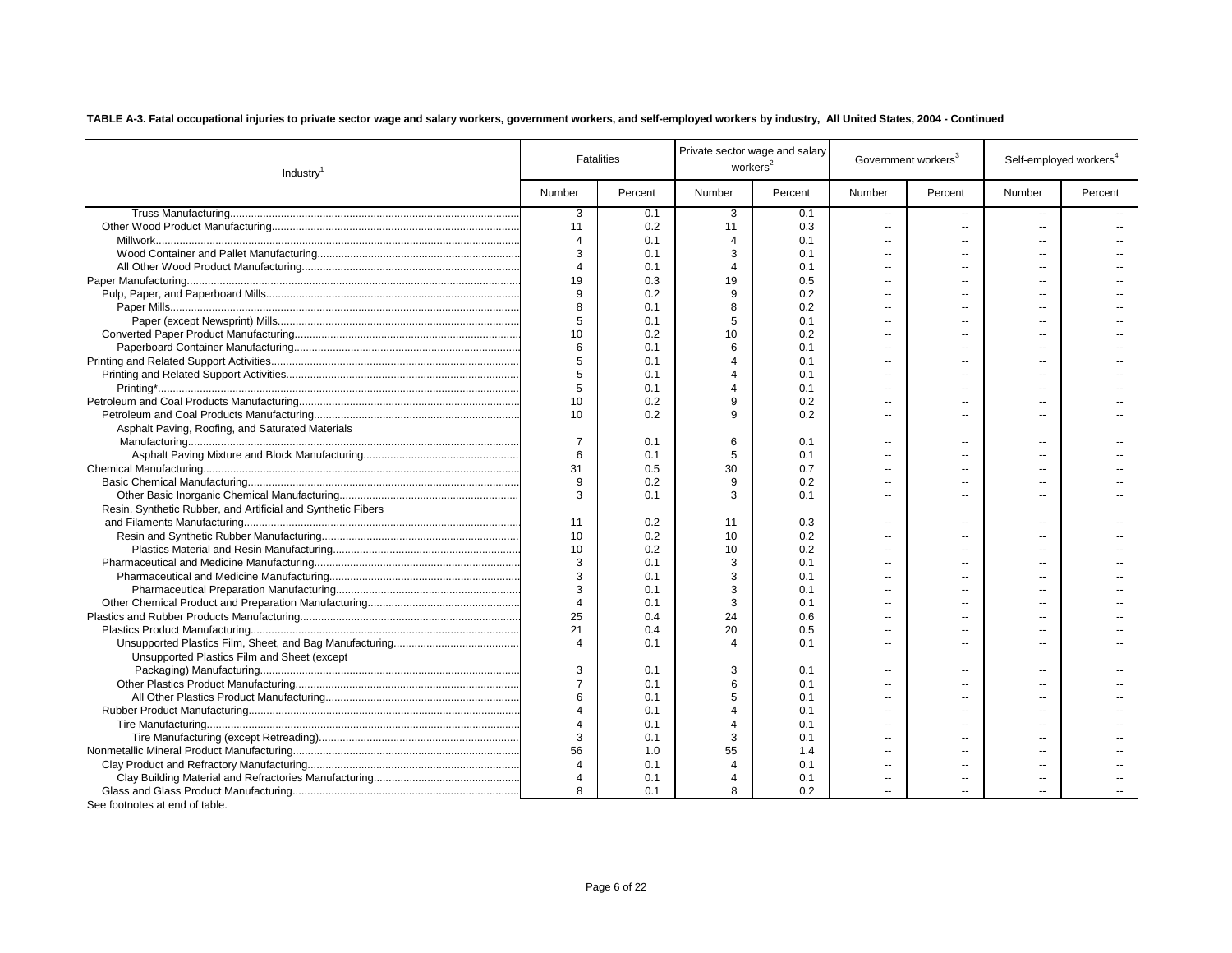| Industry <sup>1</sup>                                   |                | <b>Fatalities</b> | workers <sup>2</sup>  | Private sector wage and salary | Government workers <sup>3</sup> |                          | Self-employed workers <sup>4</sup> |         |
|---------------------------------------------------------|----------------|-------------------|-----------------------|--------------------------------|---------------------------------|--------------------------|------------------------------------|---------|
|                                                         | Number         | Percent           | Number                | Percent                        | Number                          | Percent                  | Number                             | Percent |
|                                                         | 8              | 0.1               | 8                     | 0.2                            | $\overline{\phantom{a}}$        | $\sim$                   | ш,                                 |         |
|                                                         | 3              | 0.1               | 3                     | 0.1                            | $\overline{\phantom{a}}$        | $\overline{a}$           |                                    |         |
|                                                         | 39             | 0.7               | 39                    | 1.0                            |                                 |                          |                                    |         |
|                                                         | 21             | 0.4               | 21                    | 0.5                            | $\overline{\phantom{a}}$        | $-1$                     |                                    |         |
|                                                         | 6              | 0.1               | 6                     | 0.1                            | $\overline{a}$                  | $\overline{a}$           |                                    |         |
|                                                         | $\Delta$       | 0.1               | $\overline{4}$        | 0.1                            | $\overline{a}$                  |                          | -−                                 |         |
|                                                         | 9              | 0.2               | 9                     | 0.2                            | $\overline{a}$                  | $\overline{a}$           | $\overline{a}$                     |         |
|                                                         | $\overline{4}$ | 0.1               | 3                     | 0.1                            | $\overline{a}$                  | $-$                      | $\overline{a}$                     |         |
|                                                         | 3              | 0.1               | $\mathbf{a}$          | $\sim$                         | $\overline{a}$                  | $\overline{a}$           | $\overline{a}$                     |         |
|                                                         | 29             | 0.5               | 29                    | 0.7                            | $\overline{a}$                  |                          |                                    |         |
|                                                         | 10             | 0.2               | 10                    | 0.2                            | $\overline{a}$                  | $-$                      | $\overline{a}$                     |         |
|                                                         | 10             | 0.2               | 10                    | 0.2                            | --                              | --                       | $\overline{a}$                     |         |
|                                                         | 9              | 0.2               | 9                     | 0.2                            | $\overline{\phantom{a}}$        | --                       | --                                 |         |
|                                                         | 3              | 0.1               | 3                     | 0.1                            | $\overline{\phantom{a}}$        | $\overline{a}$           | $\overline{a}$                     |         |
|                                                         | 5              | 0.1               | 5                     | 0.1                            | $\overline{a}$                  | $\overline{a}$           | $\sim$                             |         |
|                                                         | 5              | 0.1               | 5                     | 0.1                            | $\overline{a}$                  | --                       | $\sim$                             |         |
|                                                         | 6              | 0.1               | 6                     | 0.1                            | $\overline{a}$                  | --                       | $\overline{a}$                     |         |
|                                                         | 4              | 0.1               | $\boldsymbol{\Delta}$ | 0.1                            | $\overline{a}$                  | --                       | $\overline{a}$                     |         |
| Primary Smelting and Refining of Nonferrous Metal       |                |                   |                       |                                |                                 |                          |                                    |         |
|                                                         | 3              | 0.1               | 3                     | 0.1                            | $\overline{a}$                  | $\overline{a}$           | $\overline{a}$                     |         |
|                                                         | 5              | 0.1               | 5                     | 0.1                            | $\overline{a}$                  | $-$                      | $-$                                |         |
|                                                         | 5              | 0.1               | 5                     | 0.1                            | $\overline{a}$                  | $\sim$                   | $-$                                |         |
|                                                         | $\overline{4}$ | 0.1               | $\overline{4}$        | 0.1                            | $\overline{a}$                  | --                       | $\overline{a}$                     |         |
|                                                         | 57             | 1.0               | 57                    | 1.4                            | $\overline{a}$                  | --                       | $\overline{a}$                     |         |
|                                                         | 3              | 0.1               | 3                     | 0.1                            | $\overline{a}$                  | $\overline{a}$           | $\overline{a}$                     |         |
|                                                         | 3              | 0.1               | 3                     | 0.1                            | $\overline{a}$                  | --                       | $\overline{a}$                     |         |
|                                                         | 25             | 0.4               | 25                    | 0.6                            | $\overline{a}$                  | $\overline{a}$           | $\overline{a}$                     |         |
|                                                         | 17             | 0.3               | 17                    | 0.4                            |                                 | $\overline{a}$           |                                    |         |
| Prefabricated Metal Building and Component              |                |                   |                       |                                |                                 |                          |                                    |         |
|                                                         | $\overline{4}$ | 0.1               | $\overline{4}$        | 0.1                            |                                 | $-1$                     |                                    |         |
|                                                         | 10             | 0.2               | 10                    | 0.2                            | $\overline{\phantom{a}}$        | $\overline{a}$           |                                    |         |
|                                                         | 8              | 0.1               | 8                     | 0.2                            | $\overline{a}$                  | --                       |                                    |         |
|                                                         | 3              | 0.1               | 3                     | 0.1                            | $\overline{\phantom{a}}$        | $\overline{a}$           | --                                 |         |
|                                                         | 3              | 0.1               | 3                     | 0.1                            | $\overline{\phantom{a}}$        | $\overline{a}$           | $\overline{a}$                     |         |
|                                                         | 6              | 0.1               | 6                     | 0.1                            | $\overline{\phantom{a}}$        | $\overline{a}$           |                                    |         |
|                                                         | 6              | 0.1               | 6                     | 0.1                            | $\overline{\phantom{a}}$        |                          |                                    |         |
|                                                         | 3              | 0.1               | 3                     | 0.1                            | $\overline{\phantom{a}}$        | $\overline{a}$           | --                                 |         |
| Machine Shops; Turned Product; and Screw, Nut, and Bolt |                |                   |                       |                                |                                 |                          |                                    |         |
|                                                         | 6              | 0.1               | 6                     | 0.1                            | --                              | $\overline{\phantom{a}}$ | $\overline{a}$                     |         |
|                                                         | 6              | 0.1               | 6                     | 0.1                            | Ξ.                              | --                       | --                                 |         |
|                                                         | 5              | 0.1               | 5                     | 0.1                            | $\overline{a}$                  | $\overline{\phantom{a}}$ | --                                 |         |
|                                                         | 5              | 0.1               | 5                     | 0.1                            | ш,                              | $\overline{a}$           | $\overline{a}$                     |         |
| Electroplating, Plating, Polishing, Anodizing, and      |                |                   |                       |                                |                                 |                          |                                    |         |
| See footnotes at end of table.                          | 3              | 0.1               | 3                     | 0.1                            |                                 |                          |                                    |         |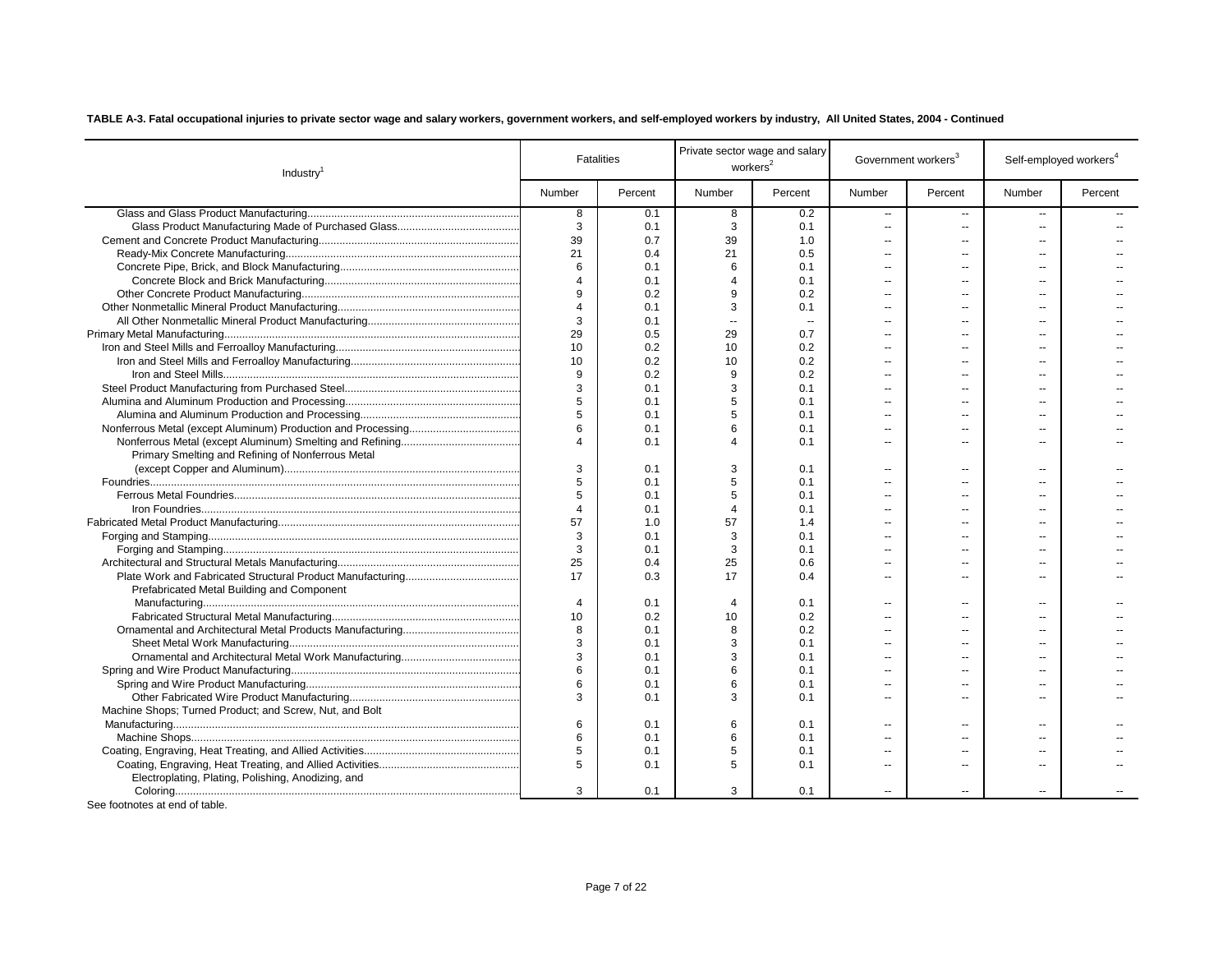| Industry <sup>1</sup>                                           |                          | <b>Fatalities</b> | workers <sup>2</sup> | Private sector wage and salary | Government workers <sup>3</sup> |                | Self-employed workers <sup>4</sup> |         |
|-----------------------------------------------------------------|--------------------------|-------------------|----------------------|--------------------------------|---------------------------------|----------------|------------------------------------|---------|
|                                                                 | Number                   | Percent           | Number               | Percent                        | Number                          | Percent        | Number                             | Percent |
|                                                                 | 9                        | 0.2               | 9                    | 0.2                            | $\sim$                          | $\sim$         | $\overline{a}$                     |         |
|                                                                 | 3                        | 0.1               | 3                    | 0.1                            | $\overline{a}$                  | $\sim$         | $\overline{a}$                     |         |
|                                                                 | 6                        | 0.1               | 6                    | 0.1                            | $\overline{a}$                  | $-$            | $\overline{a}$                     |         |
|                                                                 | 26                       | 0.5               | 23                   | 0.6                            | $\overline{a}$                  | $\overline{a}$ | 3                                  | 0.3     |
|                                                                 | $\overline{7}$           | 0.1               | 6                    | 0.1                            | $\overline{a}$                  | $-$            | $\overline{a}$                     |         |
|                                                                 | 3                        | 0.1               | ÷.                   | $\sim$                         | $\sim$                          | $-$            | $\sim$                             |         |
|                                                                 | $\boldsymbol{\Delta}$    | 0.1               | $\overline{4}$       | 0.1                            | $\sim$                          |                | $\sim$                             |         |
|                                                                 | 3                        | 0.1               | 3                    | 0.1                            | $\overline{a}$                  | $\sim$         | $\sim$                             |         |
|                                                                 | 3                        | 0.1               | 3                    | 0.1                            | $\overline{a}$                  |                | $\overline{a}$                     |         |
|                                                                 | 3                        | 0.1               | 3                    | 0.1                            | ۰.                              | $\overline{a}$ | $\overline{a}$                     |         |
|                                                                 | $\boldsymbol{\varDelta}$ | 0.1               | 3                    | 0.1                            | ۰.                              |                | $\overline{a}$                     |         |
|                                                                 | $\overline{4}$           | 0.1               | 3                    | 0.1                            | ۰.                              | $\overline{a}$ | $\overline{a}$                     |         |
| Engine, Turbine, and Power Transmission Equipment Manufacturing | 3                        | 0.1               | 3                    | 0.1                            | $\overline{a}$                  | $\overline{a}$ | $\overline{a}$                     |         |
| Engine, Turbine, and Power Transmission Equipment               |                          |                   |                      |                                |                                 |                |                                    |         |
|                                                                 | 3                        | 0.1               | 3                    | 0.1                            | ۰.                              | $\sim$         | $\overline{a}$                     |         |
|                                                                 | 5                        | 0.1               | 5                    | 0.1                            | ۰.                              | $\overline{a}$ | $\overline{a}$                     |         |
|                                                                 | 9                        | 0.2               | 9                    | 0.2                            | ۰.                              |                | $\overline{a}$                     |         |
|                                                                 | 3                        | 0.1               | 3                    | 0.1                            | ۰.                              | $\overline{a}$ | $\overline{a}$                     |         |
|                                                                 | 3                        | 0.1               | 3                    | 0.1                            | ۰.                              | $\overline{a}$ | $\overline{a}$                     |         |
| Navigational, Measuring, Electromedical, and Control            |                          |                   |                      |                                |                                 |                |                                    |         |
|                                                                 | $\overline{4}$           | 0.1               | $\overline{4}$       | 0.1                            | ۰.                              | $\sim$         | $\sim$                             |         |
| Navigational, Measuring, Electromedical, and Control            |                          |                   |                      |                                |                                 |                |                                    |         |
|                                                                 | $\overline{4}$           | 0.1               | $\overline{4}$       | 0.1                            | --                              |                | --                                 |         |
|                                                                 | 6                        | 0.1               | 6                    | 0.1                            | ۰.                              | -−             | $\overline{a}$                     |         |
|                                                                 | $\overline{4}$           | 0.1               | $\overline{4}$       | 0.1                            | ۰.                              |                | $\overline{a}$                     |         |
|                                                                 | $\overline{4}$           | 0.1               | $\overline{4}$       | 0.1                            | $\overline{a}$                  | $\overline{a}$ | $\sim$                             |         |
|                                                                 | 32                       | 0.6               | 31                   | 0.8                            | $\overline{a}$                  |                | $\sim$                             |         |
|                                                                 | 3                        | 0.1               | 3                    | 0.1                            | ۰.                              |                | $\overline{a}$                     |         |
|                                                                 | $\overline{4}$           | 0.1               | $\overline{4}$       | 0.1                            | -−                              |                |                                    |         |
|                                                                 | $\overline{4}$           | 0.1               | $\overline{4}$       | 0.1                            | -−                              | -−             | $\overline{a}$                     |         |
|                                                                 | 12                       | 0.2               | 12                   | 0.3                            | ۰.                              |                | $\overline{a}$                     |         |
|                                                                 | $\overline{4}$           | 0.1               | $\overline{4}$       | 0.1                            | ۰.                              | $\overline{a}$ | $\overline{a}$                     |         |
|                                                                 | 3                        | 0.1               | 3                    | 0.1                            | ۰.                              |                | $\overline{a}$                     |         |
|                                                                 | 3                        | 0.1               | 3                    | 0.1                            | -−                              |                | $\overline{a}$                     |         |
|                                                                 | $\overline{A}$           | 0.1               | $\Delta$             | 0.1                            | ۰.                              |                |                                    |         |
|                                                                 | $\overline{A}$           | 0.1               | $\Delta$             | 0.1                            | $\overline{a}$                  | $\overline{a}$ | $\overline{\phantom{a}}$           |         |
|                                                                 | $\overline{A}$           | 0.1               | $\Delta$             | 0.1                            | $\overline{a}$                  |                | $\overline{a}$                     |         |
|                                                                 | $\mathbf{g}$             | 0.1               | $\overline{7}$       | 0.2                            | $\overline{a}$                  | $-$            | $\overline{a}$                     |         |
|                                                                 | $\mathbf{g}$             | 0.1               | $\overline{7}$       | 0.2                            | $\overline{a}$                  |                | $\overline{a}$                     |         |
|                                                                 | 5                        | 0.1               | 5                    | 0.1                            | $\overline{a}$                  |                | $\overline{a}$                     |         |
|                                                                 | 3                        | 0.1               |                      |                                | $\overline{a}$                  |                | $\overline{a}$                     |         |
|                                                                 | 10                       | 0.2               | 10                   | 0.2                            | $\overline{\phantom{a}}$        | $\overline{a}$ | $\overline{a}$                     |         |
| Household and Institutional Furniture and Kitchen Cabinet       |                          |                   |                      |                                |                                 |                |                                    |         |
|                                                                 | 8                        | 0.1               | 8                    | 0.2                            | $\overline{a}$                  | $\sim$         | $\overline{\phantom{a}}$           |         |
| $\Gamma$ as footnates at and of table.                          |                          |                   |                      |                                |                                 |                |                                    |         |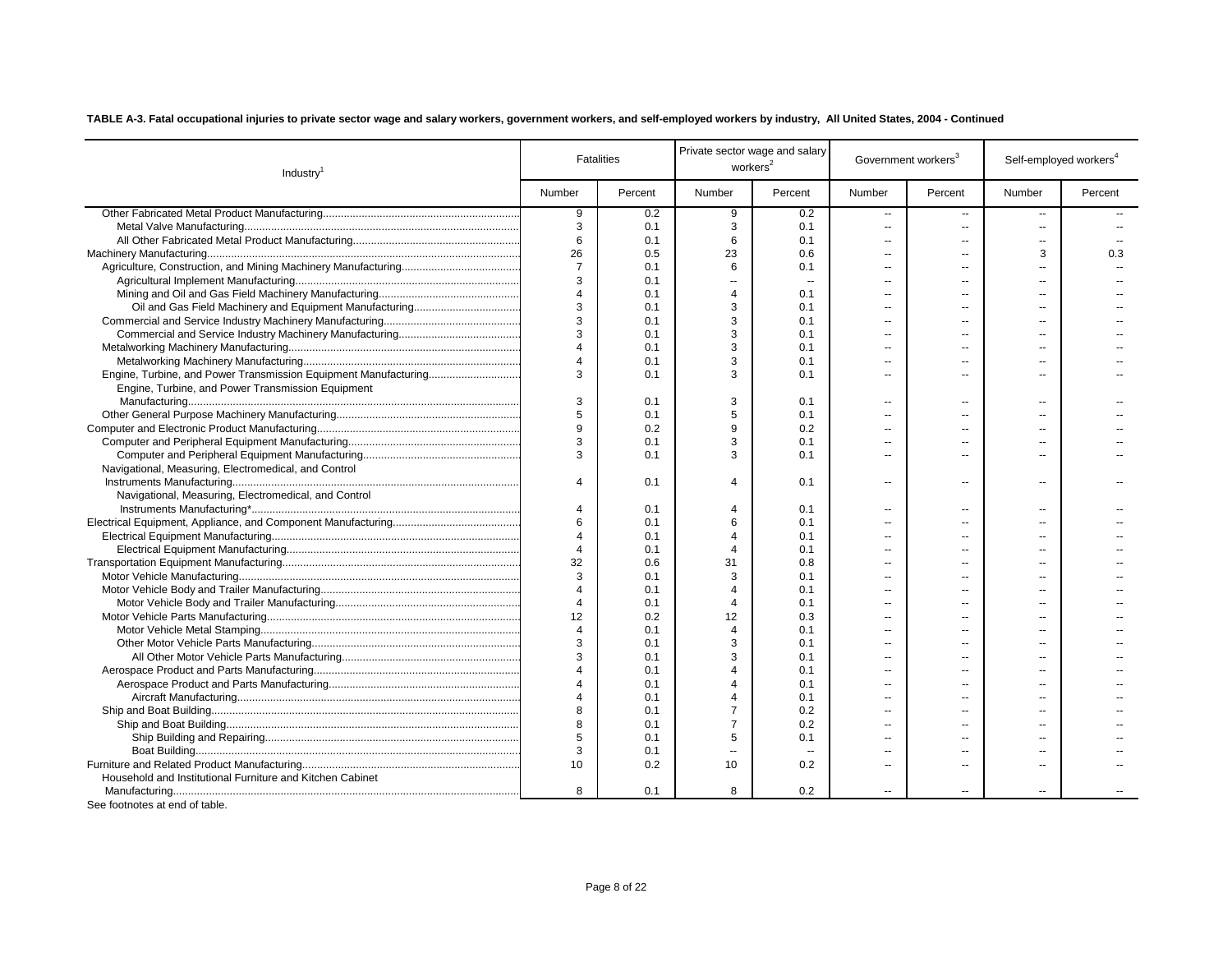| Number<br>Number<br>Percent<br>Percent<br>Number<br>Percent<br>Number<br>Percent<br>6<br>6<br>0.1<br>0.1<br>$\overline{\phantom{a}}$<br>$\overline{\phantom{a}}$<br>Ξ.<br>3<br>3<br>0.1<br>0.1<br>$\ddotsc$<br>Ξ.<br>$\overline{a}$<br>3<br>3<br>0.1<br>0.1<br>$\sim$<br>$\overline{a}$<br>$\overline{a}$<br>11<br>0.2<br>8<br>0.2<br>3<br>0.3<br>$\sim$<br>$\overline{a}$<br>3<br>0.1<br>$\sim$<br>$\sim$<br>$\overline{a}$<br>$\overline{a}$<br>3<br>0.1<br>$\mathbf{u}$<br>$\sim$<br>$\overline{a}$<br>$\overline{a}$<br>$\overline{a}$<br>$\overline{7}$<br>8<br>0.1<br>0.2<br>$\overline{a}$<br>5<br>5<br>0.1<br>0.1<br>$\sim$<br>$\overline{a}$<br>$\overline{\phantom{a}}$<br>3,198<br>55.5<br>2,186<br>53.9<br>487<br>91.0<br>525<br>44.6<br>1,525<br>26.5<br>1,231<br>30.4<br>52<br>9.7<br>242<br>20.6<br>206<br>3.6<br>172<br>4.2<br>33<br>2.8<br>$\overline{a}$<br>Ξ.<br>101<br>76<br>25<br>2.1<br>1.8<br>1.9<br>$\overline{\phantom{a}}$<br>٠.<br>Motor Vehicle and Motor Vehicle Parts and Supplies Merchant<br>0.2<br>10<br>0.2<br>0.3<br>14<br>$\Delta$<br>$\overline{a}$<br>$\overline{a}$<br>6<br>0.1<br>0.1<br>$\overline{4}$<br>$\sim$<br>$\overline{a}$<br>6<br>0.1<br>$\overline{4}$<br>0.1<br>$\sim$<br>$\overline{a}$<br>13<br>0.2<br>0.3<br>11<br>Ξ.<br>$\overline{a}$<br>Lumber, Plywood, Millwork, and Wood Panel Merchant<br>3<br>3<br>0.1<br>0.1<br>$\overline{\phantom{a}}$<br>ц,<br>۰.<br>Brick, Stone, and Related Construction Material Merchant<br>9<br>0.2<br>8<br>0.2<br>۰.<br>ц,<br>$\overline{a}$<br>Professional and Commercial Equipment and Supplies Merchant<br>$\overline{7}$<br>$\overline{7}$<br>0.1<br>0.2<br>$\overline{a}$<br>$\sim$<br>--<br>Medical, Dental, and Hospital Equipment and Supplies<br>5<br>5<br>0.1<br>0.1<br>$\sim$<br>--<br>٠.<br>5<br>5<br>0.1<br>0.1<br>Ξ.<br>۰.<br>5<br>5<br>0.1<br>0.1<br>$\overline{a}$<br>$\overline{a}$<br>Hardware, and Plumbing and Heating Equipment and Supplies<br>5<br>5<br>0.1<br>0.1<br>$\overline{a}$<br>--<br>$\overline{\phantom{a}}$<br>20<br>14<br>0.3<br>6<br>0.3<br>0.5<br>$\overline{a}$<br>$\overline{a}$<br>$\overline{7}$<br>Farm and Garden Machinery and Equipment Merchant wholesalers<br>5<br>0.1<br>0.1<br>۰.<br>÷-<br>$\overline{a}$<br>8<br>0.1<br>6<br>0.1<br>$\overline{a}$<br>$\overline{a}$<br>3<br>0.1<br>$\overline{a}$<br>$\sim$<br>$\overline{a}$<br>$\overline{a}$<br>$\overline{a}$<br>34<br>0.6<br>21<br>0.5<br>13<br>1.1<br>$\sim$<br>$\overline{a}$<br>29<br>0.5<br>18<br>0.4<br>0.9<br>11<br>$\sim$<br>96<br>87<br>1.7<br>2.1<br>0.7<br>8<br>$\sim$<br>$\overline{a}$<br>$\overline{7}$<br>6<br>0.1<br>0.1<br>--<br>$\overline{\phantom{a}}$<br>$\overline{7}$<br>0.1<br>6<br>0.1<br>$\sim$<br>$\overline{\phantom{a}}$<br>$\overline{\phantom{a}}$<br>3<br>0.3<br>0.1<br>3<br>$\sim$<br>$\overline{\phantom{a}}$<br>$\overline{a}$<br>$\overline{a}$<br>27<br>0.5<br>25<br>0.6<br>$\overline{a}$<br>$\sim$ | Industry <sup>1</sup> | <b>Fatalities</b> | Private sector wage and salary<br>workers <sup>2</sup> |  | Government workers <sup>3</sup> | Self-employed workers <sup>4</sup> |  |
|---------------------------------------------------------------------------------------------------------------------------------------------------------------------------------------------------------------------------------------------------------------------------------------------------------------------------------------------------------------------------------------------------------------------------------------------------------------------------------------------------------------------------------------------------------------------------------------------------------------------------------------------------------------------------------------------------------------------------------------------------------------------------------------------------------------------------------------------------------------------------------------------------------------------------------------------------------------------------------------------------------------------------------------------------------------------------------------------------------------------------------------------------------------------------------------------------------------------------------------------------------------------------------------------------------------------------------------------------------------------------------------------------------------------------------------------------------------------------------------------------------------------------------------------------------------------------------------------------------------------------------------------------------------------------------------------------------------------------------------------------------------------------------------------------------------------------------------------------------------------------------------------------------------------------------------------------------------------------------------------------------------------------------------------------------------------------------------------------------------------------------------------------------------------------------------------------------------------------------------------------------------------------------------------------------------------------------------------------------------------------------------------------------------------------------------------------------------------------------------------------------------------------------------------------------------------------------------------------------------------------------------------------------------------------------------------------------------------------------------------------------------------------------------------------------------------------------------------------------------------------------------------------------------------------------------------|-----------------------|-------------------|--------------------------------------------------------|--|---------------------------------|------------------------------------|--|
|                                                                                                                                                                                                                                                                                                                                                                                                                                                                                                                                                                                                                                                                                                                                                                                                                                                                                                                                                                                                                                                                                                                                                                                                                                                                                                                                                                                                                                                                                                                                                                                                                                                                                                                                                                                                                                                                                                                                                                                                                                                                                                                                                                                                                                                                                                                                                                                                                                                                                                                                                                                                                                                                                                                                                                                                                                                                                                                                             |                       |                   |                                                        |  |                                 |                                    |  |
|                                                                                                                                                                                                                                                                                                                                                                                                                                                                                                                                                                                                                                                                                                                                                                                                                                                                                                                                                                                                                                                                                                                                                                                                                                                                                                                                                                                                                                                                                                                                                                                                                                                                                                                                                                                                                                                                                                                                                                                                                                                                                                                                                                                                                                                                                                                                                                                                                                                                                                                                                                                                                                                                                                                                                                                                                                                                                                                                             |                       |                   |                                                        |  |                                 |                                    |  |
|                                                                                                                                                                                                                                                                                                                                                                                                                                                                                                                                                                                                                                                                                                                                                                                                                                                                                                                                                                                                                                                                                                                                                                                                                                                                                                                                                                                                                                                                                                                                                                                                                                                                                                                                                                                                                                                                                                                                                                                                                                                                                                                                                                                                                                                                                                                                                                                                                                                                                                                                                                                                                                                                                                                                                                                                                                                                                                                                             |                       |                   |                                                        |  |                                 |                                    |  |
|                                                                                                                                                                                                                                                                                                                                                                                                                                                                                                                                                                                                                                                                                                                                                                                                                                                                                                                                                                                                                                                                                                                                                                                                                                                                                                                                                                                                                                                                                                                                                                                                                                                                                                                                                                                                                                                                                                                                                                                                                                                                                                                                                                                                                                                                                                                                                                                                                                                                                                                                                                                                                                                                                                                                                                                                                                                                                                                                             |                       |                   |                                                        |  |                                 |                                    |  |
|                                                                                                                                                                                                                                                                                                                                                                                                                                                                                                                                                                                                                                                                                                                                                                                                                                                                                                                                                                                                                                                                                                                                                                                                                                                                                                                                                                                                                                                                                                                                                                                                                                                                                                                                                                                                                                                                                                                                                                                                                                                                                                                                                                                                                                                                                                                                                                                                                                                                                                                                                                                                                                                                                                                                                                                                                                                                                                                                             |                       |                   |                                                        |  |                                 |                                    |  |
|                                                                                                                                                                                                                                                                                                                                                                                                                                                                                                                                                                                                                                                                                                                                                                                                                                                                                                                                                                                                                                                                                                                                                                                                                                                                                                                                                                                                                                                                                                                                                                                                                                                                                                                                                                                                                                                                                                                                                                                                                                                                                                                                                                                                                                                                                                                                                                                                                                                                                                                                                                                                                                                                                                                                                                                                                                                                                                                                             |                       |                   |                                                        |  |                                 |                                    |  |
|                                                                                                                                                                                                                                                                                                                                                                                                                                                                                                                                                                                                                                                                                                                                                                                                                                                                                                                                                                                                                                                                                                                                                                                                                                                                                                                                                                                                                                                                                                                                                                                                                                                                                                                                                                                                                                                                                                                                                                                                                                                                                                                                                                                                                                                                                                                                                                                                                                                                                                                                                                                                                                                                                                                                                                                                                                                                                                                                             |                       |                   |                                                        |  |                                 |                                    |  |
|                                                                                                                                                                                                                                                                                                                                                                                                                                                                                                                                                                                                                                                                                                                                                                                                                                                                                                                                                                                                                                                                                                                                                                                                                                                                                                                                                                                                                                                                                                                                                                                                                                                                                                                                                                                                                                                                                                                                                                                                                                                                                                                                                                                                                                                                                                                                                                                                                                                                                                                                                                                                                                                                                                                                                                                                                                                                                                                                             |                       |                   |                                                        |  |                                 |                                    |  |
|                                                                                                                                                                                                                                                                                                                                                                                                                                                                                                                                                                                                                                                                                                                                                                                                                                                                                                                                                                                                                                                                                                                                                                                                                                                                                                                                                                                                                                                                                                                                                                                                                                                                                                                                                                                                                                                                                                                                                                                                                                                                                                                                                                                                                                                                                                                                                                                                                                                                                                                                                                                                                                                                                                                                                                                                                                                                                                                                             |                       |                   |                                                        |  |                                 |                                    |  |
|                                                                                                                                                                                                                                                                                                                                                                                                                                                                                                                                                                                                                                                                                                                                                                                                                                                                                                                                                                                                                                                                                                                                                                                                                                                                                                                                                                                                                                                                                                                                                                                                                                                                                                                                                                                                                                                                                                                                                                                                                                                                                                                                                                                                                                                                                                                                                                                                                                                                                                                                                                                                                                                                                                                                                                                                                                                                                                                                             |                       |                   |                                                        |  |                                 |                                    |  |
|                                                                                                                                                                                                                                                                                                                                                                                                                                                                                                                                                                                                                                                                                                                                                                                                                                                                                                                                                                                                                                                                                                                                                                                                                                                                                                                                                                                                                                                                                                                                                                                                                                                                                                                                                                                                                                                                                                                                                                                                                                                                                                                                                                                                                                                                                                                                                                                                                                                                                                                                                                                                                                                                                                                                                                                                                                                                                                                                             |                       |                   |                                                        |  |                                 |                                    |  |
|                                                                                                                                                                                                                                                                                                                                                                                                                                                                                                                                                                                                                                                                                                                                                                                                                                                                                                                                                                                                                                                                                                                                                                                                                                                                                                                                                                                                                                                                                                                                                                                                                                                                                                                                                                                                                                                                                                                                                                                                                                                                                                                                                                                                                                                                                                                                                                                                                                                                                                                                                                                                                                                                                                                                                                                                                                                                                                                                             |                       |                   |                                                        |  |                                 |                                    |  |
|                                                                                                                                                                                                                                                                                                                                                                                                                                                                                                                                                                                                                                                                                                                                                                                                                                                                                                                                                                                                                                                                                                                                                                                                                                                                                                                                                                                                                                                                                                                                                                                                                                                                                                                                                                                                                                                                                                                                                                                                                                                                                                                                                                                                                                                                                                                                                                                                                                                                                                                                                                                                                                                                                                                                                                                                                                                                                                                                             |                       |                   |                                                        |  |                                 |                                    |  |
|                                                                                                                                                                                                                                                                                                                                                                                                                                                                                                                                                                                                                                                                                                                                                                                                                                                                                                                                                                                                                                                                                                                                                                                                                                                                                                                                                                                                                                                                                                                                                                                                                                                                                                                                                                                                                                                                                                                                                                                                                                                                                                                                                                                                                                                                                                                                                                                                                                                                                                                                                                                                                                                                                                                                                                                                                                                                                                                                             |                       |                   |                                                        |  |                                 |                                    |  |
|                                                                                                                                                                                                                                                                                                                                                                                                                                                                                                                                                                                                                                                                                                                                                                                                                                                                                                                                                                                                                                                                                                                                                                                                                                                                                                                                                                                                                                                                                                                                                                                                                                                                                                                                                                                                                                                                                                                                                                                                                                                                                                                                                                                                                                                                                                                                                                                                                                                                                                                                                                                                                                                                                                                                                                                                                                                                                                                                             |                       |                   |                                                        |  |                                 |                                    |  |
|                                                                                                                                                                                                                                                                                                                                                                                                                                                                                                                                                                                                                                                                                                                                                                                                                                                                                                                                                                                                                                                                                                                                                                                                                                                                                                                                                                                                                                                                                                                                                                                                                                                                                                                                                                                                                                                                                                                                                                                                                                                                                                                                                                                                                                                                                                                                                                                                                                                                                                                                                                                                                                                                                                                                                                                                                                                                                                                                             |                       |                   |                                                        |  |                                 |                                    |  |
|                                                                                                                                                                                                                                                                                                                                                                                                                                                                                                                                                                                                                                                                                                                                                                                                                                                                                                                                                                                                                                                                                                                                                                                                                                                                                                                                                                                                                                                                                                                                                                                                                                                                                                                                                                                                                                                                                                                                                                                                                                                                                                                                                                                                                                                                                                                                                                                                                                                                                                                                                                                                                                                                                                                                                                                                                                                                                                                                             |                       |                   |                                                        |  |                                 |                                    |  |
|                                                                                                                                                                                                                                                                                                                                                                                                                                                                                                                                                                                                                                                                                                                                                                                                                                                                                                                                                                                                                                                                                                                                                                                                                                                                                                                                                                                                                                                                                                                                                                                                                                                                                                                                                                                                                                                                                                                                                                                                                                                                                                                                                                                                                                                                                                                                                                                                                                                                                                                                                                                                                                                                                                                                                                                                                                                                                                                                             |                       |                   |                                                        |  |                                 |                                    |  |
|                                                                                                                                                                                                                                                                                                                                                                                                                                                                                                                                                                                                                                                                                                                                                                                                                                                                                                                                                                                                                                                                                                                                                                                                                                                                                                                                                                                                                                                                                                                                                                                                                                                                                                                                                                                                                                                                                                                                                                                                                                                                                                                                                                                                                                                                                                                                                                                                                                                                                                                                                                                                                                                                                                                                                                                                                                                                                                                                             |                       |                   |                                                        |  |                                 |                                    |  |
|                                                                                                                                                                                                                                                                                                                                                                                                                                                                                                                                                                                                                                                                                                                                                                                                                                                                                                                                                                                                                                                                                                                                                                                                                                                                                                                                                                                                                                                                                                                                                                                                                                                                                                                                                                                                                                                                                                                                                                                                                                                                                                                                                                                                                                                                                                                                                                                                                                                                                                                                                                                                                                                                                                                                                                                                                                                                                                                                             |                       |                   |                                                        |  |                                 |                                    |  |
|                                                                                                                                                                                                                                                                                                                                                                                                                                                                                                                                                                                                                                                                                                                                                                                                                                                                                                                                                                                                                                                                                                                                                                                                                                                                                                                                                                                                                                                                                                                                                                                                                                                                                                                                                                                                                                                                                                                                                                                                                                                                                                                                                                                                                                                                                                                                                                                                                                                                                                                                                                                                                                                                                                                                                                                                                                                                                                                                             |                       |                   |                                                        |  |                                 |                                    |  |
|                                                                                                                                                                                                                                                                                                                                                                                                                                                                                                                                                                                                                                                                                                                                                                                                                                                                                                                                                                                                                                                                                                                                                                                                                                                                                                                                                                                                                                                                                                                                                                                                                                                                                                                                                                                                                                                                                                                                                                                                                                                                                                                                                                                                                                                                                                                                                                                                                                                                                                                                                                                                                                                                                                                                                                                                                                                                                                                                             |                       |                   |                                                        |  |                                 |                                    |  |
|                                                                                                                                                                                                                                                                                                                                                                                                                                                                                                                                                                                                                                                                                                                                                                                                                                                                                                                                                                                                                                                                                                                                                                                                                                                                                                                                                                                                                                                                                                                                                                                                                                                                                                                                                                                                                                                                                                                                                                                                                                                                                                                                                                                                                                                                                                                                                                                                                                                                                                                                                                                                                                                                                                                                                                                                                                                                                                                                             |                       |                   |                                                        |  |                                 |                                    |  |
|                                                                                                                                                                                                                                                                                                                                                                                                                                                                                                                                                                                                                                                                                                                                                                                                                                                                                                                                                                                                                                                                                                                                                                                                                                                                                                                                                                                                                                                                                                                                                                                                                                                                                                                                                                                                                                                                                                                                                                                                                                                                                                                                                                                                                                                                                                                                                                                                                                                                                                                                                                                                                                                                                                                                                                                                                                                                                                                                             |                       |                   |                                                        |  |                                 |                                    |  |
|                                                                                                                                                                                                                                                                                                                                                                                                                                                                                                                                                                                                                                                                                                                                                                                                                                                                                                                                                                                                                                                                                                                                                                                                                                                                                                                                                                                                                                                                                                                                                                                                                                                                                                                                                                                                                                                                                                                                                                                                                                                                                                                                                                                                                                                                                                                                                                                                                                                                                                                                                                                                                                                                                                                                                                                                                                                                                                                                             |                       |                   |                                                        |  |                                 |                                    |  |
|                                                                                                                                                                                                                                                                                                                                                                                                                                                                                                                                                                                                                                                                                                                                                                                                                                                                                                                                                                                                                                                                                                                                                                                                                                                                                                                                                                                                                                                                                                                                                                                                                                                                                                                                                                                                                                                                                                                                                                                                                                                                                                                                                                                                                                                                                                                                                                                                                                                                                                                                                                                                                                                                                                                                                                                                                                                                                                                                             |                       |                   |                                                        |  |                                 |                                    |  |
|                                                                                                                                                                                                                                                                                                                                                                                                                                                                                                                                                                                                                                                                                                                                                                                                                                                                                                                                                                                                                                                                                                                                                                                                                                                                                                                                                                                                                                                                                                                                                                                                                                                                                                                                                                                                                                                                                                                                                                                                                                                                                                                                                                                                                                                                                                                                                                                                                                                                                                                                                                                                                                                                                                                                                                                                                                                                                                                                             |                       |                   |                                                        |  |                                 |                                    |  |
|                                                                                                                                                                                                                                                                                                                                                                                                                                                                                                                                                                                                                                                                                                                                                                                                                                                                                                                                                                                                                                                                                                                                                                                                                                                                                                                                                                                                                                                                                                                                                                                                                                                                                                                                                                                                                                                                                                                                                                                                                                                                                                                                                                                                                                                                                                                                                                                                                                                                                                                                                                                                                                                                                                                                                                                                                                                                                                                                             |                       |                   |                                                        |  |                                 |                                    |  |
|                                                                                                                                                                                                                                                                                                                                                                                                                                                                                                                                                                                                                                                                                                                                                                                                                                                                                                                                                                                                                                                                                                                                                                                                                                                                                                                                                                                                                                                                                                                                                                                                                                                                                                                                                                                                                                                                                                                                                                                                                                                                                                                                                                                                                                                                                                                                                                                                                                                                                                                                                                                                                                                                                                                                                                                                                                                                                                                                             |                       |                   |                                                        |  |                                 |                                    |  |
|                                                                                                                                                                                                                                                                                                                                                                                                                                                                                                                                                                                                                                                                                                                                                                                                                                                                                                                                                                                                                                                                                                                                                                                                                                                                                                                                                                                                                                                                                                                                                                                                                                                                                                                                                                                                                                                                                                                                                                                                                                                                                                                                                                                                                                                                                                                                                                                                                                                                                                                                                                                                                                                                                                                                                                                                                                                                                                                                             |                       |                   |                                                        |  |                                 |                                    |  |
|                                                                                                                                                                                                                                                                                                                                                                                                                                                                                                                                                                                                                                                                                                                                                                                                                                                                                                                                                                                                                                                                                                                                                                                                                                                                                                                                                                                                                                                                                                                                                                                                                                                                                                                                                                                                                                                                                                                                                                                                                                                                                                                                                                                                                                                                                                                                                                                                                                                                                                                                                                                                                                                                                                                                                                                                                                                                                                                                             |                       |                   |                                                        |  |                                 |                                    |  |
|                                                                                                                                                                                                                                                                                                                                                                                                                                                                                                                                                                                                                                                                                                                                                                                                                                                                                                                                                                                                                                                                                                                                                                                                                                                                                                                                                                                                                                                                                                                                                                                                                                                                                                                                                                                                                                                                                                                                                                                                                                                                                                                                                                                                                                                                                                                                                                                                                                                                                                                                                                                                                                                                                                                                                                                                                                                                                                                                             |                       |                   |                                                        |  |                                 |                                    |  |
|                                                                                                                                                                                                                                                                                                                                                                                                                                                                                                                                                                                                                                                                                                                                                                                                                                                                                                                                                                                                                                                                                                                                                                                                                                                                                                                                                                                                                                                                                                                                                                                                                                                                                                                                                                                                                                                                                                                                                                                                                                                                                                                                                                                                                                                                                                                                                                                                                                                                                                                                                                                                                                                                                                                                                                                                                                                                                                                                             |                       |                   |                                                        |  |                                 |                                    |  |
|                                                                                                                                                                                                                                                                                                                                                                                                                                                                                                                                                                                                                                                                                                                                                                                                                                                                                                                                                                                                                                                                                                                                                                                                                                                                                                                                                                                                                                                                                                                                                                                                                                                                                                                                                                                                                                                                                                                                                                                                                                                                                                                                                                                                                                                                                                                                                                                                                                                                                                                                                                                                                                                                                                                                                                                                                                                                                                                                             |                       |                   |                                                        |  |                                 |                                    |  |
|                                                                                                                                                                                                                                                                                                                                                                                                                                                                                                                                                                                                                                                                                                                                                                                                                                                                                                                                                                                                                                                                                                                                                                                                                                                                                                                                                                                                                                                                                                                                                                                                                                                                                                                                                                                                                                                                                                                                                                                                                                                                                                                                                                                                                                                                                                                                                                                                                                                                                                                                                                                                                                                                                                                                                                                                                                                                                                                                             |                       |                   |                                                        |  |                                 |                                    |  |
|                                                                                                                                                                                                                                                                                                                                                                                                                                                                                                                                                                                                                                                                                                                                                                                                                                                                                                                                                                                                                                                                                                                                                                                                                                                                                                                                                                                                                                                                                                                                                                                                                                                                                                                                                                                                                                                                                                                                                                                                                                                                                                                                                                                                                                                                                                                                                                                                                                                                                                                                                                                                                                                                                                                                                                                                                                                                                                                                             |                       |                   |                                                        |  |                                 |                                    |  |
|                                                                                                                                                                                                                                                                                                                                                                                                                                                                                                                                                                                                                                                                                                                                                                                                                                                                                                                                                                                                                                                                                                                                                                                                                                                                                                                                                                                                                                                                                                                                                                                                                                                                                                                                                                                                                                                                                                                                                                                                                                                                                                                                                                                                                                                                                                                                                                                                                                                                                                                                                                                                                                                                                                                                                                                                                                                                                                                                             |                       |                   |                                                        |  |                                 |                                    |  |
|                                                                                                                                                                                                                                                                                                                                                                                                                                                                                                                                                                                                                                                                                                                                                                                                                                                                                                                                                                                                                                                                                                                                                                                                                                                                                                                                                                                                                                                                                                                                                                                                                                                                                                                                                                                                                                                                                                                                                                                                                                                                                                                                                                                                                                                                                                                                                                                                                                                                                                                                                                                                                                                                                                                                                                                                                                                                                                                                             |                       |                   |                                                        |  |                                 |                                    |  |
|                                                                                                                                                                                                                                                                                                                                                                                                                                                                                                                                                                                                                                                                                                                                                                                                                                                                                                                                                                                                                                                                                                                                                                                                                                                                                                                                                                                                                                                                                                                                                                                                                                                                                                                                                                                                                                                                                                                                                                                                                                                                                                                                                                                                                                                                                                                                                                                                                                                                                                                                                                                                                                                                                                                                                                                                                                                                                                                                             |                       |                   |                                                        |  |                                 |                                    |  |
|                                                                                                                                                                                                                                                                                                                                                                                                                                                                                                                                                                                                                                                                                                                                                                                                                                                                                                                                                                                                                                                                                                                                                                                                                                                                                                                                                                                                                                                                                                                                                                                                                                                                                                                                                                                                                                                                                                                                                                                                                                                                                                                                                                                                                                                                                                                                                                                                                                                                                                                                                                                                                                                                                                                                                                                                                                                                                                                                             |                       |                   |                                                        |  |                                 |                                    |  |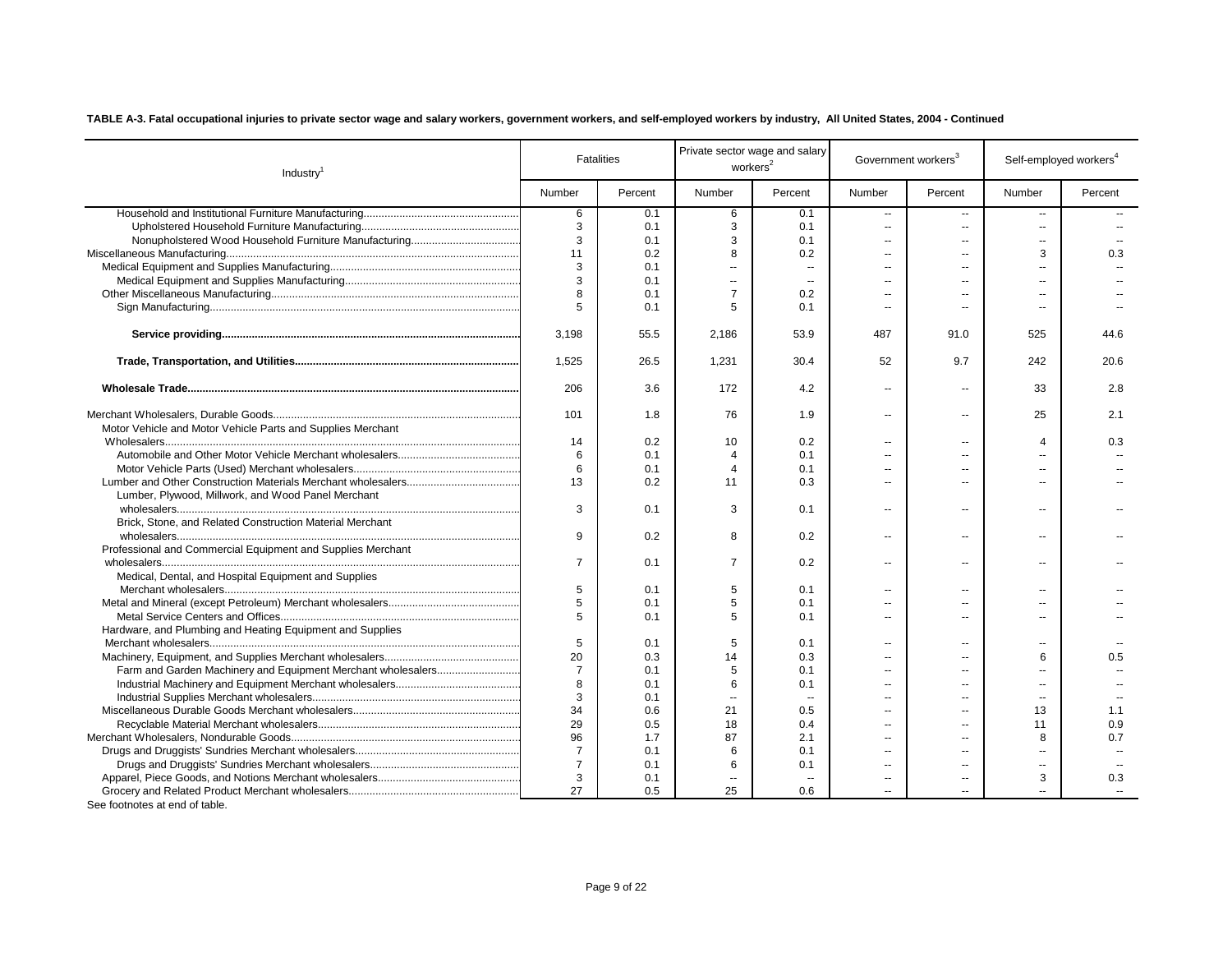| Industry <sup>1</sup>                                  |                       | <b>Fatalities</b> | Private sector wage and salary<br>workers <sup>2</sup> |                          | Government workers <sup>3</sup> |                          | Self-employed workers <sup>4</sup> |         |
|--------------------------------------------------------|-----------------------|-------------------|--------------------------------------------------------|--------------------------|---------------------------------|--------------------------|------------------------------------|---------|
|                                                        | Number                | Percent           | Number                                                 | Percent                  | Number                          | Percent                  | Number                             | Percent |
|                                                        | 6                     | 0.1               | 6                                                      | 0.1                      | $\overline{a}$                  | $\sim$                   | $\sim$                             |         |
|                                                        | 3                     | 0.1               | 3                                                      | 0.1                      | $\overline{a}$                  | --                       | $\sim$                             |         |
|                                                        | 3                     | 0.1               | 3                                                      | 0.1                      | $\overline{a}$                  | $\sim$                   |                                    |         |
|                                                        | 6                     | 0.1               | 6                                                      | 0.1                      | $\overline{a}$                  | $\overline{\phantom{a}}$ | $\overline{a}$                     |         |
|                                                        | 5                     | 0.1               | $\boldsymbol{\Delta}$                                  | 0.1                      | $\overline{a}$                  | --                       | $\sim$                             |         |
|                                                        | 11                    | 0.2               | 10                                                     | 0.2                      | $\overline{a}$                  | --                       | $\overline{a}$                     |         |
|                                                        | 10                    | 0.2               | 9                                                      | 0.2                      | ш.                              | $\sim$                   | $-$                                |         |
|                                                        | 3                     | 0.1               | $\sim$                                                 | $\overline{a}$           | $\overline{a}$                  | --                       | $\sim$                             |         |
|                                                        | 3                     | 0.1               | $\sim$                                                 |                          | $\overline{a}$                  |                          | $\overline{a}$                     |         |
|                                                        | 19                    | 0.3               | 19                                                     | 0.5                      | $\overline{a}$                  | ۵.                       | $\overline{a}$                     |         |
|                                                        | 4                     | 0.1               | $\overline{4}$                                         | 0.1                      | $\overline{a}$                  | $\overline{a}$           | --                                 |         |
| Petroleum and Petroleum Products Merchant wholesalers  |                       |                   |                                                        |                          |                                 |                          |                                    |         |
|                                                        | 14                    | 0.2               | 14                                                     | 0.3                      | $\overline{\phantom{a}}$        | $\sim$                   | --                                 |         |
|                                                        | 22                    | 0.4               | 22                                                     | 0.5                      | $\sim$                          | $\overline{a}$           | $\overline{a}$                     |         |
|                                                        | 12                    | 0.2               | 12                                                     | 0.3                      | $\overline{a}$                  | $\sim$                   | $\overline{a}$                     |         |
| Flower, Nursery Stock, and Florists' Supplies Merchant |                       |                   |                                                        |                          |                                 |                          |                                    |         |
|                                                        | $\overline{4}$        | 0.1               | $\overline{4}$                                         | 0.1                      | Ξ.                              | --                       | --                                 |         |
|                                                        | 3                     | 0.1               | 3                                                      | 0.1                      | $\overline{\phantom{a}}$        | --                       | --                                 |         |
|                                                        | 9                     | 0.2               | 9                                                      | 0.2                      | $\overline{a}$                  | --                       | $\overline{a}$                     |         |
|                                                        | 9                     | 0.2               | 9                                                      | 0.2                      | $\overline{a}$                  | $\overline{a}$           | $\overline{a}$                     |         |
|                                                        | $\overline{7}$        | 0.1               | $\overline{7}$                                         | 0.2                      | $\overline{a}$                  | --                       | $\overline{a}$                     |         |
|                                                        | 377                   | 6.5               | 278                                                    | 6.9                      | --                              | $\overline{\phantom{a}}$ | 99                                 | 8.4     |
|                                                        | 77                    | 1.3               | 64                                                     | 1.6                      | $\overline{a}$                  | Ξ.                       | 13                                 | 1.1     |
|                                                        | 41                    | 0.7               | 34                                                     | 0.8                      | $\overline{a}$                  | $\overline{a}$           | $\overline{7}$                     | 0.6     |
|                                                        | 16                    | 0.3               | 16                                                     | 0.4                      | $\overline{a}$                  | $-$                      | ш,                                 |         |
|                                                        | 11                    | 0.2               | 8                                                      | 0.2                      | $\overline{\phantom{a}}$        | $\overline{a}$           | 3                                  | 0.3     |
|                                                        | 8                     | 0.1               | 6                                                      | 0.1                      | Ξ.                              |                          |                                    |         |
|                                                        | 3                     | 0.1               | $\ddotsc$                                              | $\overline{\phantom{a}}$ | $\overline{\phantom{a}}$        | --                       | --                                 |         |
|                                                        | $\overline{4}$        | 0.1               | 3                                                      | 0.1                      | $\overline{\phantom{a}}$        | $\overline{a}$           | $\overline{a}$                     |         |
|                                                        | 27                    | 0.5               | 24                                                     | 0.6                      | $\overline{a}$                  | $\overline{a}$           | 3                                  | 0.3     |
|                                                        | 15                    | 0.3               | 14                                                     | 0.3                      | $\overline{a}$                  | $\overline{a}$           | --                                 |         |
|                                                        | 12                    | 0.2               | 10                                                     | 0.2                      | --                              | --                       | --                                 |         |
|                                                        | $\mathbf{q}$          | 0.2               | 5                                                      | 0.1                      | $\overline{\phantom{a}}$        | --                       | 4                                  | 0.3     |
|                                                        | $\overline{7}$        | 0.1               | 3                                                      | 0.1                      | $\overline{\phantom{a}}$        | --                       | 4                                  | 0.3     |
|                                                        | $\boldsymbol{\Delta}$ | 0.1               | $\overline{\phantom{a}}$                               | $\sim$                   | $\overline{\phantom{a}}$        | --                       | $\overline{a}$                     |         |
|                                                        | $\overline{7}$        | 0.1               | $\boldsymbol{\Delta}$                                  | 0.1                      | $\overline{a}$                  | --                       | 3                                  | 0.3     |
|                                                        | $\overline{7}$        | 0.1               | $\boldsymbol{\Delta}$                                  | 0.1                      | $\overline{a}$                  |                          | 3                                  | 0.3     |
|                                                        | 6                     | 0.1               | $\overline{4}$                                         | 0.1                      | $\overline{a}$                  | --                       |                                    |         |
|                                                        | $\overline{4}$        | 0.1               | 3                                                      | 0.1                      | $\overline{a}$                  |                          |                                    |         |
|                                                        | 39                    | 0.7               | 33                                                     | 0.8                      | $\overline{\phantom{a}}$        | --                       | 6                                  | 0.5     |
|                                                        | 29                    | 0.5               | 25                                                     | 0.6                      | $\overline{\phantom{a}}$        | --                       | 4                                  | 0.3     |
|                                                        | $\mathbf{q}$          | 0.2               | 9                                                      | 0.2                      | $\overline{a}$                  |                          |                                    |         |
| Can footnates at and of table                          |                       |                   |                                                        |                          |                                 |                          |                                    |         |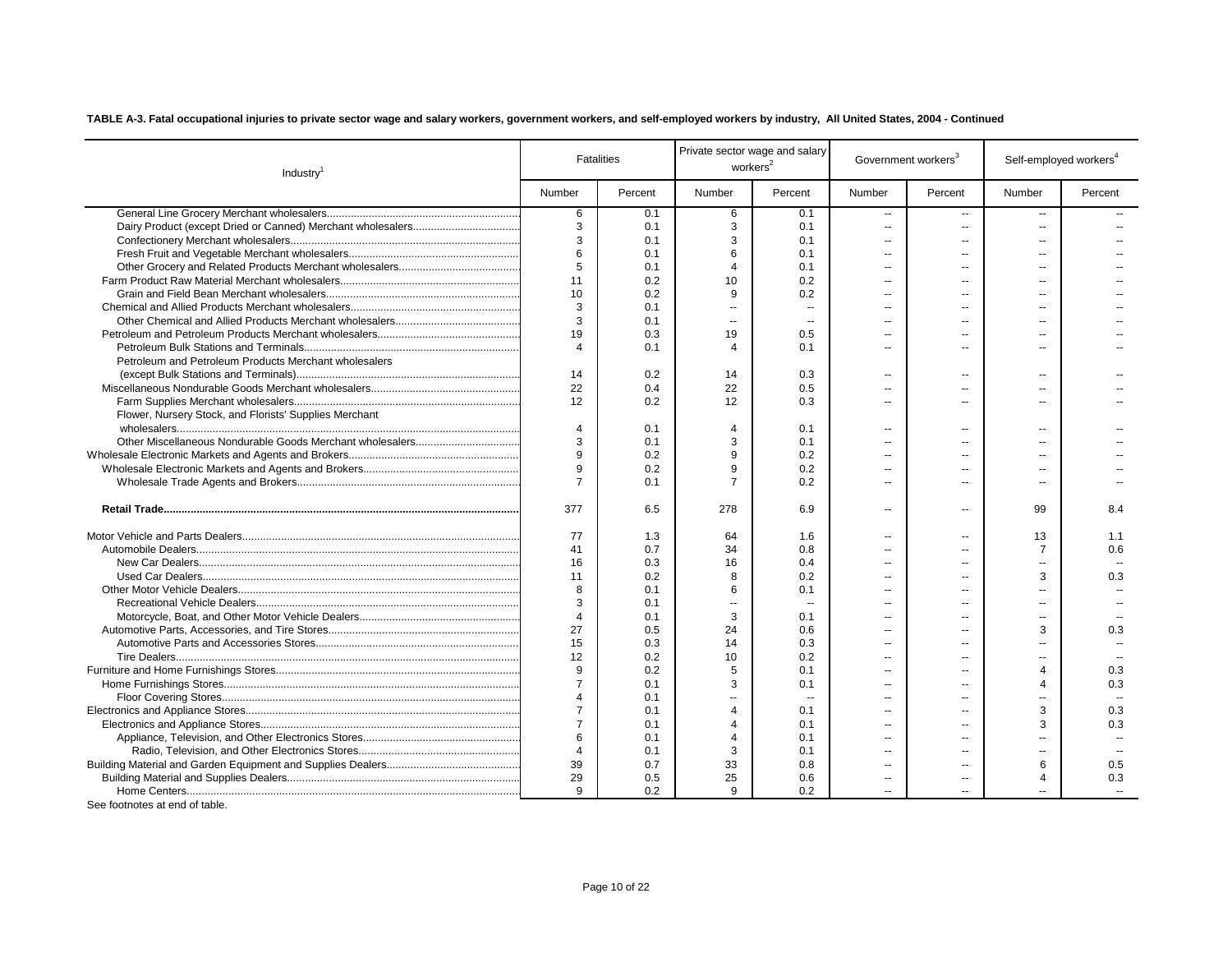| Industry <sup>1</sup> |                | <b>Fatalities</b> |                          | Private sector wage and salary<br>workers <sup>2</sup> |                | Government workers <sup>3</sup> | Self-employed workers <sup>4</sup> |         |
|-----------------------|----------------|-------------------|--------------------------|--------------------------------------------------------|----------------|---------------------------------|------------------------------------|---------|
|                       | Number         | Percent           | Number                   | Percent                                                | Number         | Percent                         | Number                             | Percent |
|                       | $\overline{4}$ | 0.1               | $\sim$                   |                                                        | $\overline{a}$ | $-$                             | $\sim$                             |         |
|                       | 13             | 0.2               | 11                       | 0.3                                                    | $\overline{a}$ | $\sim$                          | $\sim$                             |         |
|                       | 10             | 0.2               | 8                        | 0.2                                                    | $\overline{a}$ |                                 | $\sim$                             |         |
|                       | 9              | 0.2               | $\overline{7}$           | 0.2                                                    | $\overline{a}$ | $\overline{a}$                  | $\sim$                             |         |
|                       | 85             | 1.5               | 52                       | 1.3                                                    | $\overline{a}$ | $\sim$                          | 33                                 | 2.8     |
|                       | 73             | 1.3               | 46                       | 1.1                                                    | $\overline{a}$ |                                 | 27                                 | 2.3     |
|                       | 39             | 0.7               | 26                       | 0.6                                                    | $\sim$         |                                 | 13                                 | 1.1     |
|                       | 32             | 0.6               | 19                       | 0.5                                                    | $\overline{a}$ |                                 | 13                                 | 1.1     |
|                       | 5              | 0.1               | $\overline{4}$           | 0.1                                                    | $\overline{a}$ |                                 | $\overline{\phantom{a}}$           |         |
|                       | $\overline{7}$ | 0.1               | $\sim$                   | Ξ.                                                     | ۵.             |                                 | 5                                  | 0.4     |
|                       | $\overline{7}$ | 0.1               | $\overline{\phantom{a}}$ |                                                        | ۵.             |                                 | 5                                  | 0.4     |
|                       | 17             | 0.3               | 14                       | 0.3                                                    | ۵.             | ц.                              | 3                                  | 0.3     |
|                       | 17             | 0.3               | 14                       | 0.3                                                    | $\overline{a}$ |                                 | 3                                  | 0.3     |
|                       | 10             | 0.2               | 10                       | 0.2                                                    | $\overline{a}$ |                                 | $\overline{a}$                     |         |
|                       | 5              | 0.1               |                          |                                                        | ۵.             |                                 | 3                                  | 0.3     |
|                       | 45             | 0.8               | 39                       | 1.0                                                    | ۰.             |                                 | 6                                  | 0.5     |
|                       | 45             | 0.8               | 39                       | 1.0                                                    | $\overline{a}$ |                                 | 6                                  | 0.5     |
|                       | 40             | 0.7               | 35                       | 0.9                                                    | $\overline{a}$ |                                 | 5                                  | 0.4     |
|                       | $\overline{4}$ | 0.1               | 3                        | 0.1                                                    | $\overline{a}$ |                                 |                                    |         |
|                       | 13             | 0.2               | 8                        | 0.2                                                    | $\overline{a}$ |                                 | 5                                  | 0.4     |
|                       | 8              | 0.1               | $\Delta$                 | 0.1                                                    | $\overline{a}$ |                                 | 4                                  | 0.3     |
|                       | 5              | 0.1               | $\boldsymbol{\varDelta}$ | 0.1                                                    | ۰.             |                                 | $\overline{a}$                     |         |
|                       | 3              | 0.1               | $\sim$                   |                                                        | $\overline{a}$ |                                 | $\overline{a}$                     |         |
|                       | 15             | 0.3               | 8                        | 0.2                                                    | $\overline{a}$ |                                 | $\overline{7}$                     | 0.6     |
|                       | 6              | 0.1               | $\mathbf{u}$             |                                                        |                |                                 | 4                                  | 0.3     |
|                       | 5              | 0.1               | $\mathbf{u}$             |                                                        | ۵۵             |                                 | 4                                  | 0.3     |
|                       | 9              | 0.2               | 6                        | 0.1                                                    | ۰.             |                                 |                                    |         |
|                       | 5              | 0.1               | 3                        | 0.1                                                    | ä.             |                                 |                                    |         |
|                       | 3              | 0.1               |                          |                                                        |                |                                 |                                    |         |
|                       | 26             | 0.5               | 26                       | 0.6                                                    |                |                                 |                                    |         |
|                       | 17             | 0.3               | 17                       | 0.4                                                    |                |                                 |                                    |         |
|                       | 17             | 0.3               | 17                       | 0.4                                                    | ۰.             |                                 |                                    |         |
|                       | 8              | 0.1               | 8                        | 0.2                                                    | ۰.             |                                 |                                    |         |
|                       | $\mathbf{g}$   | 0.1               | $\mathbf{g}$             | 0.2                                                    | ä.             |                                 |                                    |         |
|                       | 9              | 0.2               | 9                        | 0.2                                                    | ۰.             |                                 |                                    |         |
|                       | 5              | 0.1               | 5                        | 0.1                                                    | $\overline{a}$ | $\overline{a}$                  | $\overline{a}$                     |         |
|                       | $\overline{4}$ | 0.1               | $\overline{4}$           | 0.1                                                    | $\overline{a}$ |                                 | $\overline{a}$                     |         |
|                       | 28             | 0.5               | 17                       | 0.4                                                    | $\overline{a}$ |                                 | 11                                 | 0.9     |
|                       | 3              | 0.1               | 3                        | 0.1                                                    | $\overline{a}$ |                                 | $\overline{a}$                     |         |
|                       | 3              | 0.1               | 3                        | 0.1                                                    | $\overline{a}$ | $-$                             | $\overline{a}$                     |         |
|                       | 5              | 0.1               | 3                        | 0.1                                                    | $\overline{a}$ |                                 | $\sim$                             |         |
|                       | 3              | 0.1               | $\mathbf{u}$             | $\overline{a}$                                         | $\overline{a}$ | $-$                             | $\sim$                             |         |
|                       | 5              | 0.1               | $\sim$                   | $\overline{a}$                                         | $-$            |                                 | 3                                  | 0.3     |
|                       | 5              | 0.1               | $\mathbf{u}$             | $\overline{a}$                                         | $\overline{a}$ | $\overline{a}$                  | 3                                  | 0.3     |
|                       |                |                   |                          |                                                        |                |                                 |                                    |         |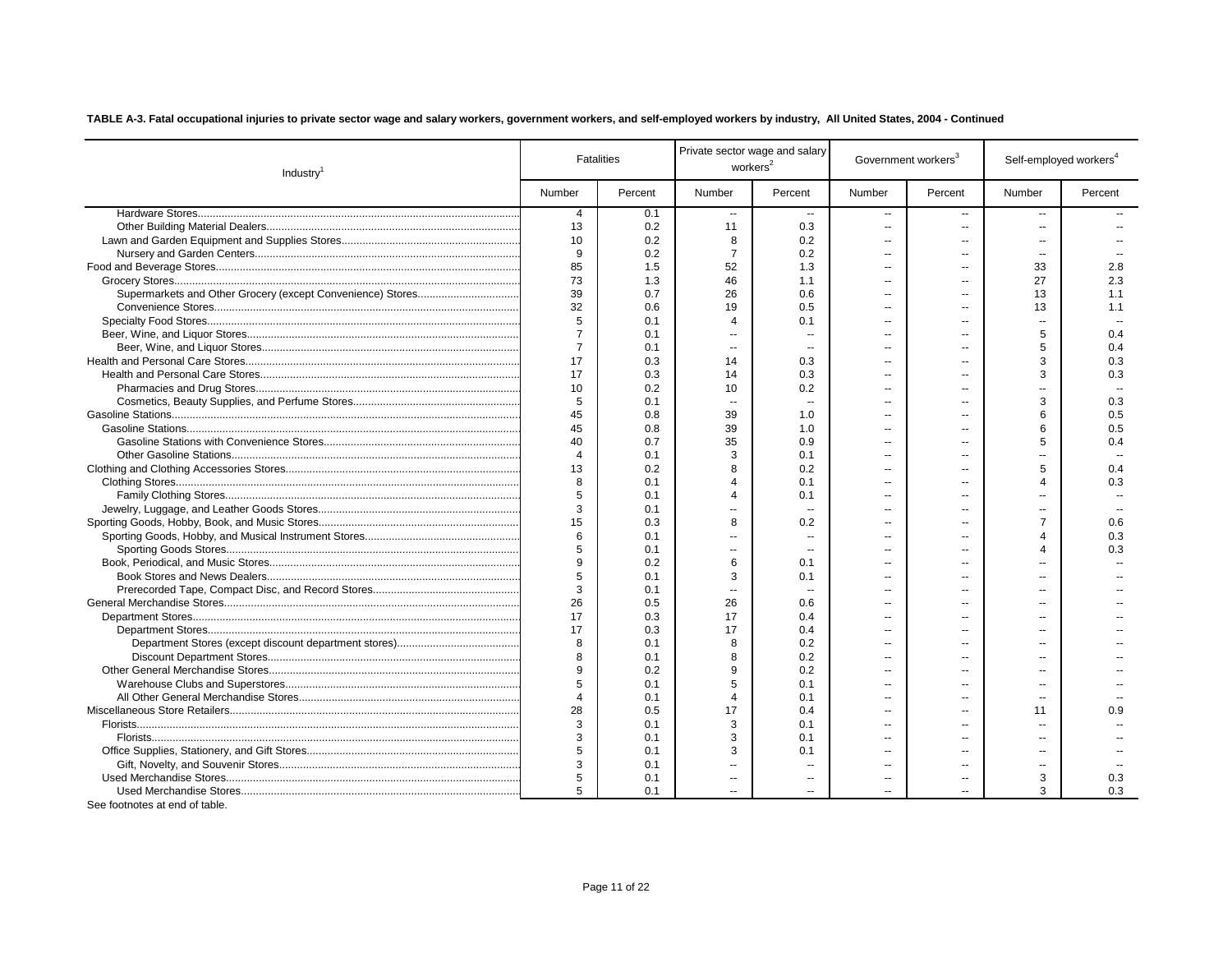| Industry <sup>1</sup>                              | <b>Fatalities</b> |         | Private sector wage and salary<br>workers <sup>2</sup> |         | Government workers <sup>3</sup> |                          | Self-employed workers <sup>4</sup> |         |
|----------------------------------------------------|-------------------|---------|--------------------------------------------------------|---------|---------------------------------|--------------------------|------------------------------------|---------|
|                                                    | Number            | Percent | Number                                                 | Percent | Number                          | Percent                  | Number                             | Percent |
|                                                    | 15                | 0.3     | 9                                                      | 0.2     | --                              | $\overline{a}$           | 6                                  | 0.5     |
|                                                    | $\overline{4}$    | 0.1     | $\overline{4}$                                         | 0.1     | --                              | $\overline{\phantom{a}}$ | $\overline{\phantom{a}}$           |         |
|                                                    | 8                 | 0.1     | 5                                                      | 0.1     | $\overline{a}$                  | $\sim$                   | 3                                  | 0.3     |
| All Other Miscellaneous Store Retailers (except    |                   |         |                                                        |         |                                 |                          |                                    |         |
|                                                    | 6                 | 0.1     | $\overline{4}$                                         | 0.1     | $\overline{a}$                  | $\sim$                   | $\mathbf{u}$                       |         |
|                                                    | 15                | 0.3     | $\overline{7}$                                         | 0.2     | Ξ.                              | $\overline{a}$           | 8                                  | 0.7     |
|                                                    | 12                | 0.2     | $\Delta$                                               | 0.1     | Ξ.                              | $\overline{a}$           | 8                                  | 0.7     |
|                                                    | 3                 | 0.1     | $\mathbf{u}$                                           | $\sim$  | Ξ.                              | $\overline{a}$           | ш,                                 | $\sim$  |
|                                                    | 9                 | 0.2     | 3                                                      | 0.1     | Ξ.                              | $\sim$                   | 6                                  | 0.5     |
|                                                    | 876               | 15.2    | 731                                                    | 18.0    | 36                              | 6.7                      | 109                                | 9.3     |
|                                                    | 48                | 0.8     | 36                                                     | 0.9     | --                              | $\overline{a}$           | 11                                 | 0.9     |
|                                                    | 14                | 0.2     | 12                                                     | 0.3     | --                              | --                       | $\overline{\phantom{a}}$           |         |
|                                                    | 14                | 0.2     | 12                                                     | 0.3     | --                              | $\overline{a}$           | $\overline{a}$                     |         |
|                                                    | 9                 | 0.2     | $\overline{7}$                                         | 0.2     | $\overline{a}$                  | $\overline{a}$           | $\sim$                             |         |
|                                                    | 5                 | 0.1     | 5                                                      | 0.1     | $\overline{a}$                  | $\overline{a}$           | $\sim$                             |         |
|                                                    | 34                | 0.6     | 24                                                     | 0.6     | $\overline{a}$                  | $\overline{a}$           | 10                                 | 0.8     |
|                                                    | 34                | 0.6     | 24                                                     | 0.6     | $\overline{a}$                  |                          | 10                                 | 0.8     |
|                                                    | 22                | 0.4     | 14                                                     | 0.3     | $\overline{a}$                  | --                       | 8                                  | 0.7     |
|                                                    | 3                 | 0.1     | 3                                                      | 0.1     | $\overline{a}$                  | $-$                      | $\overline{a}$                     |         |
|                                                    | 5                 | 0.1     | $\overline{4}$                                         | 0.1     | $\overline{a}$                  | $\overline{a}$           | $\sim$                             |         |
|                                                    | 21                | 0.4     | 19                                                     | 0.5     | $\overline{a}$                  | $-$                      | $\overline{a}$                     |         |
|                                                    | 21                | 0.4     | 19                                                     | 0.5     | --                              | --                       | $\overline{a}$                     |         |
|                                                    | 21                | 0.4     | 19                                                     | 0.5     | --                              | --                       | $\overline{a}$                     |         |
|                                                    | 13                | 0.2     | 13                                                     | 0.3     | --                              | $\overline{a}$           | $\overline{a}$                     |         |
|                                                    | 44                | 0.8     | 44                                                     | 1.1     | $\overline{a}$                  | $\sim$                   | $\sim$                             |         |
|                                                    | 40                | 0.7     | 40                                                     | 1.0     | $\overline{a}$                  | $\overline{a}$           | $\overline{a}$                     |         |
|                                                    | 40                | 0.7     | 40                                                     | 1.0     | Ξ.                              |                          | $\overline{a}$                     |         |
|                                                    | 37                | 0.6     | 37                                                     | 0.9     | Ξ.                              | --                       | $\overline{a}$                     |         |
|                                                    | 3                 | 0.1     | 3                                                      | 0.1     | Ξ.                              | $\overline{a}$           | $\overline{a}$                     |         |
|                                                    | $\overline{4}$    | 0.1     | $\overline{4}$                                         | 0.1     | $\overline{a}$                  | $\sim$                   | $\sim$                             |         |
|                                                    | $\overline{4}$    | 0.1     | $\overline{4}$                                         | 0.1     | Ξ.                              | $\overline{a}$           | $\sim$                             |         |
|                                                    | 3                 | 0.1     | 3                                                      | 0.1     | Ξ.                              | $\sim$                   | $\sim$                             |         |
|                                                    | 520               | 9.0     | 449                                                    | 11.1    | 3                               | 0.6                      | 68                                 | 5.8     |
|                                                    | 390               | 6.8     | 344                                                    | 8.5     | Ξ.                              | $\overline{\phantom{a}}$ | 45                                 | 3.8     |
|                                                    | 56                | 1.0     | 52                                                     | 1.3     | Ξ.                              | --                       | 4                                  | 0.3     |
|                                                    | 302               | 5.2     | 266                                                    | 6.6     | ٠.                              | $\overline{\phantom{a}}$ | 35                                 | 3.0     |
|                                                    | 173               | 3.0     | 150                                                    | 3.7     | Ξ.                              | $\overline{a}$           | 23                                 | 2.0     |
| General Freight Trucking, Long-Distance, Less Than |                   |         |                                                        |         |                                 |                          |                                    |         |
|                                                    | 37                | 0.6     | 34                                                     | 0.8     | $\overline{a}$                  | $-$                      | 3                                  | 0.3     |
|                                                    | 113               | 2.0     | 89                                                     | 2.2     | Ξ.                              | --                       | 22                                 | 1.9     |
|                                                    | 10 <sup>°</sup>   | 0.2     | 5                                                      | 0.1     | Ξ.                              | --                       | 5                                  | 0.4     |
|                                                    | 53                | 0.9     | 41                                                     | 1.0     | $\overline{a}$                  | $\overline{a}$           | 10                                 | 0.8     |
| مامامه كمام مع عمر عمر                             |                   |         |                                                        |         |                                 |                          |                                    |         |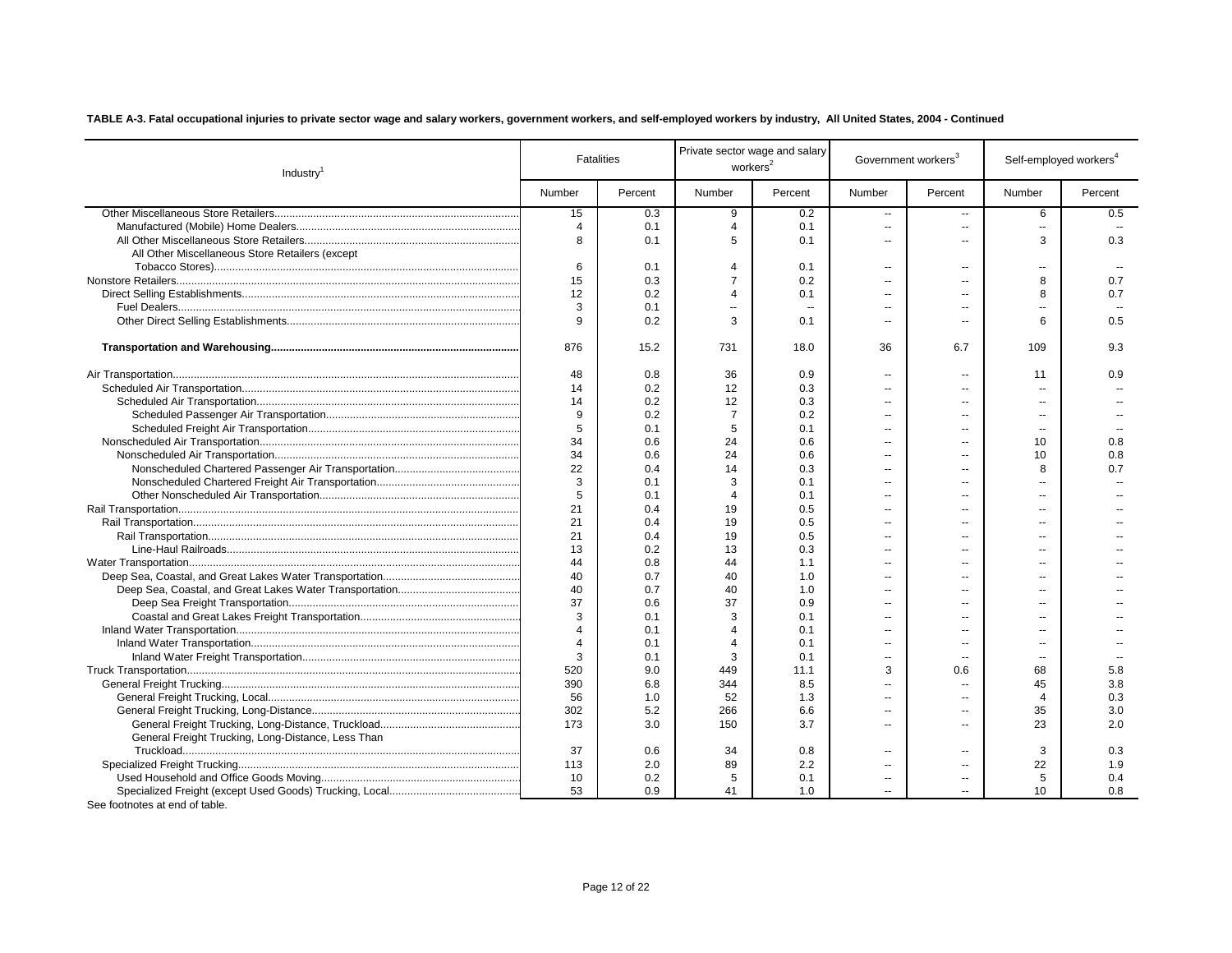| Industry <sup>1</sup>                             | <b>Fatalities</b>     |         | Private sector wage and salary<br>workers <sup>2</sup> |                          | Government workers <sup>3</sup> |                          | Self-employed workers <sup>4</sup> |         |
|---------------------------------------------------|-----------------------|---------|--------------------------------------------------------|--------------------------|---------------------------------|--------------------------|------------------------------------|---------|
|                                                   | Number                | Percent | Number                                                 | Percent                  | Number                          | Percent                  | Number                             | Percent |
| Specialized Freight (except Used Goods) Trucking, |                       |         |                                                        |                          |                                 |                          |                                    |         |
|                                                   | 46                    | 0.8     | 39                                                     | 1.0                      |                                 |                          | $\overline{7}$                     | 0.6     |
|                                                   | 85                    | 1.5     | 60                                                     | 1.5                      | 9                               | 1.7                      | 16                                 | 1.4     |
|                                                   | 13                    | 0.2     | $\overline{4}$                                         | 0.1                      | 9                               | 1.7                      | ۰.                                 |         |
|                                                   | 13                    | 0.2     | $\Delta$                                               | 0.1                      | $\mathbf{q}$                    | 1.7                      | $\overline{a}$                     |         |
|                                                   | 6                     | 0.1     | $\sim$                                                 | $\sim$                   | 6                               | 1.1                      | $\overline{a}$                     |         |
|                                                   | $\overline{4}$        | 0.1     | 3                                                      | 0.1                      | ä.                              | $\overline{\phantom{a}}$ | $\overline{a}$                     |         |
|                                                   | 3                     | 0.1     | $\sim$                                                 | $\overline{\phantom{a}}$ | $\overline{a}$                  |                          | $\overline{a}$                     |         |
|                                                   | 58                    | 1.0     | 43                                                     | 1.1                      |                                 | $\overline{a}$           | 15                                 | 1.3     |
|                                                   | 53                    | 0.9     | 38                                                     | 0.9                      | $\overline{a}$                  |                          | 15                                 | 1.3     |
|                                                   | 5                     | 0.1     | 5                                                      | 0.1                      | $\overline{a}$                  | $\overline{a}$           | ۰.                                 |         |
|                                                   | $\overline{7}$        | 0.1     | $\overline{7}$                                         | 0.2                      | ц.                              | --                       | --                                 |         |
|                                                   | $\overline{7}$        | 0.1     | $\overline{7}$                                         | 0.2                      | $\overline{a}$                  | $\overline{a}$           | $\overline{a}$                     |         |
|                                                   | $\overline{4}$        | 0.1     | 3                                                      | 0.1                      | $\overline{a}$                  | $\overline{a}$           | $\overline{a}$                     |         |
|                                                   | $\Delta$              | 0.1     | 3                                                      | 0.1                      | $\overline{a}$                  | $\overline{a}$           | $\overline{a}$                     |         |
|                                                   | 3                     | 0.1     | ä.                                                     |                          | --                              |                          | --                                 |         |
|                                                   | $\Delta$              | 0.1     | $\overline{A}$                                         | 0.1                      | $\overline{a}$                  | --                       | $\overline{a}$                     |         |
|                                                   | $\overline{7}$        | 0.1     | $\overline{7}$                                         | 0.2                      | $\overline{a}$                  | $\overline{a}$           | $\overline{a}$                     |         |
|                                                   | $\boldsymbol{\Delta}$ | 0.1     | $\overline{4}$                                         | 0.1                      | $\overline{a}$                  | $\overline{a}$           | $\overline{a}$                     |         |
|                                                   | $\overline{4}$        | 0.1     | $\overline{4}$                                         | 0.1                      | $\sim$                          | $\overline{a}$           | $\overline{a}$                     |         |
|                                                   | 85                    | 1.5     | 71                                                     | 1.8                      | 5                               | 0.9                      | 9                                  | 0.8     |
|                                                   | 15                    | 0.3     | 12                                                     | 0.3                      | $\overline{a}$                  | $\overline{a}$           | $\overline{a}$                     |         |
|                                                   | $\overline{7}$        | 0.1     | $\overline{4}$                                         | 0.1                      | ä.                              | $\overline{a}$           | ۰.                                 |         |
|                                                   | $\overline{7}$        | 0.1     | $\overline{4}$                                         | 0.1                      | ä.                              | $\overline{a}$           | $\overline{a}$                     |         |
|                                                   | 8                     | 0.1     | 8                                                      | 0.2                      | $\sim$                          | $\overline{a}$           | $\overline{a}$                     |         |
|                                                   | 23                    | 0.4     | 21                                                     | 0.5                      | $\overline{a}$                  | $\overline{a}$           | $\overline{a}$                     |         |
|                                                   | $\overline{4}$        | 0.1     | 3                                                      | 0.1                      | $\overline{a}$                  | --                       | $\overline{a}$                     |         |
|                                                   | 12                    | 0.2     | 11                                                     | 0.3                      | ä.                              | --                       | --                                 |         |
|                                                   | 3                     | 0.1     | 3                                                      | 0.1                      | ä.                              | $\overline{\phantom{a}}$ | ۰.                                 |         |
|                                                   | 3                     | 0.1     | 3                                                      | 0.1                      | ä.                              |                          |                                    |         |
|                                                   | 40                    | 0.7     | 32                                                     | 0.8                      | ÷.                              |                          | $\overline{7}$                     | 0.6     |
|                                                   | 34                    | 0.6     | 27                                                     | 0.7                      | ä.                              |                          | $\overline{7}$                     | 0.6     |
|                                                   | 6                     | 0.1     | 5                                                      | 0.1                      | $\overline{\phantom{a}}$        | $\overline{a}$           | ш,                                 |         |
|                                                   | 3                     | 0.1     | 3                                                      | 0.1                      | Ξ.                              | --                       | $\overline{a}$                     |         |
|                                                   | 3                     | 0.1     | 3                                                      | 0.1                      |                                 |                          | $\overline{a}$                     |         |
|                                                   |                       |         | Ξ.                                                     |                          | --                              | $\overline{\phantom{a}}$ |                                    |         |
|                                                   | 16                    | 0.3     |                                                        |                          | 16                              | 3.0                      |                                    |         |
|                                                   | 16                    | 0.3     | $\overline{\phantom{a}}$                               | $\sim$                   | 16                              | 3.0                      | $\overline{a}$                     |         |
|                                                   | 16                    | 0.3     | $\mathbf{u}$                                           |                          | 16                              | 3.0                      |                                    |         |
|                                                   | 25                    | 0.4     | 20                                                     | 0.5                      | ä.                              | --                       | 5                                  | 0.4     |
|                                                   | 18                    | 0.3     | 14                                                     | 0.3                      | $\overline{a}$                  |                          | $\overline{4}$                     | 0.3     |
|                                                   | 18                    | 0.3     | 14                                                     | 0.3                      | ä.                              | --                       | $\overline{4}$                     | 0.3     |
|                                                   | $\overline{7}$        | 0.1     | 6                                                      | 0.1                      | $\overline{a}$                  | $\overline{\phantom{a}}$ | ш,                                 |         |
|                                                   | $\overline{7}$        | 0.1     | 6                                                      | 0.1                      | $\overline{\phantom{a}}$        | --                       | $\overline{\phantom{a}}$           |         |
| See footnotes at end of table.                    | 21                    | 0.4     | 21                                                     | 0.5                      |                                 |                          |                                    |         |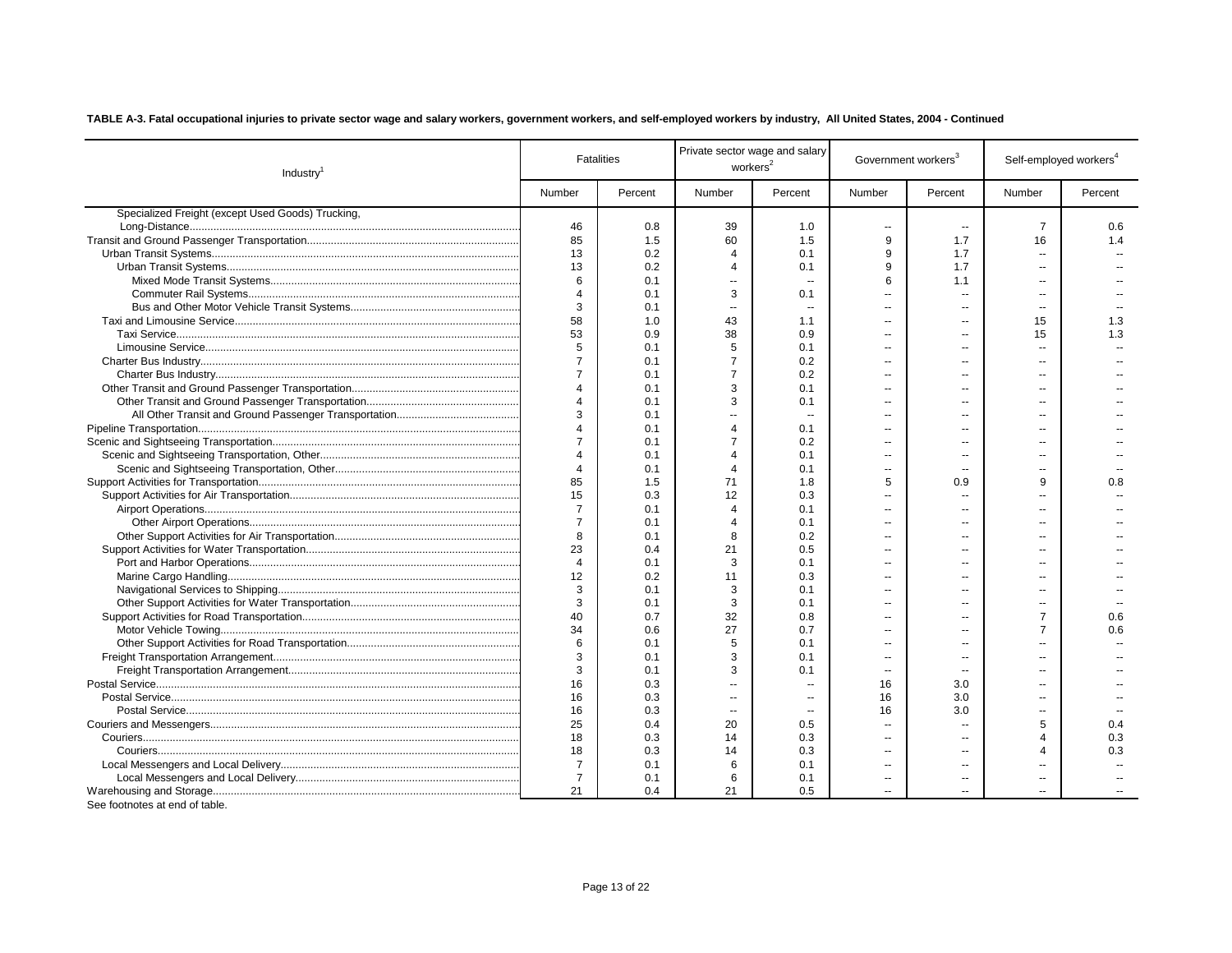| Industry <sup>1</sup> |                | <b>Fatalities</b> | workers <sup>2</sup>     | Private sector wage and salary |                       | Government workers <sup>3</sup> | Self-employed workers <sup>4</sup> |         |
|-----------------------|----------------|-------------------|--------------------------|--------------------------------|-----------------------|---------------------------------|------------------------------------|---------|
|                       | Number         | Percent           | Number                   | Percent                        | Number                | Percent                         | Number                             | Percent |
|                       | 21             | 0.4               | 21                       | 0.5                            | --                    | $\overline{a}$                  | $\sim$                             |         |
|                       | 11             | 0.2               | 11                       | 0.3                            | $\overline{a}$        | $\overline{a}$                  | $\sim$                             |         |
|                       | $\overline{4}$ | 0.1               | $\overline{4}$           | 0.1                            | $\overline{a}$        | $\overline{a}$                  | $\sim$                             |         |
|                       | 66             | 1.1               | 50                       | 1.2                            | 15                    | 2.8                             | $\sim$                             |         |
|                       | 66             | 1.1               | 50                       | 1.2                            | 15                    | 2.8                             | $\sim$                             |         |
|                       | 47             | 0.8               | 40                       | 1.0                            | $\overline{7}$        | 1.3                             | $\overline{\phantom{a}}$           |         |
|                       | 16             | 0.3               | 13                       | 0.3                            | 3                     | 0.6                             | $\sim$                             |         |
|                       | 9              | 0.2               | $\overline{7}$           | 0.2                            | ш,                    | $\sim$                          |                                    |         |
|                       | 29             | 0.5               | 25                       | 0.6                            | $\boldsymbol{\Delta}$ | 0.7                             |                                    |         |
|                       | 8              | 0.1               | $\overline{7}$           | 0.2                            | ш,                    | $\overline{\phantom{a}}$        |                                    |         |
|                       | 18             | 0.3               | 15                       | 0.4                            | 3                     | 0.6                             |                                    |         |
|                       | $\overline{4}$ | 0.1               | $\overline{4}$           | 0.1                            | ш,                    | $\overline{\phantom{a}}$        |                                    |         |
|                       | $\overline{4}$ | 0.1               | $\boldsymbol{\varDelta}$ | 0.1                            | $\overline{a}$        |                                 |                                    |         |
|                       | 15             | 0.3               | 6                        | 0.1                            | 8                     | 1.5                             |                                    |         |
|                       | 11             | 0.2               | 6                        | 0.1                            | $\Delta$              | 0.7                             |                                    |         |
|                       | $\overline{4}$ | 0.1               | $\mathbf{u}$             |                                | $\boldsymbol{\Delta}$ | 0.7                             | --                                 |         |
|                       | 58             | 1.0               | 48                       | 1.2                            | 3                     | 0.6                             | $\overline{7}$                     | 0.6     |
|                       | 58             | 1.0               | 48                       | 1.2                            | 3                     | 0.6                             | $\overline{7}$                     | 0.6     |
|                       | 34             | 0.6               | 27                       | 0.7                            | $\overline{a}$        | --                              | 6                                  | 0.5     |
|                       | 34             | 0.6               | 27                       | 0.7                            | ۰.                    |                                 | 6                                  | 0.5     |
|                       | 32             | 0.6               | 25                       | 0.6                            | $\overline{a}$        | $\overline{a}$                  | 6                                  | 0.5     |
|                       | 5              | 0.1               | $\boldsymbol{\varDelta}$ | 0.1                            | $\overline{a}$        |                                 |                                    |         |
|                       | 3              | 0.1               | 3                        | 0.1                            |                       |                                 |                                    |         |
|                       | 3              | 0.1               | 3                        | 0.1                            | $\overline{a}$        |                                 | $\overline{a}$                     |         |
|                       | 3              | 0.1               | 3                        | 0.1                            | $\overline{a}$        | $\overline{a}$                  | $\overline{a}$                     |         |
|                       | 3              | 0.1               | 3                        | 0.1                            | $\overline{a}$        |                                 | $\overline{a}$                     |         |
|                       | 13             | 0.2               | 13                       | 0.3                            | $\overline{a}$        | $\overline{a}$                  | $\overline{a}$                     |         |
|                       | $\overline{4}$ | 0.1               | $\boldsymbol{\Delta}$    | 0.1                            | $\overline{a}$        |                                 |                                    |         |
|                       | $\overline{A}$ | 0.1               | $\boldsymbol{\Delta}$    | 0.1                            | $\overline{a}$        | $\overline{a}$                  | $\overline{a}$                     |         |
|                       | $\overline{A}$ | 0.1               | $\overline{4}$           | 0.1                            | $\overline{a}$        |                                 | $\sim$ $\sim$                      |         |
|                       | $\overline{A}$ | 0.1               | $\overline{A}$           | 0.1                            | $\overline{a}$        |                                 | $\sim$ $\sim$                      |         |
|                       | $\overline{4}$ | 0.1               | $\overline{4}$           | 0.1                            | $\overline{a}$        |                                 | $\overline{a}$                     |         |
|                       | 3              | 0.1               | 3                        | 0.1                            | $\overline{a}$        | $\overline{a}$                  | $\sim$                             |         |
|                       | 3              | 0.1               | 3                        | 0.1                            | $\overline{a}$        | $\overline{a}$                  | $\sim$                             |         |
|                       | 118            | 2.0               | 88                       | 2.2                            | $\overline{a}$        | $\overline{\phantom{a}}$        | 28                                 | 2.4     |
|                       | 46             | 0.8               | 38                       | 0.9                            | $\overline{a}$        | $\overline{a}$                  | 8                                  | 0.7     |
|                       |                |                   |                          |                                |                       |                                 |                                    |         |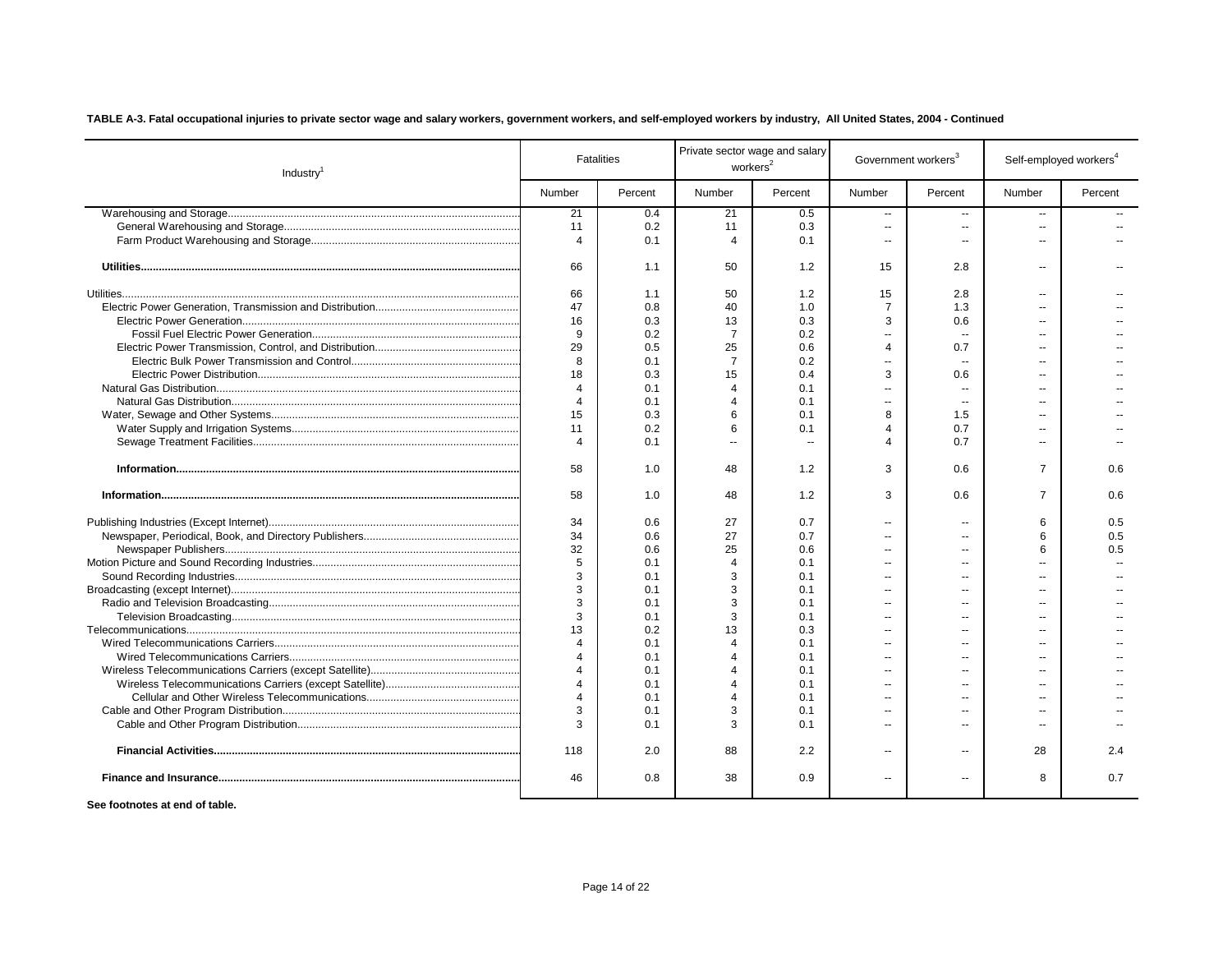| Number<br>Percent<br>Number<br>Percent<br>Number<br>Percent<br>Number<br>Percent<br>26<br>0.5<br>21<br>0.5<br>5<br>0.4<br>$\overline{\phantom{a}}$<br>$\overline{a}$<br>12<br>12<br>0.2<br>0.3<br>$\overline{a}$<br>$\overline{a}$<br>$\overline{a}$<br>6<br>6<br>0.1<br>0.1<br>$\overline{a}$<br>$\overline{a}$<br>$\sim$<br>3<br>3<br>0.1<br>0.1<br>$\overline{a}$<br>$-$<br>$\overline{\mathbf{4}}$<br>0.1<br>$\sim$<br>$\sim$<br>$\overline{a}$<br>$\overline{a}$<br>--<br>0.1<br>$\sim$<br>$\overline{a}$<br>--<br>9<br>6<br>3<br>0.2<br>0.1<br>0.3<br>$\overline{a}$<br>--<br>Financial Transactions Processing, Reserve, and<br>3<br>3<br>0.1<br>0.1<br>$\overline{a}$<br>--<br>--<br>5<br>3<br>0.1<br>0.1<br>$\overline{a}$<br>Ξ.<br>$\overline{a}$<br>Securities, Commodity Contracts, and Other Financial Investments<br>5<br>0.1<br>$\overline{4}$<br>0.1<br>$\overline{a}$<br>۵.<br>$\overline{a}$<br>3<br>$\overline{4}$<br>0.1<br>0.1<br>$\overline{a}$<br>--<br>3<br>0.1<br>$\ddotsc$<br>$\overline{\phantom{a}}$<br>13<br>14<br>0.2<br>0.3<br>$\overline{\phantom{a}}$<br>--<br>$\overline{4}$<br>0.1<br>$\overline{4}$<br>0.1<br>$\overline{\phantom{a}}$<br>$-1$<br>--<br>9<br>0.2<br>8<br>0.2<br>$\overline{a}$<br>$\overline{a}$<br>$\overline{a}$<br>8<br>$\overline{7}$<br>0.2<br>0.1<br>$\overline{a}$<br>$\overline{a}$<br>72<br>50<br>1.2<br>1.2<br>20<br>1.7<br>$\overline{a}$<br>$\overline{a}$<br>48<br>0.8<br>29<br>0.7<br>17<br>1.4<br>۵.<br>9<br>0.8<br>24<br>0.4<br>13<br>0.3<br>$\overline{a}$<br>٠.<br>17<br>0.3<br>5<br>10<br>0.2<br>0.4<br>3<br>$\overline{4}$<br>0.1<br>0.1<br>$-1$<br>3<br>3<br>0.3<br>0.1<br>Ξ.<br>$\overline{\phantom{a}}$<br>٠.<br>12<br>0.2<br>6<br>6<br>0.5<br>0.1<br>$\overline{\phantom{a}}$<br>--<br>12<br>6<br>6<br>0.5<br>0.2<br>0.1<br>$\overline{\phantom{a}}$<br>$\mathbf{q}$<br>11<br>0.2<br>0.2<br>$\mathbf{q}$<br>11<br>0.2<br>0.2<br>6<br>8<br>0.1<br>0.1<br>$\overline{a}$<br>$\overline{a}$<br>--<br>3<br>3<br>0.1<br>0.1<br>$\overline{a}$<br>$\overline{a}$<br>--<br>24<br>21<br>0.5<br>3<br>0.4<br>0.3<br>$\overline{a}$<br>--<br>8<br>8<br>0.1<br>0.2<br>$\overline{a}$<br>6<br>6<br>0.1<br>0.1<br>$\overline{a}$<br>$\overline{a}$<br>$\sim$<br>6<br>0.1<br>6<br>0.1<br>$\overline{a}$<br>$\overline{a}$<br>--<br>6<br>0.1<br>$\sim$<br>$\overline{a}$<br>$\overline{a}$<br>$\overline{a}$<br>Commercial and Industrial Machinery and Equipment Rental and<br>8<br>$\overline{7}$<br>0.1<br>0.2<br>$\overline{a}$<br>$\overline{\phantom{a}}$<br>$\overline{\phantom{a}}$<br>Construction, Transportation, Mining, and Forestry<br>6<br>5<br>0.1<br>0.1<br>$\overline{a}$<br>$\overline{a}$<br>$\overline{a}$<br>Construction, Mining, and Forestry Machinery and<br>$\overline{4}$<br>0.1<br>4<br>0.1<br>$\overline{a}$<br>$\sim$ | Industry <sup>1</sup> | <b>Fatalities</b> | Private sector wage and salary<br>workers <sup>2</sup> |  | Government workers <sup>3</sup> |  | Self-employed workers <sup>4</sup> |  |
|------------------------------------------------------------------------------------------------------------------------------------------------------------------------------------------------------------------------------------------------------------------------------------------------------------------------------------------------------------------------------------------------------------------------------------------------------------------------------------------------------------------------------------------------------------------------------------------------------------------------------------------------------------------------------------------------------------------------------------------------------------------------------------------------------------------------------------------------------------------------------------------------------------------------------------------------------------------------------------------------------------------------------------------------------------------------------------------------------------------------------------------------------------------------------------------------------------------------------------------------------------------------------------------------------------------------------------------------------------------------------------------------------------------------------------------------------------------------------------------------------------------------------------------------------------------------------------------------------------------------------------------------------------------------------------------------------------------------------------------------------------------------------------------------------------------------------------------------------------------------------------------------------------------------------------------------------------------------------------------------------------------------------------------------------------------------------------------------------------------------------------------------------------------------------------------------------------------------------------------------------------------------------------------------------------------------------------------------------------------------------------------------------------------------------------------------------------------------------------------------------------------------------------------------------------------------------------------------------------------------------------------------------------------------------------------------------------------------------------------------------------------------------------------------------------------|-----------------------|-------------------|--------------------------------------------------------|--|---------------------------------|--|------------------------------------|--|
|                                                                                                                                                                                                                                                                                                                                                                                                                                                                                                                                                                                                                                                                                                                                                                                                                                                                                                                                                                                                                                                                                                                                                                                                                                                                                                                                                                                                                                                                                                                                                                                                                                                                                                                                                                                                                                                                                                                                                                                                                                                                                                                                                                                                                                                                                                                                                                                                                                                                                                                                                                                                                                                                                                                                                                                                                  |                       |                   |                                                        |  |                                 |  |                                    |  |
|                                                                                                                                                                                                                                                                                                                                                                                                                                                                                                                                                                                                                                                                                                                                                                                                                                                                                                                                                                                                                                                                                                                                                                                                                                                                                                                                                                                                                                                                                                                                                                                                                                                                                                                                                                                                                                                                                                                                                                                                                                                                                                                                                                                                                                                                                                                                                                                                                                                                                                                                                                                                                                                                                                                                                                                                                  |                       |                   |                                                        |  |                                 |  |                                    |  |
|                                                                                                                                                                                                                                                                                                                                                                                                                                                                                                                                                                                                                                                                                                                                                                                                                                                                                                                                                                                                                                                                                                                                                                                                                                                                                                                                                                                                                                                                                                                                                                                                                                                                                                                                                                                                                                                                                                                                                                                                                                                                                                                                                                                                                                                                                                                                                                                                                                                                                                                                                                                                                                                                                                                                                                                                                  |                       |                   |                                                        |  |                                 |  |                                    |  |
|                                                                                                                                                                                                                                                                                                                                                                                                                                                                                                                                                                                                                                                                                                                                                                                                                                                                                                                                                                                                                                                                                                                                                                                                                                                                                                                                                                                                                                                                                                                                                                                                                                                                                                                                                                                                                                                                                                                                                                                                                                                                                                                                                                                                                                                                                                                                                                                                                                                                                                                                                                                                                                                                                                                                                                                                                  |                       |                   |                                                        |  |                                 |  |                                    |  |
|                                                                                                                                                                                                                                                                                                                                                                                                                                                                                                                                                                                                                                                                                                                                                                                                                                                                                                                                                                                                                                                                                                                                                                                                                                                                                                                                                                                                                                                                                                                                                                                                                                                                                                                                                                                                                                                                                                                                                                                                                                                                                                                                                                                                                                                                                                                                                                                                                                                                                                                                                                                                                                                                                                                                                                                                                  |                       |                   |                                                        |  |                                 |  |                                    |  |
|                                                                                                                                                                                                                                                                                                                                                                                                                                                                                                                                                                                                                                                                                                                                                                                                                                                                                                                                                                                                                                                                                                                                                                                                                                                                                                                                                                                                                                                                                                                                                                                                                                                                                                                                                                                                                                                                                                                                                                                                                                                                                                                                                                                                                                                                                                                                                                                                                                                                                                                                                                                                                                                                                                                                                                                                                  |                       |                   |                                                        |  |                                 |  |                                    |  |
|                                                                                                                                                                                                                                                                                                                                                                                                                                                                                                                                                                                                                                                                                                                                                                                                                                                                                                                                                                                                                                                                                                                                                                                                                                                                                                                                                                                                                                                                                                                                                                                                                                                                                                                                                                                                                                                                                                                                                                                                                                                                                                                                                                                                                                                                                                                                                                                                                                                                                                                                                                                                                                                                                                                                                                                                                  |                       |                   |                                                        |  |                                 |  |                                    |  |
|                                                                                                                                                                                                                                                                                                                                                                                                                                                                                                                                                                                                                                                                                                                                                                                                                                                                                                                                                                                                                                                                                                                                                                                                                                                                                                                                                                                                                                                                                                                                                                                                                                                                                                                                                                                                                                                                                                                                                                                                                                                                                                                                                                                                                                                                                                                                                                                                                                                                                                                                                                                                                                                                                                                                                                                                                  |                       |                   |                                                        |  |                                 |  |                                    |  |
|                                                                                                                                                                                                                                                                                                                                                                                                                                                                                                                                                                                                                                                                                                                                                                                                                                                                                                                                                                                                                                                                                                                                                                                                                                                                                                                                                                                                                                                                                                                                                                                                                                                                                                                                                                                                                                                                                                                                                                                                                                                                                                                                                                                                                                                                                                                                                                                                                                                                                                                                                                                                                                                                                                                                                                                                                  |                       |                   |                                                        |  |                                 |  |                                    |  |
|                                                                                                                                                                                                                                                                                                                                                                                                                                                                                                                                                                                                                                                                                                                                                                                                                                                                                                                                                                                                                                                                                                                                                                                                                                                                                                                                                                                                                                                                                                                                                                                                                                                                                                                                                                                                                                                                                                                                                                                                                                                                                                                                                                                                                                                                                                                                                                                                                                                                                                                                                                                                                                                                                                                                                                                                                  |                       |                   |                                                        |  |                                 |  |                                    |  |
|                                                                                                                                                                                                                                                                                                                                                                                                                                                                                                                                                                                                                                                                                                                                                                                                                                                                                                                                                                                                                                                                                                                                                                                                                                                                                                                                                                                                                                                                                                                                                                                                                                                                                                                                                                                                                                                                                                                                                                                                                                                                                                                                                                                                                                                                                                                                                                                                                                                                                                                                                                                                                                                                                                                                                                                                                  |                       |                   |                                                        |  |                                 |  |                                    |  |
|                                                                                                                                                                                                                                                                                                                                                                                                                                                                                                                                                                                                                                                                                                                                                                                                                                                                                                                                                                                                                                                                                                                                                                                                                                                                                                                                                                                                                                                                                                                                                                                                                                                                                                                                                                                                                                                                                                                                                                                                                                                                                                                                                                                                                                                                                                                                                                                                                                                                                                                                                                                                                                                                                                                                                                                                                  |                       |                   |                                                        |  |                                 |  |                                    |  |
|                                                                                                                                                                                                                                                                                                                                                                                                                                                                                                                                                                                                                                                                                                                                                                                                                                                                                                                                                                                                                                                                                                                                                                                                                                                                                                                                                                                                                                                                                                                                                                                                                                                                                                                                                                                                                                                                                                                                                                                                                                                                                                                                                                                                                                                                                                                                                                                                                                                                                                                                                                                                                                                                                                                                                                                                                  |                       |                   |                                                        |  |                                 |  |                                    |  |
|                                                                                                                                                                                                                                                                                                                                                                                                                                                                                                                                                                                                                                                                                                                                                                                                                                                                                                                                                                                                                                                                                                                                                                                                                                                                                                                                                                                                                                                                                                                                                                                                                                                                                                                                                                                                                                                                                                                                                                                                                                                                                                                                                                                                                                                                                                                                                                                                                                                                                                                                                                                                                                                                                                                                                                                                                  |                       |                   |                                                        |  |                                 |  |                                    |  |
|                                                                                                                                                                                                                                                                                                                                                                                                                                                                                                                                                                                                                                                                                                                                                                                                                                                                                                                                                                                                                                                                                                                                                                                                                                                                                                                                                                                                                                                                                                                                                                                                                                                                                                                                                                                                                                                                                                                                                                                                                                                                                                                                                                                                                                                                                                                                                                                                                                                                                                                                                                                                                                                                                                                                                                                                                  |                       |                   |                                                        |  |                                 |  |                                    |  |
|                                                                                                                                                                                                                                                                                                                                                                                                                                                                                                                                                                                                                                                                                                                                                                                                                                                                                                                                                                                                                                                                                                                                                                                                                                                                                                                                                                                                                                                                                                                                                                                                                                                                                                                                                                                                                                                                                                                                                                                                                                                                                                                                                                                                                                                                                                                                                                                                                                                                                                                                                                                                                                                                                                                                                                                                                  |                       |                   |                                                        |  |                                 |  |                                    |  |
|                                                                                                                                                                                                                                                                                                                                                                                                                                                                                                                                                                                                                                                                                                                                                                                                                                                                                                                                                                                                                                                                                                                                                                                                                                                                                                                                                                                                                                                                                                                                                                                                                                                                                                                                                                                                                                                                                                                                                                                                                                                                                                                                                                                                                                                                                                                                                                                                                                                                                                                                                                                                                                                                                                                                                                                                                  |                       |                   |                                                        |  |                                 |  |                                    |  |
|                                                                                                                                                                                                                                                                                                                                                                                                                                                                                                                                                                                                                                                                                                                                                                                                                                                                                                                                                                                                                                                                                                                                                                                                                                                                                                                                                                                                                                                                                                                                                                                                                                                                                                                                                                                                                                                                                                                                                                                                                                                                                                                                                                                                                                                                                                                                                                                                                                                                                                                                                                                                                                                                                                                                                                                                                  |                       |                   |                                                        |  |                                 |  |                                    |  |
|                                                                                                                                                                                                                                                                                                                                                                                                                                                                                                                                                                                                                                                                                                                                                                                                                                                                                                                                                                                                                                                                                                                                                                                                                                                                                                                                                                                                                                                                                                                                                                                                                                                                                                                                                                                                                                                                                                                                                                                                                                                                                                                                                                                                                                                                                                                                                                                                                                                                                                                                                                                                                                                                                                                                                                                                                  |                       |                   |                                                        |  |                                 |  |                                    |  |
|                                                                                                                                                                                                                                                                                                                                                                                                                                                                                                                                                                                                                                                                                                                                                                                                                                                                                                                                                                                                                                                                                                                                                                                                                                                                                                                                                                                                                                                                                                                                                                                                                                                                                                                                                                                                                                                                                                                                                                                                                                                                                                                                                                                                                                                                                                                                                                                                                                                                                                                                                                                                                                                                                                                                                                                                                  |                       |                   |                                                        |  |                                 |  |                                    |  |
|                                                                                                                                                                                                                                                                                                                                                                                                                                                                                                                                                                                                                                                                                                                                                                                                                                                                                                                                                                                                                                                                                                                                                                                                                                                                                                                                                                                                                                                                                                                                                                                                                                                                                                                                                                                                                                                                                                                                                                                                                                                                                                                                                                                                                                                                                                                                                                                                                                                                                                                                                                                                                                                                                                                                                                                                                  |                       |                   |                                                        |  |                                 |  |                                    |  |
|                                                                                                                                                                                                                                                                                                                                                                                                                                                                                                                                                                                                                                                                                                                                                                                                                                                                                                                                                                                                                                                                                                                                                                                                                                                                                                                                                                                                                                                                                                                                                                                                                                                                                                                                                                                                                                                                                                                                                                                                                                                                                                                                                                                                                                                                                                                                                                                                                                                                                                                                                                                                                                                                                                                                                                                                                  |                       |                   |                                                        |  |                                 |  |                                    |  |
|                                                                                                                                                                                                                                                                                                                                                                                                                                                                                                                                                                                                                                                                                                                                                                                                                                                                                                                                                                                                                                                                                                                                                                                                                                                                                                                                                                                                                                                                                                                                                                                                                                                                                                                                                                                                                                                                                                                                                                                                                                                                                                                                                                                                                                                                                                                                                                                                                                                                                                                                                                                                                                                                                                                                                                                                                  |                       |                   |                                                        |  |                                 |  |                                    |  |
|                                                                                                                                                                                                                                                                                                                                                                                                                                                                                                                                                                                                                                                                                                                                                                                                                                                                                                                                                                                                                                                                                                                                                                                                                                                                                                                                                                                                                                                                                                                                                                                                                                                                                                                                                                                                                                                                                                                                                                                                                                                                                                                                                                                                                                                                                                                                                                                                                                                                                                                                                                                                                                                                                                                                                                                                                  |                       |                   |                                                        |  |                                 |  |                                    |  |
|                                                                                                                                                                                                                                                                                                                                                                                                                                                                                                                                                                                                                                                                                                                                                                                                                                                                                                                                                                                                                                                                                                                                                                                                                                                                                                                                                                                                                                                                                                                                                                                                                                                                                                                                                                                                                                                                                                                                                                                                                                                                                                                                                                                                                                                                                                                                                                                                                                                                                                                                                                                                                                                                                                                                                                                                                  |                       |                   |                                                        |  |                                 |  |                                    |  |
|                                                                                                                                                                                                                                                                                                                                                                                                                                                                                                                                                                                                                                                                                                                                                                                                                                                                                                                                                                                                                                                                                                                                                                                                                                                                                                                                                                                                                                                                                                                                                                                                                                                                                                                                                                                                                                                                                                                                                                                                                                                                                                                                                                                                                                                                                                                                                                                                                                                                                                                                                                                                                                                                                                                                                                                                                  |                       |                   |                                                        |  |                                 |  |                                    |  |
|                                                                                                                                                                                                                                                                                                                                                                                                                                                                                                                                                                                                                                                                                                                                                                                                                                                                                                                                                                                                                                                                                                                                                                                                                                                                                                                                                                                                                                                                                                                                                                                                                                                                                                                                                                                                                                                                                                                                                                                                                                                                                                                                                                                                                                                                                                                                                                                                                                                                                                                                                                                                                                                                                                                                                                                                                  |                       |                   |                                                        |  |                                 |  |                                    |  |
|                                                                                                                                                                                                                                                                                                                                                                                                                                                                                                                                                                                                                                                                                                                                                                                                                                                                                                                                                                                                                                                                                                                                                                                                                                                                                                                                                                                                                                                                                                                                                                                                                                                                                                                                                                                                                                                                                                                                                                                                                                                                                                                                                                                                                                                                                                                                                                                                                                                                                                                                                                                                                                                                                                                                                                                                                  |                       |                   |                                                        |  |                                 |  |                                    |  |
|                                                                                                                                                                                                                                                                                                                                                                                                                                                                                                                                                                                                                                                                                                                                                                                                                                                                                                                                                                                                                                                                                                                                                                                                                                                                                                                                                                                                                                                                                                                                                                                                                                                                                                                                                                                                                                                                                                                                                                                                                                                                                                                                                                                                                                                                                                                                                                                                                                                                                                                                                                                                                                                                                                                                                                                                                  |                       |                   |                                                        |  |                                 |  |                                    |  |
|                                                                                                                                                                                                                                                                                                                                                                                                                                                                                                                                                                                                                                                                                                                                                                                                                                                                                                                                                                                                                                                                                                                                                                                                                                                                                                                                                                                                                                                                                                                                                                                                                                                                                                                                                                                                                                                                                                                                                                                                                                                                                                                                                                                                                                                                                                                                                                                                                                                                                                                                                                                                                                                                                                                                                                                                                  |                       |                   |                                                        |  |                                 |  |                                    |  |
|                                                                                                                                                                                                                                                                                                                                                                                                                                                                                                                                                                                                                                                                                                                                                                                                                                                                                                                                                                                                                                                                                                                                                                                                                                                                                                                                                                                                                                                                                                                                                                                                                                                                                                                                                                                                                                                                                                                                                                                                                                                                                                                                                                                                                                                                                                                                                                                                                                                                                                                                                                                                                                                                                                                                                                                                                  |                       |                   |                                                        |  |                                 |  |                                    |  |
|                                                                                                                                                                                                                                                                                                                                                                                                                                                                                                                                                                                                                                                                                                                                                                                                                                                                                                                                                                                                                                                                                                                                                                                                                                                                                                                                                                                                                                                                                                                                                                                                                                                                                                                                                                                                                                                                                                                                                                                                                                                                                                                                                                                                                                                                                                                                                                                                                                                                                                                                                                                                                                                                                                                                                                                                                  |                       |                   |                                                        |  |                                 |  |                                    |  |
|                                                                                                                                                                                                                                                                                                                                                                                                                                                                                                                                                                                                                                                                                                                                                                                                                                                                                                                                                                                                                                                                                                                                                                                                                                                                                                                                                                                                                                                                                                                                                                                                                                                                                                                                                                                                                                                                                                                                                                                                                                                                                                                                                                                                                                                                                                                                                                                                                                                                                                                                                                                                                                                                                                                                                                                                                  |                       |                   |                                                        |  |                                 |  |                                    |  |
|                                                                                                                                                                                                                                                                                                                                                                                                                                                                                                                                                                                                                                                                                                                                                                                                                                                                                                                                                                                                                                                                                                                                                                                                                                                                                                                                                                                                                                                                                                                                                                                                                                                                                                                                                                                                                                                                                                                                                                                                                                                                                                                                                                                                                                                                                                                                                                                                                                                                                                                                                                                                                                                                                                                                                                                                                  |                       |                   |                                                        |  |                                 |  |                                    |  |
|                                                                                                                                                                                                                                                                                                                                                                                                                                                                                                                                                                                                                                                                                                                                                                                                                                                                                                                                                                                                                                                                                                                                                                                                                                                                                                                                                                                                                                                                                                                                                                                                                                                                                                                                                                                                                                                                                                                                                                                                                                                                                                                                                                                                                                                                                                                                                                                                                                                                                                                                                                                                                                                                                                                                                                                                                  |                       |                   |                                                        |  |                                 |  |                                    |  |
|                                                                                                                                                                                                                                                                                                                                                                                                                                                                                                                                                                                                                                                                                                                                                                                                                                                                                                                                                                                                                                                                                                                                                                                                                                                                                                                                                                                                                                                                                                                                                                                                                                                                                                                                                                                                                                                                                                                                                                                                                                                                                                                                                                                                                                                                                                                                                                                                                                                                                                                                                                                                                                                                                                                                                                                                                  |                       |                   |                                                        |  |                                 |  |                                    |  |
|                                                                                                                                                                                                                                                                                                                                                                                                                                                                                                                                                                                                                                                                                                                                                                                                                                                                                                                                                                                                                                                                                                                                                                                                                                                                                                                                                                                                                                                                                                                                                                                                                                                                                                                                                                                                                                                                                                                                                                                                                                                                                                                                                                                                                                                                                                                                                                                                                                                                                                                                                                                                                                                                                                                                                                                                                  |                       |                   |                                                        |  |                                 |  |                                    |  |
|                                                                                                                                                                                                                                                                                                                                                                                                                                                                                                                                                                                                                                                                                                                                                                                                                                                                                                                                                                                                                                                                                                                                                                                                                                                                                                                                                                                                                                                                                                                                                                                                                                                                                                                                                                                                                                                                                                                                                                                                                                                                                                                                                                                                                                                                                                                                                                                                                                                                                                                                                                                                                                                                                                                                                                                                                  |                       |                   |                                                        |  |                                 |  |                                    |  |
|                                                                                                                                                                                                                                                                                                                                                                                                                                                                                                                                                                                                                                                                                                                                                                                                                                                                                                                                                                                                                                                                                                                                                                                                                                                                                                                                                                                                                                                                                                                                                                                                                                                                                                                                                                                                                                                                                                                                                                                                                                                                                                                                                                                                                                                                                                                                                                                                                                                                                                                                                                                                                                                                                                                                                                                                                  |                       |                   |                                                        |  |                                 |  |                                    |  |
|                                                                                                                                                                                                                                                                                                                                                                                                                                                                                                                                                                                                                                                                                                                                                                                                                                                                                                                                                                                                                                                                                                                                                                                                                                                                                                                                                                                                                                                                                                                                                                                                                                                                                                                                                                                                                                                                                                                                                                                                                                                                                                                                                                                                                                                                                                                                                                                                                                                                                                                                                                                                                                                                                                                                                                                                                  |                       |                   |                                                        |  |                                 |  |                                    |  |
|                                                                                                                                                                                                                                                                                                                                                                                                                                                                                                                                                                                                                                                                                                                                                                                                                                                                                                                                                                                                                                                                                                                                                                                                                                                                                                                                                                                                                                                                                                                                                                                                                                                                                                                                                                                                                                                                                                                                                                                                                                                                                                                                                                                                                                                                                                                                                                                                                                                                                                                                                                                                                                                                                                                                                                                                                  |                       |                   |                                                        |  |                                 |  |                                    |  |
|                                                                                                                                                                                                                                                                                                                                                                                                                                                                                                                                                                                                                                                                                                                                                                                                                                                                                                                                                                                                                                                                                                                                                                                                                                                                                                                                                                                                                                                                                                                                                                                                                                                                                                                                                                                                                                                                                                                                                                                                                                                                                                                                                                                                                                                                                                                                                                                                                                                                                                                                                                                                                                                                                                                                                                                                                  |                       |                   |                                                        |  |                                 |  |                                    |  |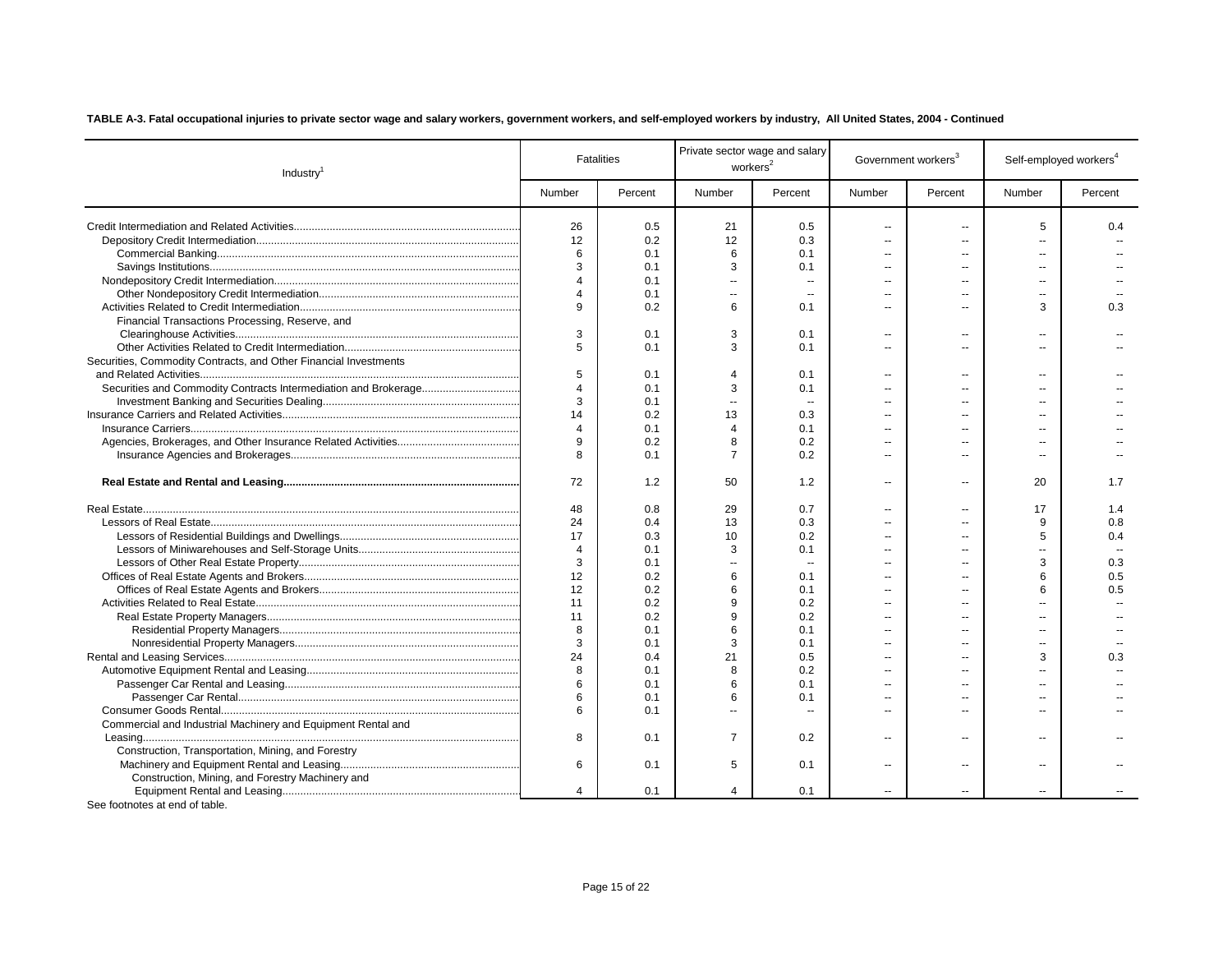| Industry <sup>1</sup>                                  |                          | <b>Fatalities</b> |                          | Private sector wage and salary<br>workers <sup>2</sup> |                  | Government workers <sup>3</sup> | Self-employed workers <sup>4</sup> |         |
|--------------------------------------------------------|--------------------------|-------------------|--------------------------|--------------------------------------------------------|------------------|---------------------------------|------------------------------------|---------|
|                                                        | Number                   | Percent           | Number                   | Percent                                                | Number           | Percent                         | Number                             | Percent |
|                                                        | 472                      | 8.2               | 359                      | 8.9                                                    | 20               | 3.7                             | 93                                 | 7.9     |
|                                                        | 81                       | 1.4               | 65                       | 1.6                                                    | $\boldsymbol{4}$ | 0.7                             | 12                                 | 1.0     |
|                                                        | 81                       | 1.4               | 65                       | 1.6                                                    | $\Delta$         | 0.7                             | 12                                 | 1.0     |
|                                                        | 3                        | 0.1               | $\overline{\phantom{a}}$ |                                                        | ۰.               | $\overline{a}$                  | н.                                 |         |
| Accounting, Tax Preparation, Bookkeeping, and Payroll  | 3                        | 0.1               | $\mathbf{u}$             | Ξ.                                                     | ä.               | $\overline{a}$                  | $\overline{a}$                     |         |
|                                                        | 3                        | 0.1               | Ξ.                       | $\overline{a}$                                         | $\overline{a}$   | $\overline{a}$                  | $\sim$                             |         |
|                                                        | 42                       | 0.7               | 38                       | 0.9                                                    | $\overline{a}$   |                                 | $\overline{a}$                     |         |
|                                                        | 22                       | 0.4               | 21                       | 0.5                                                    | $\overline{a}$   | $\overline{a}$                  |                                    |         |
|                                                        | 3                        | 0.1               | $\sim$                   | $\overline{\phantom{a}}$                               | ۰.               |                                 | $\overline{a}$                     |         |
|                                                        | 5                        | 0.1               | 5                        | 0.1                                                    | ۰.               | --                              | $\overline{a}$                     |         |
|                                                        | 5                        | 0.1               | 5                        | 0.1                                                    | $\overline{a}$   | $-$                             | $\overline{a}$                     |         |
|                                                        | $\overline{A}$           | 0.1               | $\overline{A}$           | 0.1                                                    | $\overline{a}$   | $\overline{a}$                  | $\overline{a}$                     |         |
|                                                        | $\overline{A}$           | 0.1               | $\overline{A}$           | 0.1                                                    | $\overline{a}$   |                                 |                                    |         |
|                                                        | 8                        | 0.1               | $\overline{7}$           | 0.2                                                    | $\overline{a}$   | $\overline{a}$                  | $\overline{a}$                     |         |
|                                                        | 5                        | 0.1               | $\overline{4}$           | 0.1                                                    | ۰.               | --                              | $\overline{a}$                     |         |
|                                                        | 3                        | 0.1               | $\sim$                   | ä.                                                     | $\overline{a}$   | $\overline{a}$                  | $\overline{a}$                     |         |
| Research and Development in the Physical, Engineering, | 3                        | 0.1               | $\overline{a}$           | $\overline{\phantom{a}}$                               | $\overline{a}$   | $\overline{a}$                  | $\sim$                             |         |
|                                                        | 9                        | 0.2               | $\overline{7}$           | 0.2                                                    | ۰.               | $\overline{a}$                  | $\overline{a}$                     |         |
|                                                        | 3                        | 0.1               | $\ddotsc$                | $\sim$                                                 | ۰.               | $-$                             | $\overline{\phantom{a}}$           |         |
|                                                        | 6                        | 0.1               | 6                        | 0.1                                                    | ۰.               | $-$                             | $\overline{a}$                     |         |
|                                                        | 8                        | 0.1               | 5                        | 0.1                                                    | $\overline{a}$   | $\overline{a}$                  | 3                                  | 0.3     |
|                                                        | $\Delta$                 | 0.1               | $\mathbf{u}$             |                                                        | $\overline{a}$   |                                 | 3                                  | 0.3     |
|                                                        | 3                        | 0.1               | $\mathbf{u}$             | $\overline{a}$                                         | $\overline{a}$   | $\overline{a}$                  | $\overline{a}$                     |         |
| Administrative and Support and Waste Management and    |                          |                   |                          |                                                        |                  |                                 |                                    |         |
|                                                        | 389                      | 6.7               | 292                      | 7.2                                                    | 16               | 3.0                             | 81                                 | 6.9     |
|                                                        | 301                      | 5.2               | 221                      | 5.5                                                    | 6                | 1.1                             | 74                                 | 6.3     |
|                                                        | 3                        | 0.1               | $\overline{a}$           | $\overline{a}$                                         | ۰.               | $\overline{a}$                  | $\mathbf{u}$                       |         |
|                                                        | 3                        | 0.1               | $\overline{a}$           |                                                        | $\overline{a}$   |                                 | $-$                                |         |
|                                                        | 27                       | 0.5               | 27                       | 0.7                                                    | $\overline{a}$   | $-$                             |                                    |         |
|                                                        | 18                       | 0.3               | 18                       | 0.4                                                    | $\overline{a}$   |                                 |                                    |         |
|                                                        | $\overline{7}$           | 0.1               | $\overline{7}$           | 0.2                                                    | $\overline{a}$   | $-$                             | $\sim$                             |         |
|                                                        | 3                        | 0.1               | 3                        | 0.1                                                    | $\overline{a}$   |                                 | $-$                                |         |
|                                                        | $\boldsymbol{\varDelta}$ | 0.1               | $\sim$                   | $\overline{a}$                                         | $\overline{a}$   | $-$                             | $\sim$                             |         |
|                                                        | $\overline{4}$           | 0.1               | $\overline{\phantom{a}}$ | $\overline{\phantom{a}}$                               | --               |                                 | $\overline{a}$                     |         |
|                                                        | 50                       | 0.9               | 46                       | 1.1                                                    | $\overline{a}$   | $\overline{a}$                  | 3                                  | 0.3     |
|                                                        | 45                       | 0.8               | 42                       | 1.0                                                    | $\overline{a}$   | --                              | $\overline{a}$                     |         |
|                                                        | 41                       | 0.7               | 38                       | 0.9                                                    | $\overline{a}$   | $-$                             | $\sim$                             |         |
|                                                        |                          |                   |                          |                                                        |                  |                                 |                                    |         |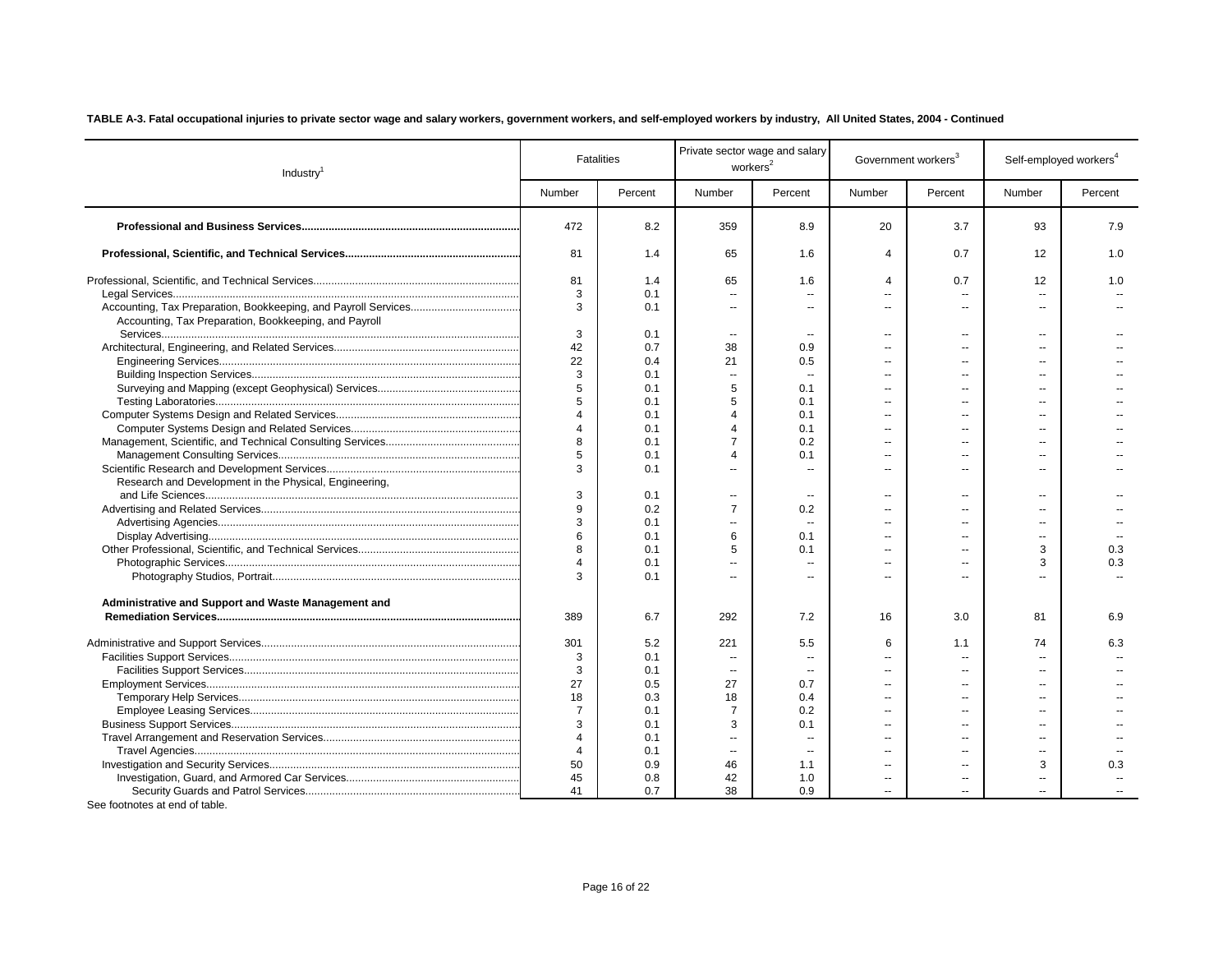| Industry <sup>1</sup> |                  | <b>Fatalities</b> |                          | Private sector wage and salary<br>workers <sup>2</sup> |                          | Government workers <sup>3</sup> | Self-employed workers <sup>4</sup> |         |
|-----------------------|------------------|-------------------|--------------------------|--------------------------------------------------------|--------------------------|---------------------------------|------------------------------------|---------|
|                       | Number           | Percent           | Number                   | Percent                                                | Number                   | Percent                         | Number                             | Percent |
|                       | 4                | 0.1               | $\overline{4}$           | 0.1                                                    | ш,                       | $\overline{a}$                  | ш,                                 |         |
|                       | 5                | 0.1               | $\overline{4}$           | 0.1                                                    | ш,                       | $\sim$                          | $\mathbf{u}$                       |         |
|                       | $\overline{4}$   | 0.1               | 3                        | 0.1                                                    | $\overline{a}$           | $\sim$                          | $\sim$                             |         |
|                       | 208              | 3.6               | 139                      | 3.4                                                    | 3                        | 0.6                             | 66                                 | 5.6     |
|                       | 5                | 0.1               | $\overline{4}$           | 0.1                                                    | $\overline{a}$           | $\sim$                          | $\sim$                             |         |
|                       | 17               | 0.3               | 11                       | 0.3                                                    | $\overline{a}$           | $\sim$                          | 6                                  | 0.5     |
|                       | 173              | 3.0               | 114                      | 2.8                                                    | 3                        | 0.6                             | 56                                 | 4.8     |
|                       | 11               | 0.2               | 8                        | 0.2                                                    | $\overline{a}$           | $\overline{a}$                  | 3                                  | 0.3     |
|                       | 5                | 0.1               | $\overline{a}$           | $\mathbf{u}$                                           | $\overline{a}$           | $\sim$                          | 3                                  | 0.3     |
|                       | 5                | 0.1               | $\overline{\phantom{a}}$ | $\overline{a}$                                         | --                       | --                              | 3                                  | 0.3     |
|                       | 88               | 1.5               | 71                       | 1.8                                                    | 10                       | 1.9                             | $\overline{7}$                     | 0.6     |
|                       | 48               | 0.8               | 37                       | 0.9                                                    | 8                        | 1.5                             | 3                                  | 0.3     |
|                       | 48               | 0.8               | 37                       | 0.9                                                    | 8                        | 1.5                             | 3                                  | 0.3     |
|                       | 42               | 0.7               | 33                       | 0.8                                                    | 8                        | 1.5                             | $\overline{a}$                     |         |
|                       | $\overline{4}$   | 0.1               | $\ddotsc$                |                                                        |                          | -−                              |                                    |         |
|                       | 22               | 0.4               | 20                       | 0.5                                                    | $\overline{\phantom{a}}$ | $\overline{\phantom{a}}$        | $\overline{\phantom{a}}$           |         |
|                       | 22               | 0.4               | 20                       | 0.5                                                    | $\overline{\phantom{a}}$ | --                              | --                                 |         |
|                       | 17               | 0.3               | 15                       | 0.4                                                    | $\overline{\phantom{a}}$ | $-1$                            | --                                 |         |
|                       | 3                | 0.1               | 3                        | 0.1                                                    | $\overline{a}$           |                                 | $\overline{a}$                     |         |
|                       | 18               | 0.3               | 14                       | 0.3                                                    | $\overline{\phantom{a}}$ | $\overline{a}$                  | 4                                  | 0.3     |
|                       | 4                | 0.1               | $\overline{4}$           | 0.1                                                    | $\overline{a}$           | --                              |                                    |         |
|                       | $\overline{4}$   | 0.1               | $\overline{4}$           | 0.1                                                    | $\overline{\phantom{a}}$ | $\overline{a}$                  | --                                 |         |
|                       | 10 <sup>10</sup> | 0.2               | 6                        | 0.1                                                    | $\overline{\phantom{a}}$ |                                 | 4                                  | 0.3     |
|                       | $\overline{7}$   | 0.1               | $\boldsymbol{\Delta}$    | 0.1                                                    | ÷.                       | ٠.                              | 3                                  | 0.3     |
|                       | 3                | 0.1               |                          |                                                        |                          |                                 |                                    |         |
|                       | 234              | 4.1               | 133                      | 3.3                                                    | 77                       | 14.4                            | 24                                 | 2.0     |
|                       | 101              | 1.8               | 33                       | 0.8                                                    | 57                       | 10.7                            | 11                                 | 0.9     |
|                       | 101              | 1.8               | 33                       | 0.8                                                    | 57                       | 10.7                            | 11                                 | 0.9     |
|                       | 37               | 0.6               | 5                        | 0.1                                                    | 32                       | 6.0                             | $\overline{a}$                     |         |
|                       | 37               | 0.6               | 5                        | 0.1                                                    | 32                       | 6.0                             | $\overline{a}$                     |         |
|                       | 33               | 0.6               | 9                        | 0.2                                                    | 24                       | 4.5                             | $\overline{a}$                     |         |
|                       | 33               | 0.6               | 9                        | 0.2                                                    | 24                       | 4.5                             | $\overline{a}$                     |         |
|                       | 24               | 0.4               | 15                       | 0.4                                                    | $\overline{a}$           | $\sim$                          | 8                                  | 0.7     |
|                       | 24               | 0.4               | 15                       | 0.4                                                    | $\overline{a}$           | $\sim$                          | 8                                  | 0.7     |
|                       | 21               | 0.4               | 13                       | 0.3                                                    | $\overline{a}$           | $\overline{a}$                  | 8                                  | 0.7     |
|                       | 3                | 0.1               | $\overline{a}$           |                                                        | $\sim$                   | --                              | $\overline{a}$                     |         |
|                       | 5                | 0.1               | $\overline{a}$           | $\overline{a}$                                         | $\overline{a}$           | $\overline{a}$                  | 3                                  | 0.3     |
|                       | 5                | 0.1               | $\overline{\phantom{a}}$ |                                                        | --                       | --                              | 3                                  | 0.3     |
|                       | 133              | 2.3               | 100                      | 2.5                                                    | 20                       | 3.7                             | 13                                 | 1.1     |
|                       |                  |                   |                          |                                                        |                          |                                 |                                    |         |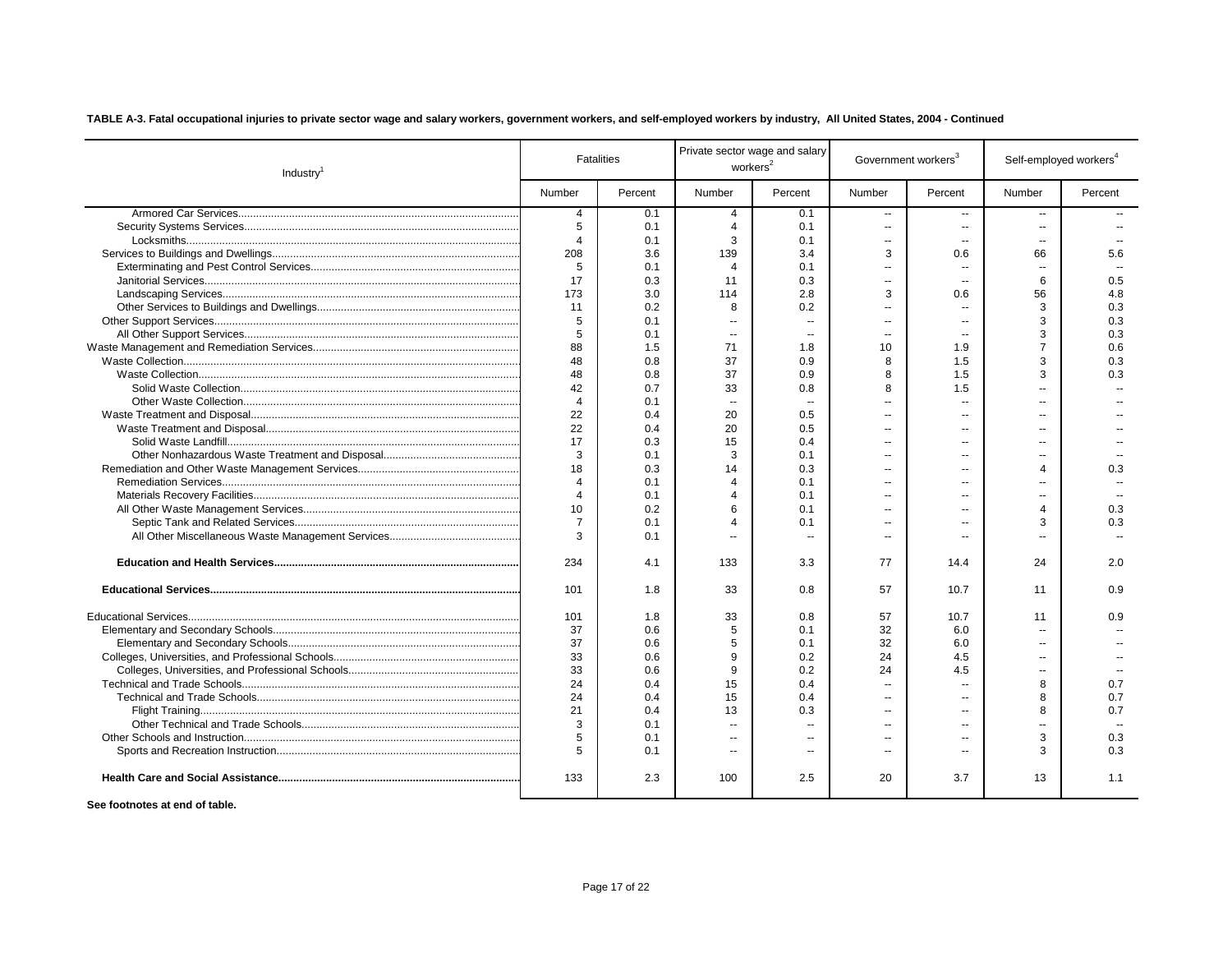| Industry <sup>1</sup>                                                                                                                                                                                                             |                       | <b>Fatalities</b> | Private sector wage and salary<br>workers <sup>2</sup> |                          |                | Government workers <sup>3</sup> | Self-employed workers <sup>4</sup> |         |
|-----------------------------------------------------------------------------------------------------------------------------------------------------------------------------------------------------------------------------------|-----------------------|-------------------|--------------------------------------------------------|--------------------------|----------------|---------------------------------|------------------------------------|---------|
|                                                                                                                                                                                                                                   | Number                | Percent           | Number                                                 | Percent                  | Number         | Percent                         | Number                             | Percent |
|                                                                                                                                                                                                                                   | 57                    | 1.0               | 47                                                     | 1.2                      | 3              | 0.6                             | $\overline{7}$                     | 0.6     |
|                                                                                                                                                                                                                                   | $\overline{4}$        | 0.1               | 3                                                      | 0.1                      | $\overline{a}$ |                                 | $\overline{a}$                     |         |
|                                                                                                                                                                                                                                   | $\overline{4}$        | 0.1               | 3                                                      | 0.1                      | $\overline{a}$ | $\overline{a}$                  | $\overline{a}$                     |         |
| Offices of Physicians (except Mental Health                                                                                                                                                                                       |                       |                   |                                                        |                          |                |                                 |                                    |         |
|                                                                                                                                                                                                                                   | 3                     | 0.1               | $\sim$                                                 | $\overline{a}$           | $\overline{a}$ | $\sim$                          | $\sim$                             |         |
|                                                                                                                                                                                                                                   | $\overline{4}$        | 0.1               | $\sim$                                                 | ш.                       | $\overline{a}$ |                                 | $\overline{a}$                     |         |
|                                                                                                                                                                                                                                   | $\overline{4}$        | 0.1               | $\sim$                                                 | $\overline{a}$           | $\overline{a}$ |                                 | --                                 |         |
|                                                                                                                                                                                                                                   | 3                     | 0.1               | $\overline{a}$                                         |                          | $\overline{a}$ |                                 | --                                 |         |
|                                                                                                                                                                                                                                   | 5                     | 0.1               | $\Delta$                                               | 0.1                      | --             |                                 |                                    |         |
|                                                                                                                                                                                                                                   | $\Delta$              | 0.1               | $\Delta$                                               | 0.1                      | --             |                                 |                                    |         |
|                                                                                                                                                                                                                                   | $\boldsymbol{\Delta}$ | 0.1               | $\Delta$                                               | 0.1                      | --             | --                              |                                    |         |
|                                                                                                                                                                                                                                   | 3                     | 0.1               | 3                                                      | 0.1                      | --             |                                 |                                    |         |
|                                                                                                                                                                                                                                   | 8                     | 0.1               | 6                                                      | 0.1                      | Ξ.             |                                 |                                    |         |
|                                                                                                                                                                                                                                   | 8                     | 0.1               | 6                                                      | 0.1                      |                |                                 |                                    |         |
|                                                                                                                                                                                                                                   | 27                    | 0.5               | 25                                                     | 0.6                      | Ξ.             | $\overline{a}$                  |                                    |         |
|                                                                                                                                                                                                                                   | 27                    | 0.5               | 25                                                     | 0.6                      | Ξ.             | $\overline{a}$                  |                                    |         |
|                                                                                                                                                                                                                                   | 36                    | 0.6               | 29                                                     | 0.7                      | $\overline{7}$ | 1.3                             |                                    |         |
|                                                                                                                                                                                                                                   | 31                    | 0.5               | 27                                                     | 0.7                      | $\overline{4}$ | 0.7                             |                                    |         |
|                                                                                                                                                                                                                                   | 31                    | 0.5               | 27                                                     | 0.7                      | $\Delta$       | 0.7                             |                                    |         |
|                                                                                                                                                                                                                                   | 3                     | 0.1               | $\overline{\phantom{a}}$                               |                          |                | --                              |                                    |         |
|                                                                                                                                                                                                                                   | 3                     | 0.1               | $\overline{\phantom{a}}$                               | $\overline{\phantom{a}}$ | Ξ.             | --                              | --                                 |         |
|                                                                                                                                                                                                                                   | 17                    | 0.3               | 15                                                     | 0.4                      | Ξ.             | --                              | --                                 |         |
|                                                                                                                                                                                                                                   | 9                     | 0.2               | 8                                                      | 0.2                      | Ξ.             | $\overline{a}$                  | --                                 |         |
|                                                                                                                                                                                                                                   | 9                     | 0.2               | 8                                                      | 0.2                      |                |                                 |                                    |         |
| Residential Mental Retardation, Mental Health and Substance                                                                                                                                                                       |                       |                   |                                                        |                          |                |                                 |                                    |         |
|                                                                                                                                                                                                                                   | 3                     | 0.1               | 3                                                      | 0.1                      | --             | --                              | $\overline{a}$                     |         |
|                                                                                                                                                                                                                                   | 3                     | 0.1               | 3                                                      | 0.1                      | $\overline{a}$ | --                              | $\overline{a}$                     |         |
|                                                                                                                                                                                                                                   | $\boldsymbol{\Delta}$ | 0.1               | 3                                                      | 0.1                      | $\overline{a}$ | --                              | $\overline{a}$                     |         |
|                                                                                                                                                                                                                                   | $\Delta$              | 0.1               | 3                                                      | 0.1                      | $\overline{a}$ | $\overline{a}$                  | $\overline{a}$                     |         |
|                                                                                                                                                                                                                                   | 3                     | 0.1               | $\sim$                                                 |                          | $\overline{a}$ | $\sim$ $\sim$                   |                                    |         |
|                                                                                                                                                                                                                                   | 22                    | 0.4               | 8                                                      | 0.2                      | 9              | 1.7                             | 5                                  | 0.4     |
|                                                                                                                                                                                                                                   | 11                    | 0.2               | 3                                                      | 0.1                      | 6              | 1.1                             | $\overline{a}$                     |         |
|                                                                                                                                                                                                                                   | $\overline{4}$        | 0.1               | $\mathbf{u}$                                           | ä.                       | $\Delta$       | 0.7                             | $\overline{a}$                     |         |
|                                                                                                                                                                                                                                   | $\overline{4}$        | 0.1               | $\overline{\phantom{a}}$                               |                          | $\overline{a}$ | $\overline{\phantom{a}}$        |                                    |         |
|                                                                                                                                                                                                                                   | 6                     | 0.1               | 3                                                      | 0.1                      | 3              | 0.6                             | $\sim$                             |         |
|                                                                                                                                                                                                                                   | 6                     | 0.1               | 3                                                      | 0.1                      | 3              | 0.6                             | $\sim$                             |         |
|                                                                                                                                                                                                                                   | 3                     | 0.1               | $\sim$                                                 | $\overline{a}$           | $\overline{a}$ | $\overline{a}$                  | 3                                  | 0.3     |
|                                                                                                                                                                                                                                   | 3                     | 0.1               | $\sim$                                                 | $\overline{a}$           | $\overline{a}$ | $\sim$                          | 3                                  | 0.3     |
|                                                                                                                                                                                                                                   | 253                   | 4.4               | 182                                                    | 4.5                      | 6              | 1.1                             | 65                                 | 5.5     |
|                                                                                                                                                                                                                                   | 105                   | 1.8               | 71                                                     | 1.8                      | 6              | 1.1                             | 28                                 | 2.4     |
| $\mathbf{F}$ . The state of the state of the state of the state of the state of the state of the state of the state of the state of the state of the state of the state of the state of the state of the state of the state of th |                       |                   |                                                        |                          |                |                                 |                                    |         |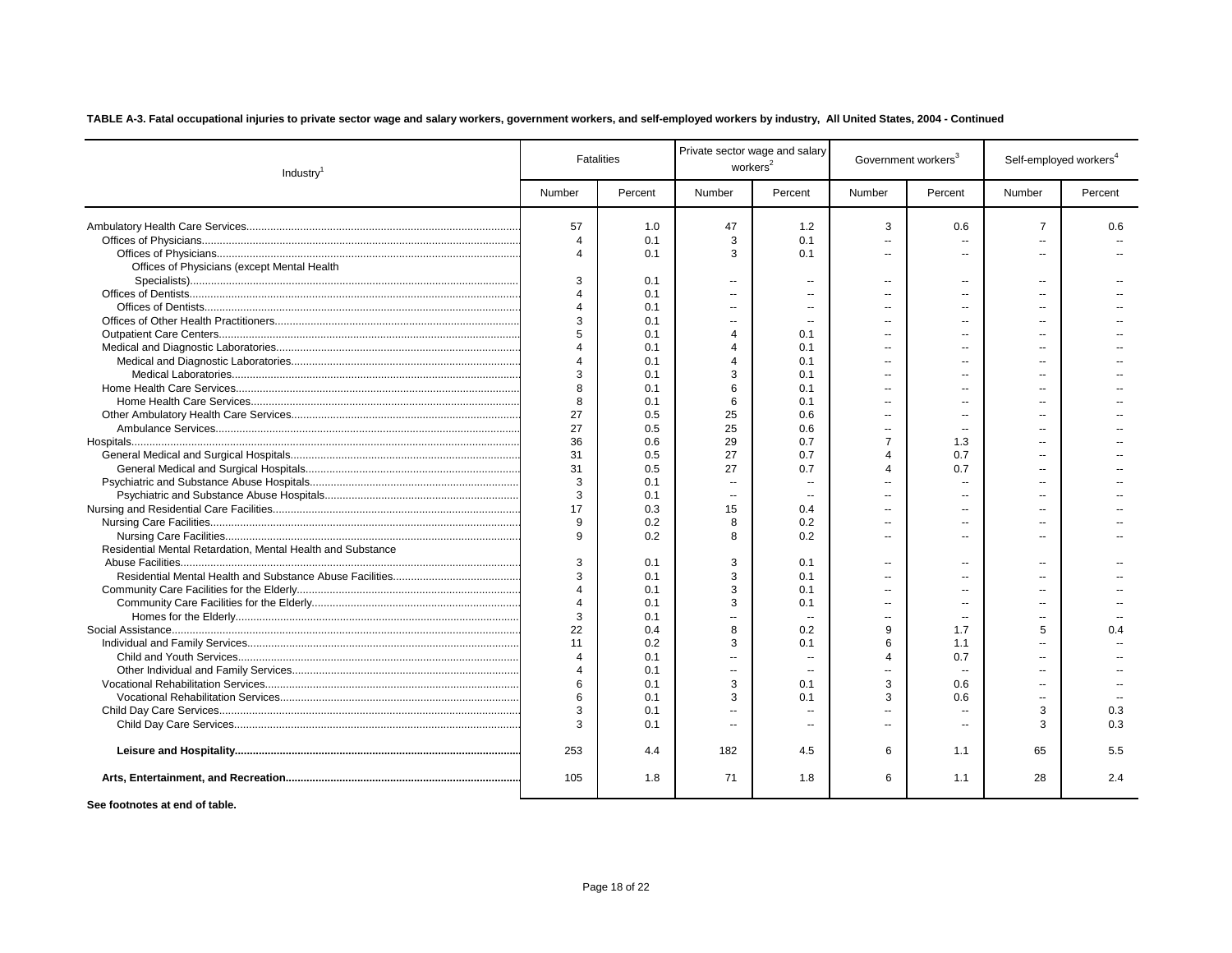| Industry <sup>1</sup>                                    |                       | <b>Fatalities</b> |                          | Private sector wage and salary<br>workers <sup>2</sup> |                          | Government workers <sup>3</sup> |                         | Self-employed workers <sup>4</sup> |
|----------------------------------------------------------|-----------------------|-------------------|--------------------------|--------------------------------------------------------|--------------------------|---------------------------------|-------------------------|------------------------------------|
|                                                          | Number                | Percent           | Number                   | Percent                                                | Number                   | Percent                         | Number                  | Percent                            |
|                                                          | 51                    | 0.9               | 28                       | 0.7                                                    | $\overline{a}$           | $\sim$                          | 22                      | 1.9                                |
|                                                          | 9                     | 0.2               | 6                        | 0.1                                                    | $\overline{a}$           | --                              | 3                       | 0.3                                |
|                                                          | $\overline{4}$        | 0.1               | $\sim$                   | $\sim$                                                 | $\overline{a}$           | --                              | $\overline{a}$          |                                    |
|                                                          | 5                     | 0.1               | $\overline{4}$           | 0.1                                                    | $\overline{a}$           | --                              | $\sim$                  |                                    |
|                                                          | 31                    | 0.5               | 18                       | 0.4                                                    | $\overline{a}$           | --                              | 13                      | 1.1                                |
|                                                          | 31                    | 0.5               | 18                       | 0.4                                                    | $\sim$                   | --                              | 13                      | 1.1                                |
|                                                          | 5                     | 0.1               | 5                        | 0.1                                                    | $\overline{a}$           | $\overline{a}$                  | $\sim$                  |                                    |
|                                                          | 22                    | 0.4               | 10                       | 0.2                                                    | $\overline{a}$           | $\overline{a}$                  | 12                      | 1.0                                |
|                                                          | 6                     | 0.1               | 3                        | 0.1                                                    | $\overline{a}$           | ٠.                              | --                      |                                    |
| Promoters of Performing Arts, Sports, and Similar Events |                       |                   |                          |                                                        |                          |                                 |                         |                                    |
|                                                          | 4                     | 0.1               | $\overline{\phantom{a}}$ | Ξ.                                                     | $\sim$                   | $\overline{\phantom{a}}$        | −−                      |                                    |
|                                                          | 5                     | 0.1               | $\sim$                   | $\sim$                                                 | $\overline{\phantom{a}}$ | ٠.                              | 4                       | 0.3                                |
|                                                          | 5                     | 0.1               | $\overline{\phantom{a}}$ | $\sim$                                                 | $\overline{a}$           | $\sim$                          | 4                       | 0.3                                |
|                                                          | 8                     | 0.1               | $\sim$                   | $\overline{a}$                                         | $\overline{4}$           | 0.7                             | $\overline{a}$          |                                    |
|                                                          | 8                     | 0.1               | $\sim$                   | $\sim$                                                 | $\overline{4}$           | 0.7                             | $\overline{a}$          |                                    |
|                                                          | $\overline{4}$        | 0.1               | $\overline{\phantom{a}}$ | Ξ.                                                     | 3                        | 0.6                             | --                      |                                    |
|                                                          | 46                    | 0.8               | 41                       | 1.0                                                    | $\sim$                   | $\overline{\phantom{a}}$        | 4                       | 0.3                                |
|                                                          | 5                     | 0.1               | 5                        | 0.1                                                    | $\overline{a}$           | ٠.                              | $\overline{a}$          |                                    |
|                                                          | $\overline{4}$        | 0.1               | $\overline{4}$           | 0.1                                                    | $\overline{a}$           | Ξ.                              | $\overline{a}$          |                                    |
|                                                          | 3                     | 0.1               | 3                        | 0.1                                                    | $\overline{a}$           | $-$                             | $\overline{a}$          |                                    |
|                                                          | 38                    | 0.7               | 33                       | 0.8                                                    | $\overline{a}$           | $\overline{a}$                  | $\overline{\mathbf{4}}$ | 0.3                                |
|                                                          | 17                    | 0.3               | 17                       | 0.4                                                    | $\overline{\phantom{a}}$ |                                 |                         |                                    |
|                                                          | 15                    | 0.3               | 12                       | 0.3                                                    | $\overline{a}$           | -−                              | 3                       | 0.3                                |
|                                                          | 148                   | 2.6               | 111                      | 2.7                                                    | $\overline{a}$           | $\overline{\phantom{a}}$        | 37                      | 3.1                                |
|                                                          | 30                    | 0.5               | 25                       | 0.6                                                    | $\overline{\phantom{a}}$ | --                              | 5                       | 0.4                                |
|                                                          | 22                    | 0.4               | 20                       | 0.5                                                    | Ξ.                       |                                 |                         |                                    |
|                                                          | 17                    | 0.3               | 15                       | 0.4                                                    | Ξ.                       | --                              | ۰.                      |                                    |
|                                                          | $\overline{4}$        | 0.1               | $\overline{4}$           | 0.1                                                    | $\overline{\phantom{a}}$ | $-1$                            | $\overline{a}$          |                                    |
|                                                          | $\overline{7}$        | 0.1               | 5                        | 0.1                                                    | $\overline{a}$           | $\overline{a}$                  | $\overline{a}$          |                                    |
|                                                          | $\overline{7}$        | 0.1               | 5                        | 0.1                                                    | $\overline{\phantom{a}}$ | $\overline{a}$                  | $\overline{a}$          |                                    |
|                                                          | 3                     | 0.1               | $\ddotsc$                | --                                                     | $\overline{a}$           | --                              | --                      |                                    |
|                                                          | $\boldsymbol{\Delta}$ | 0.1               | 3                        | 0.1                                                    | $\overline{\phantom{a}}$ | --                              |                         |                                    |
|                                                          | 118                   | 2.0               | 86                       | 2.1                                                    | $\overline{\phantom{a}}$ | --                              | 32                      | 2.7                                |
|                                                          | 29                    | 0.5               | 16                       | 0.4                                                    | $\overline{a}$           | --                              | 13                      | 1.1                                |
|                                                          | 29                    | 0.5               | 16                       | 0.4                                                    | $\overline{a}$           | $\overline{a}$                  | 13                      | 1.1                                |
|                                                          | 48                    | 0.8               | 41                       | 1.0                                                    | $\overline{a}$           | $\overline{a}$                  | $\overline{7}$          | 0.6                                |
|                                                          | 48                    | 0.8               | 41                       | 1.0                                                    | $\overline{a}$           | $\overline{a}$                  | $\overline{7}$          | 0.6                                |
|                                                          | 38                    | 0.7               | 32                       | 0.8                                                    | $\overline{a}$           | --                              | 6                       | 0.5                                |
|                                                          | $\overline{5}$        | 0.1               | $\overline{4}$           | 0.1                                                    | $\overline{\phantom{a}}$ | --                              | --                      |                                    |
|                                                          | 3                     | 0.1               | 3                        | 0.1                                                    | $\overline{\phantom{a}}$ | --                              |                         |                                    |
| Can factoring of and of toble                            | 34                    | 0.6               | 23                       | 0.6                                                    | $\overline{a}$           | $\overline{a}$                  | 11                      | 0.9                                |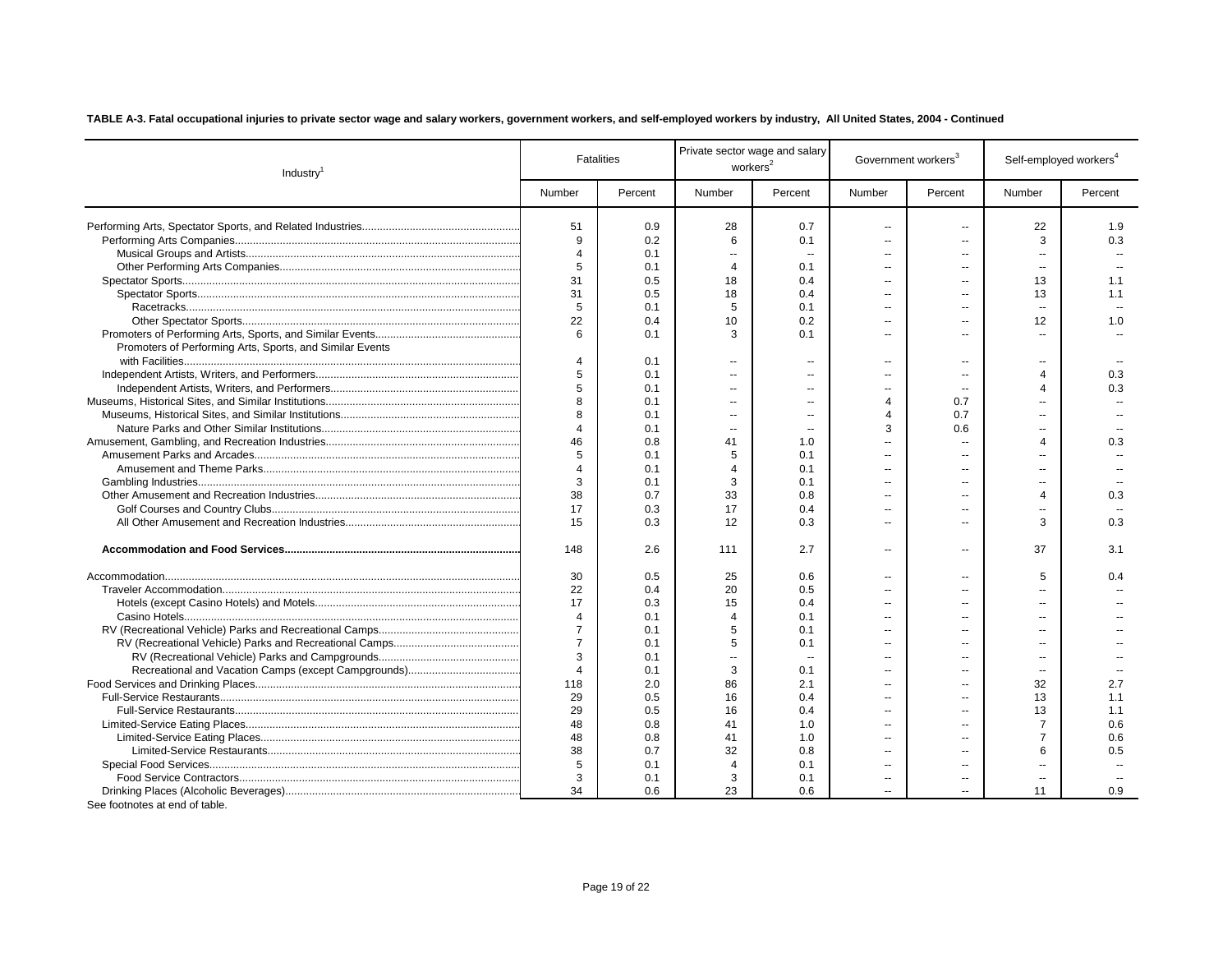| Industry <sup>1</sup>                                     |                | <b>Fatalities</b> | Private sector wage and salary<br>workers <sup>2</sup> |                          | Government workers <sup>3</sup> |                          | Self-employed workers <sup>4</sup> |         |
|-----------------------------------------------------------|----------------|-------------------|--------------------------------------------------------|--------------------------|---------------------------------|--------------------------|------------------------------------|---------|
|                                                           | Number         | Percent           | Number                                                 | Percent                  | Number                          | Percent                  | Number                             | Percent |
|                                                           | 34             | 0.6               | 23                                                     | 0.6                      | $\overline{\phantom{a}}$        | $\overline{a}$           | 11                                 | 0.9     |
|                                                           | 207            | 3.6               | 143                                                    | 3.5                      | $\overline{a}$                  | $\overline{\phantom{a}}$ | 64                                 | 5.4     |
|                                                           | 207            | 3.6               | 143                                                    | 3.5                      | $\overline{a}$                  | $\overline{a}$           | 64                                 | 5.4     |
|                                                           | 115            | 2.0               | 71                                                     | 1.8                      |                                 |                          | 44                                 | 3.7     |
|                                                           | 86             | 1.5               | 54                                                     | 1.3                      |                                 |                          | 32                                 | 2.7     |
|                                                           | 51             | 0.9               | 28                                                     | 0.7                      |                                 |                          | 23                                 | 2.0     |
|                                                           | 47             | 0.8               | 25                                                     | 0.6                      | $\sim$                          |                          | 22                                 | 1.9     |
| Other Automotive Mechanical and Electrical Repair         |                |                   |                                                        |                          |                                 |                          |                                    |         |
|                                                           | 3              | 0.1               | $\sim$                                                 |                          | $\overline{a}$                  |                          | $\overline{a}$                     |         |
|                                                           | 16             | 0.3               | 10                                                     | 0.2                      | $\overline{a}$                  |                          | 6                                  | 0.5     |
| Automotive Body, Paint, and Interior Repair and           |                |                   |                                                        |                          |                                 |                          |                                    |         |
|                                                           | 14             | 0.2               | 8                                                      | 0.2                      | $\sim$                          |                          | 6                                  | 0.5     |
|                                                           | 17             | 0.3               | 14                                                     | 0.3                      | $\overline{a}$                  |                          | 3                                  | 0.3     |
|                                                           | 3              | 0.1               | 3                                                      | 0.1                      | $\sim$                          |                          | $\overline{a}$                     |         |
|                                                           | 5              | 0.1               | 4                                                      | 0.1                      | $\overline{a}$                  |                          | $\overline{a}$                     |         |
|                                                           | $\overline{7}$ | 0.1               | 6                                                      | 0.1                      |                                 |                          | $\overline{a}$                     |         |
|                                                           | 3              | 0.1               | $\sim$                                                 | $\sim$                   | $\overline{a}$                  |                          | $\overline{a}$                     |         |
|                                                           |                | 0.1               | $\sim$                                                 | ш.                       | $\overline{a}$                  |                          | $\overline{a}$                     |         |
| Commercial and Industrial Machinery and Equipment (except |                |                   |                                                        |                          |                                 |                          |                                    |         |
|                                                           | 13             | 0.2               | 9                                                      | 0.2                      | $\overline{a}$                  | $\overline{a}$           | 4                                  | 0.3     |
| Commercial and Industrial Machinery and Equipment         |                |                   |                                                        |                          |                                 |                          |                                    |         |
|                                                           | 13             | 0.2               | 9                                                      | 0.2                      | $\overline{a}$                  |                          | $\overline{4}$                     | 0.3     |
|                                                           | 12             | 0.2               | 6                                                      | 0.1                      | $\sim$                          | $\overline{a}$           | 6                                  | 0.5     |
| Home and Garden Equipment and Appliance Repair and        |                |                   |                                                        |                          |                                 |                          |                                    |         |
|                                                           | 6              | 0.1               | $\overline{\phantom{a}}$                               | $\overline{\phantom{a}}$ |                                 |                          | $\overline{4}$                     | 0.3     |
|                                                           | Δ              | 0.1               | $\overline{\phantom{a}}$                               | --                       | $\sim$                          |                          | $\overline{a}$                     |         |
|                                                           | $\overline{4}$ | 0.1               | 3                                                      | 0.1                      | $\sim$                          |                          | --                                 |         |
|                                                           | 39             | 0.7               | 22                                                     | 0.5                      | $\sim$                          |                          | 17                                 | 1.4     |
|                                                           | 13             | 0.2               | $\overline{4}$                                         | 0.1                      | $\sim$                          |                          | 9                                  | 0.8     |
|                                                           | 11             | 0.2               | 3                                                      | 0.1                      | $\overline{a}$                  |                          | 8                                  | 0.7     |
|                                                           | 3              | 0.1               | $\overline{\phantom{a}}$                               | $\sim$                   | $\overline{a}$                  |                          | $\overline{\phantom{a}}$           |         |
|                                                           | 5              | 0.1               |                                                        |                          |                                 |                          | $\overline{4}$                     | 0.3     |
|                                                           |                | 0.1               | $\overline{a}$                                         | $\sim$                   |                                 |                          |                                    |         |
|                                                           | 5              | 0.1               | $\overline{\mathbf{4}}$                                | 0.1                      | $\overline{\phantom{a}}$        |                          | $\overline{\phantom{a}}$           |         |
|                                                           | 5              | 0.1               | $\overline{4}$                                         | 0.1                      | $\overline{\phantom{a}}$        |                          | Ξ.                                 |         |
|                                                           | 14             | 0.2               | 9                                                      | 0.2                      | $\overline{\phantom{a}}$        |                          | 5                                  | 0.4     |
|                                                           | 8              | 0.1               | 3                                                      | 0.1                      |                                 |                          | 5                                  | 0.4     |
|                                                           | 5              | 0.1               | 5                                                      | 0.1                      |                                 |                          |                                    |         |
|                                                           |                | 0.1               | 3                                                      | 0.1                      | $\overline{a}$                  |                          | $\overline{a}$                     |         |
|                                                           | $\overline{7}$ | 0.1               | 5                                                      | 0.1                      | $\overline{a}$                  |                          | $\overline{a}$                     |         |
|                                                           |                | 0.1               |                                                        | $\sim$                   |                                 |                          | $\overline{a}$                     |         |
| Can footnates at and of table                             |                |                   |                                                        |                          |                                 |                          |                                    |         |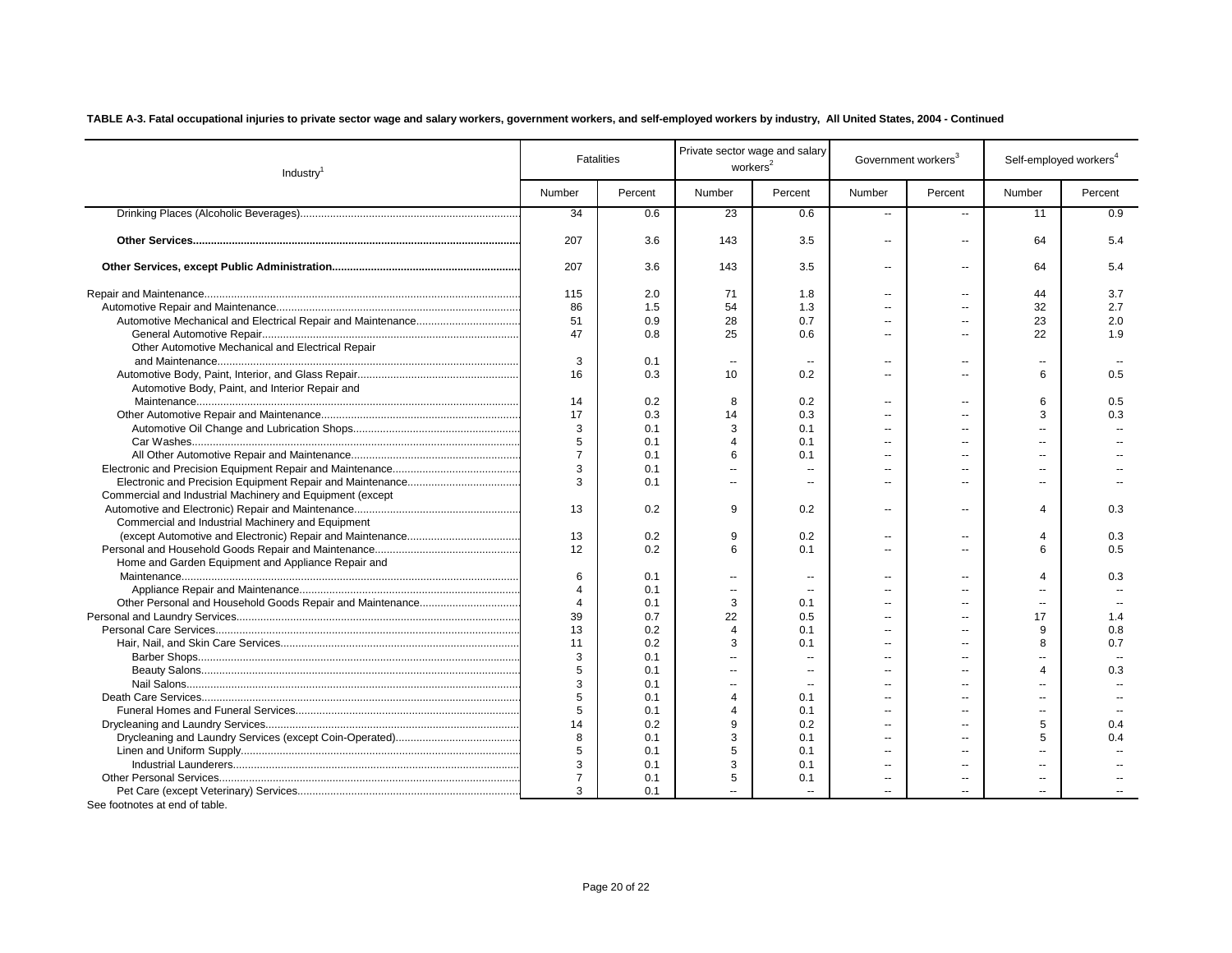| Industry                                                               | <b>Fatalities</b>     |         | Private sector wage and salary<br>workers <sup>2</sup> |                          | Government workers <sup>3</sup> |                | Self-employed workers <sup>4</sup> |         |
|------------------------------------------------------------------------|-----------------------|---------|--------------------------------------------------------|--------------------------|---------------------------------|----------------|------------------------------------|---------|
|                                                                        | Number                | Percent | Number                                                 | Percent                  | Number                          | Percent        | Number                             | Percent |
| Religious, Grantmaking, Civic, Professional, and Similar Organizations | 42                    | 0.7     | 41                                                     | 1.0                      | $\overline{\phantom{a}}$        | --             | --                                 |         |
|                                                                        | 31                    | 0.5     | 30                                                     | 0.7                      | $\overline{a}$                  | --             | --                                 |         |
|                                                                        | 31                    | 0.5     | 30                                                     | 0.7                      |                                 | --             | --                                 |         |
|                                                                        | 3                     | 0.1     | 3                                                      | 0.1                      |                                 |                | --                                 |         |
|                                                                        | 3                     | 0.1     | 3                                                      | 0.1                      |                                 |                | $\overline{a}$                     |         |
| Business, Professional, Labor, Political, and Similar                  |                       |         |                                                        |                          |                                 |                |                                    |         |
|                                                                        | 6                     | 0.1     | 6                                                      | 0.1                      |                                 | --             | --                                 |         |
|                                                                        | $\Delta$              | 0.1     | $\overline{4}$                                         | 0.1                      |                                 | $\overline{a}$ | --                                 |         |
|                                                                        | 11                    | 0.2     | 9                                                      | 0.2                      |                                 |                | --                                 |         |
|                                                                        | 11                    | 0.2     | 9                                                      | 0.2                      |                                 | --             | $\overline{\phantom{a}}$           |         |
|                                                                        | 11                    | 0.2     | 9                                                      | 0.2                      |                                 |                | $\overline{a}$                     |         |
|                                                                        | 327                   | 5.7     | $\sim$ $\sim$                                          | $\overline{\phantom{a}}$ | 327                             | 61.1           | --                                 |         |
|                                                                        | 327                   | 5.7     | $\sim$                                                 | $\overline{\phantom{a}}$ | 327                             | 61.1           | --                                 |         |
|                                                                        | 22                    | 0.4     | $\sim$                                                 | $\sim$                   | 22                              | 4.1            | --                                 |         |
|                                                                        | 22                    | 0.4     | $\overline{\phantom{a}}$                               |                          | 22                              | 4.1            | $\overline{a}$                     |         |
|                                                                        | $\boldsymbol{\Delta}$ | 0.1     | --                                                     |                          |                                 | 0.7            | --                                 |         |
|                                                                        | $\mathsf{R}$          | 0.1     | $\overline{a}$                                         |                          |                                 | 1.5            | $\overline{a}$                     |         |
|                                                                        | $\overline{4}$        | 0.1     | --                                                     |                          |                                 | 0.7            | --                                 |         |
|                                                                        | 190                   | 3.3     | $\sim$ $\sim$                                          | $\sim$                   | 190                             | 35.5           | $\overline{a}$                     |         |
|                                                                        | 190                   | 3.3     | $\sim$ $\sim$                                          | $\sim$                   | 190                             | 35.5           | $\overline{a}$                     |         |
|                                                                        | 3                     | 0.1     | $\overline{\phantom{a}}$                               | $\sim$ $\sim$            | 3                               | 0.6            | $\overline{a}$                     |         |
|                                                                        | 138                   | 2.4     | $\sim$ $\sim$                                          | --                       | 138                             | 25.8           | --                                 |         |
|                                                                        | 8                     | 0.1     | $\overline{\phantom{a}}$                               |                          | 8                               | 1.5            | $\overline{a}$                     |         |
|                                                                        | 38                    | 0.7     | $\sim$ $\sim$                                          | $\overline{a}$           | 38                              | 7.1            | --                                 |         |
|                                                                        | 5                     | 0.1     | $\sim$ $-$                                             |                          |                                 | 0.9            | $\overline{a}$                     |         |
|                                                                        |                       | 0.1     | $\sim$                                                 |                          |                                 | 0.9            | $\overline{a}$                     |         |
|                                                                        | 3                     | 0.1     | $\overline{\phantom{a}}$                               |                          | 3                               | 0.6            | --                                 |         |
|                                                                        | 11                    | 0.2     |                                                        |                          |                                 | 2.1            |                                    |         |